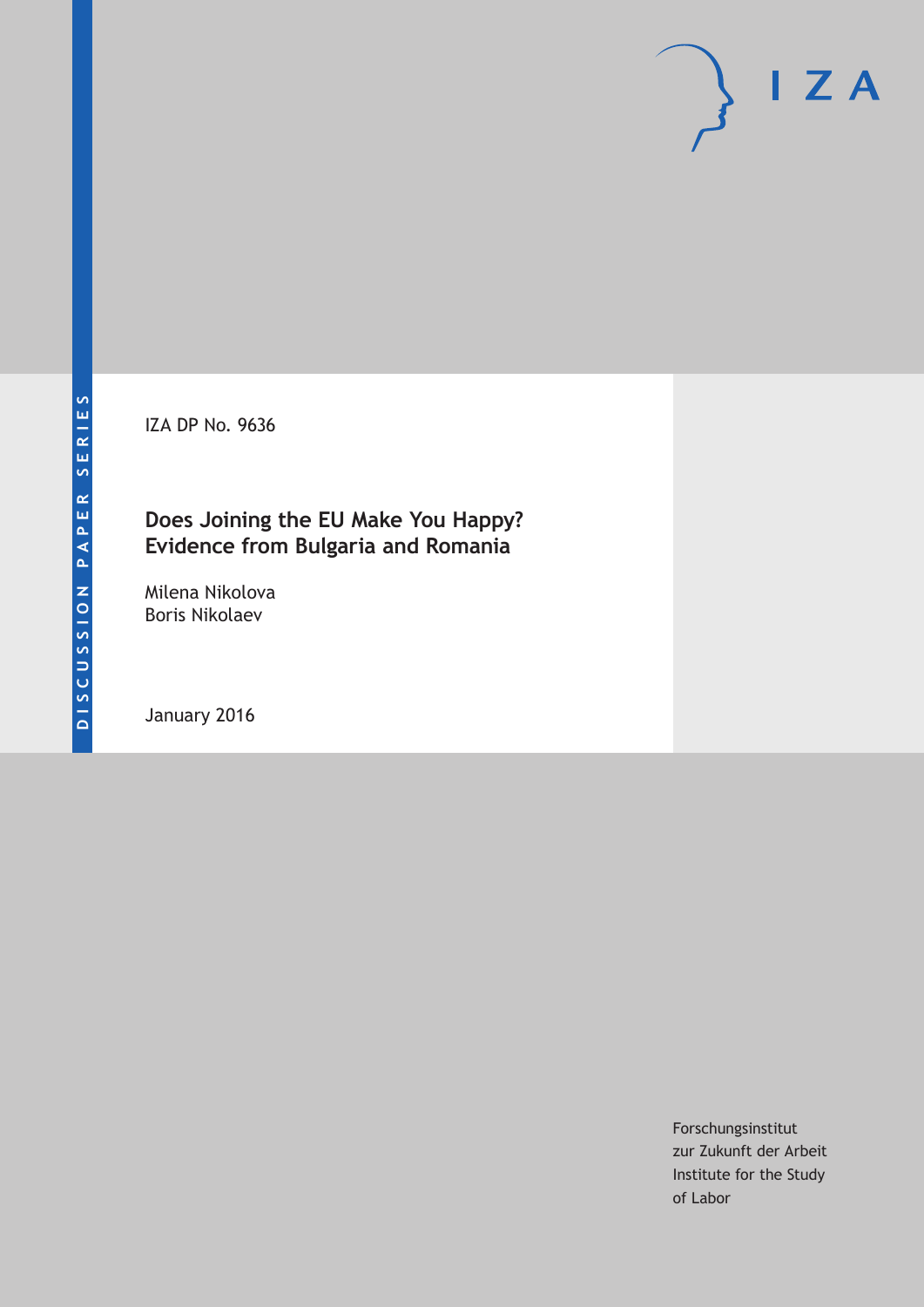# **Does Joining the EU Make You Happy? Evidence from Bulgaria and Romania**

# **Milena Nikolova**

*IZA and Brookings Institution* 

# **Boris Nikolaev**

*Oxford College of Emory University* 

# Discussion Paper No. 9636 January 2016

IZA

P.O. Box 7240 53072 Bonn Germany

Phone: +49-228-3894-0 Fax: +49-228-3894-180 E-mail: iza@iza.org

Any opinions expressed here are those of the author(s) and not those of IZA. Research published in this series may include views on policy, but the institute itself takes no institutional policy positions. The IZA research network is committed to the IZA Guiding Principles of Research Integrity.

The Institute for the Study of Labor (IZA) in Bonn is a local and virtual international research center and a place of communication between science, politics and business. IZA is an independent nonprofit organization supported by Deutsche Post Foundation. The center is associated with the University of Bonn and offers a stimulating research environment through its international network, workshops and conferences, data service, project support, research visits and doctoral program. IZA engages in (i) original and internationally competitive research in all fields of labor economics, (ii) development of policy concepts, and (iii) dissemination of research results and concepts to the interested public.

IZA Discussion Papers often represent preliminary work and are circulated to encourage discussion. Citation of such a paper should account for its provisional character. A revised version may be available directly from the author.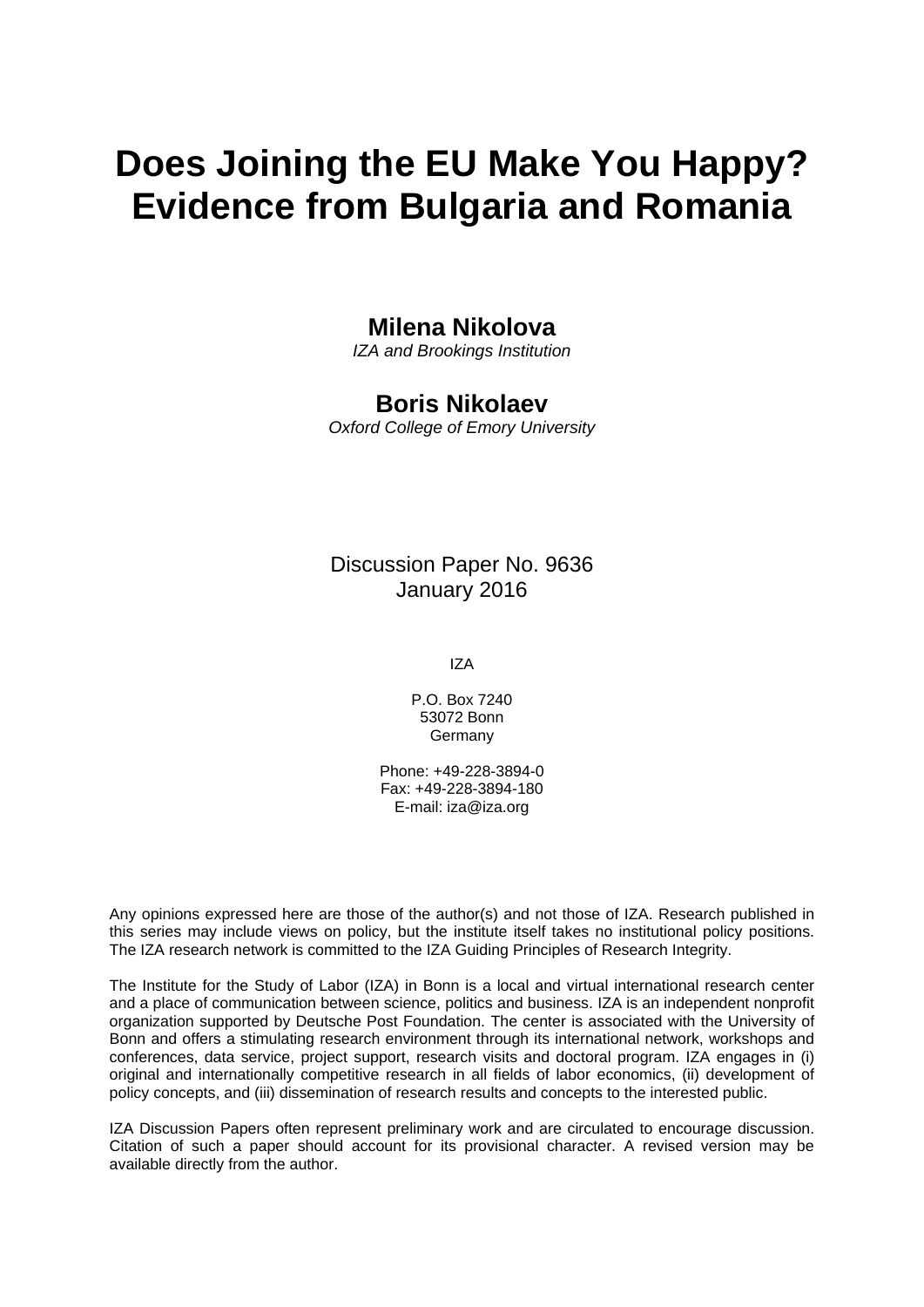IZA Discussion Paper No. 9636 January 2016

# **ABSTRACT**

# **Does Joining the EU Make You Happy? Evidence from Bulgaria and Romania\***

We examine the effect of joining the European Union on individual life satisfaction in Bulgaria and Romania in the context of the 2007 EU enlargement. Although EU membership is among the most important events in Bulgaria and Romania's modern histories, there is no evidence on how it affected the subjective well-being of ordinary people in the two countries. Using a difference-in-differences strategy and Eurobarometer data, we provide the first evidence that joining the EU increased average life satisfaction in Bulgaria and had a positive but statistically insignificant effect in Romania. One explanation is that trust towards the EU increased only in Bulgaria but not in Romania after both countries joined in 2007. Furthermore, Romania's political war of 2007 may have mired the country's positive life satisfaction experiences related to EU membership. We also show that the younger, the employed, and those with a high-school education were the winners from EU integration. Our results are robust to two placebo tests, in which we use two fake entry dates to the EU, and to an estimation using bootstrapped standard errors. Our findings have implications for EU integration policy and future enlargements.

JEL Classification: I31, I39, P20

Keywords: subjective well-being, happiness, transition economies, EU enlargement, difference-in-differences, European Union

Corresponding author:

 $\overline{\phantom{a}}$ 

Milena Nikolova IZA Schaumburg-Lippe-Str. 5-9 53113 Bonn Germany E-mail: nikolova@iza.org

<sup>\*</sup> The authors would like to thank Carol Graham, Monica Roman, Madiha Afzal, Peter Murrell, Cliff Gaddy, and Dave Crocker, as well as IZA Reading Group participants for helpful comments and suggestions. A preliminary version of the paper was entitled "Does Joining the EU Make You Happy? Evidence from Central and Eastern Europe" and appeared as a chapter in Milena Nikolova's dissertation written at the University of Maryland, College Park.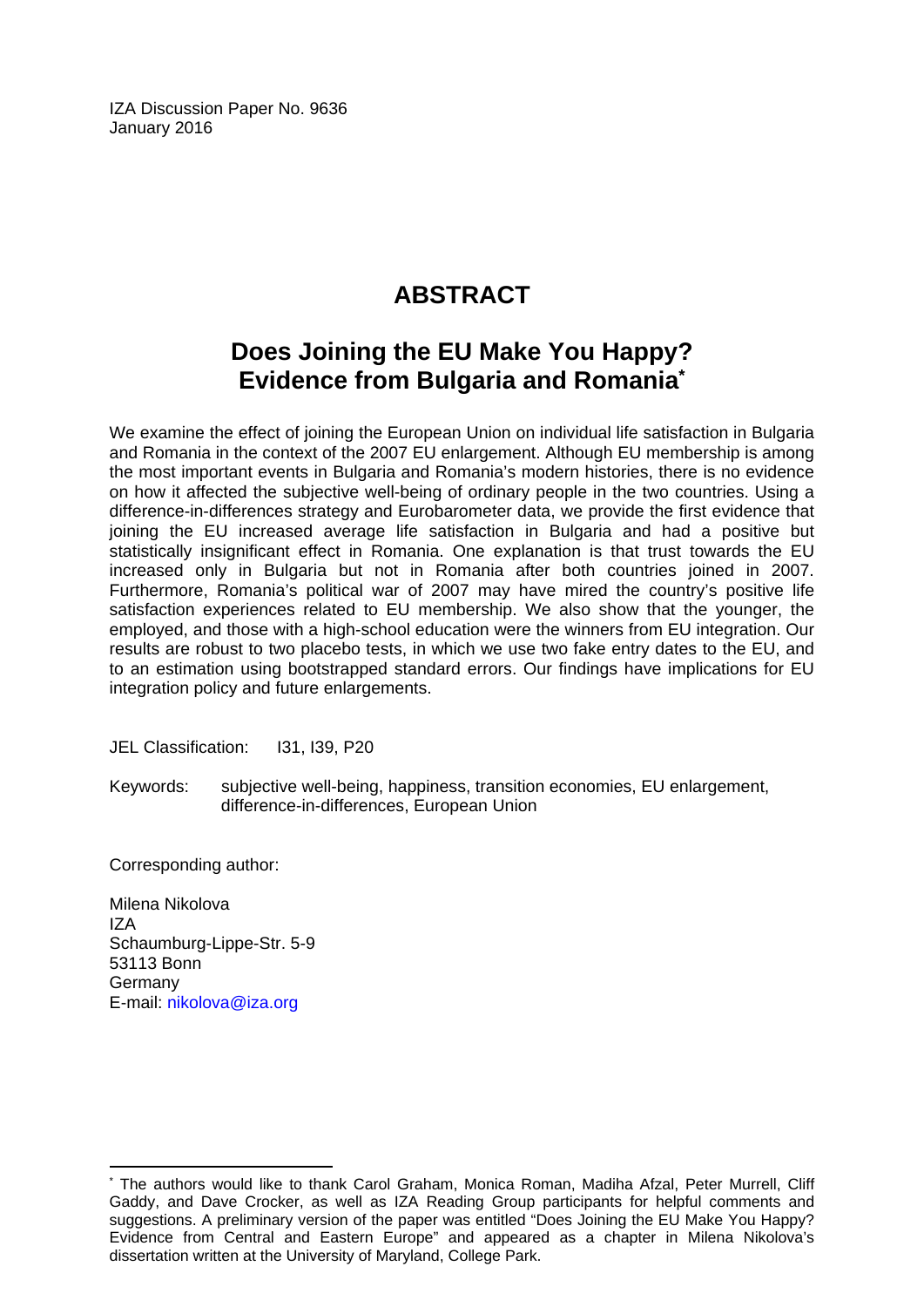#### **1. Introduction**

<u> 1989 - Jan Samuel Barbara, político establecido de la provincia de la provincia de la provincia de la provinci</u>

On January 1<sup>st</sup>, 2007, Bulgaria and Romania (EU-2) joined the European Union. Huge celebrations in both countries marked what the Romanian president at the time, Traian Basescu, called the "road of our future ... the road of our happiness." Perhaps to reinforce his words, the European flag was raised outside of the government headquarters in Bucharest to the European anthem, Beethoven's Ode to Joy. In Sofia, Bulgaria's capital, tens of thousands of people celebrated beneath a shower of fireworks that filled the sky over the Battenberg Square where the old Communist party was once headquartered. In an emotional speech to the nation, Georgi Parvanov, the Bulgarian president at the time, called the event "among the most important in [Bulgaria's] national history."

Since the mid-1990s, the prospect of joining the European Union (EU) has shaped the socio-economic and political transformations in the post-socialist countries in Central and Eastern Europe (CEE) and the former Soviet Union (FSU). Between 2004 and 2007, ten CEE and Baltic countries (EU-10) joined the European Union, which was arguably the culmination of their transition processes.<sup>1</sup> EU membership symbolized the "return to Europe" and an "enormous chance for new generations," as the then Romanian president Basescu described the end of a long and painful 17-year transition process. It re-established "the standard of a normal society," open markets, democratic institutions, and a horizon of new opportunities (Åslund, 2007, p. 7).

But how did this "heavenly event," as the Bulgarian president Parvanov called it on the day of joining, affect the subjective well-being (SWB) of ordinary Bulgarians and Romanians? Did EU membership improve people's life satisfaction as they were now part of the largest economy in the world and were able to travel, study, work, invest, and even retire in the EU? Or did Bulgarians and Romanians become less satisfied with life amidst a long list of membership requirements and restrictions that left many feeling as "second-class" citizens compared to other European members? While EU membership has generally had a positive impact on the macroeconomic and institutional outlooks in transition countries, and the EU-10 in particular, the effects on individual SWB remain largely unexplored.

<sup>1</sup> The EU-8 countries are the Czech Republic, Estonia, Hungary, Latvia, Lithuania, Poland, Slovenia, and Slovakia. The EU-2 countries are Bulgaria and Romania, which joined in 2007. Croatia joined the EU in July 2013 but is excluded from this analysis due to limited post-membership data. As explained in Section 3, it is instead used as the counterfactual.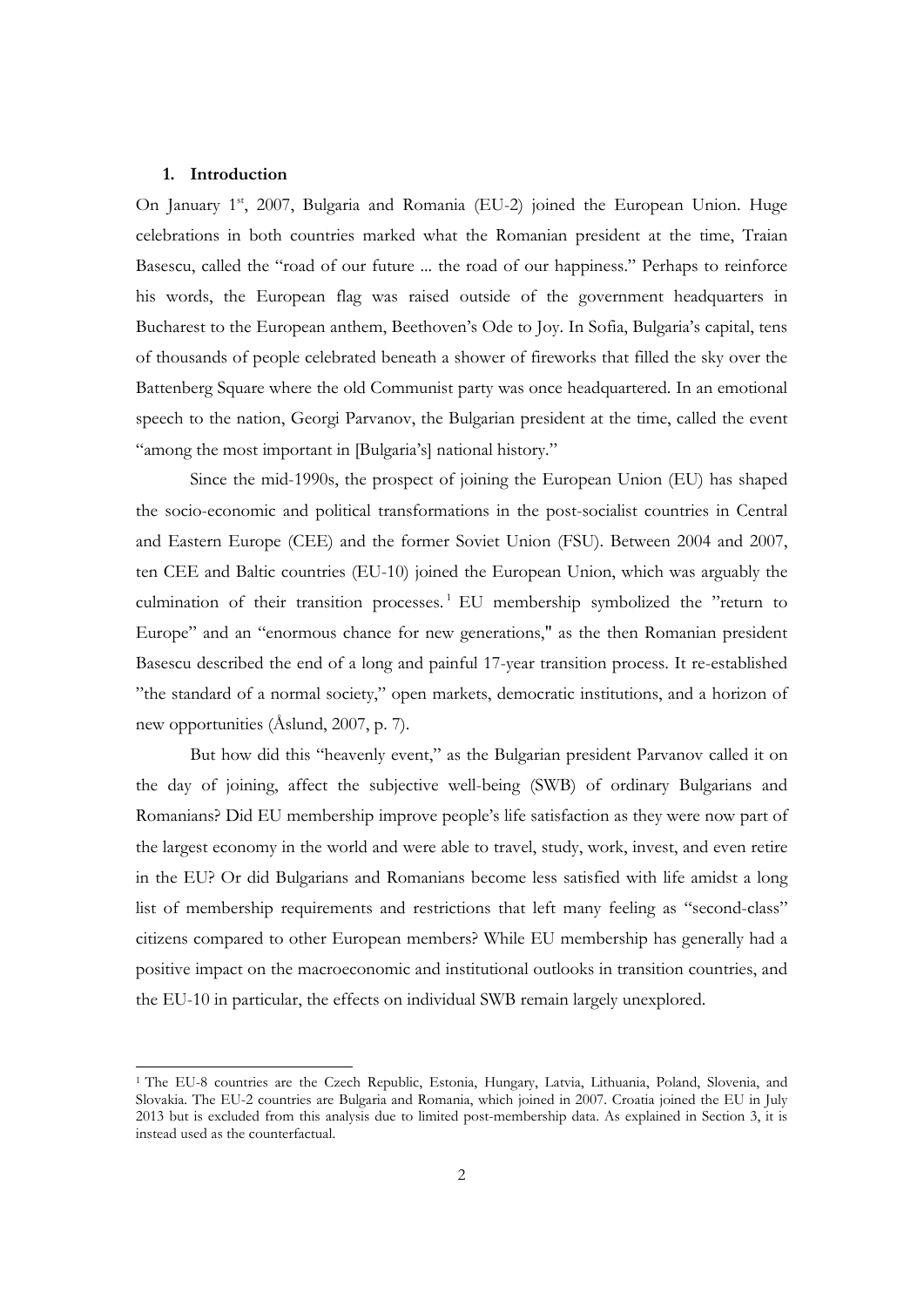To our knowledge, we are the first study to estimate the impact of European integration on the life satisfaction of Bulgarians and Romanians (EU-2). Our research questions are policy-relevant and build on the extant literature in several ways. First, understanding the well-being effects of EU integration is especially important as the EU prepares for another round of memberships. With the exception of Turkey, the next countries waiting to join—Albania, former Yugoslav Republic of Macedonia, Montenegro, Serbia, Kosovo, and Bosnia and Herzegovina—are CEE countries and have similar historical and politico-economic backgrounds as Bulgaria and Romania. The EU-2 experiences can therefore guide the expectations of policymakers in these countries about the well-being consequences of EU membership. Second, according to the Treaty of Lisbon, one of the EU's main goals is to promote the well-being of its citizens (EU, 2007), which implies well-being in both its material and non-material life domains. Yet, the EU-2 countries face convergence challenges as they are generally poorer and unhappier compared to their EU-15 counterparts.<sup>2</sup> For example, in 2014, the purchasing-power-parity-adjusted GDP per capita of the EU-2 was about 42 percent and the life satisfaction was about 72 percent of that in the EU-15.<sup>3</sup> Third, assessing the SWB impact of EU membership is important because numerous cross-sectional, longitudinal, and experimental studies demonstrate that happier people are more successful in multiple life domains (De Neve, Diener, Tay, & Xuereb, 2013). The evidence shows that higher SWB levels are positively associated with outcomes such as better work performance, income, health, innovation, and social capital (Lyubomirsky, King, & Diener, 2005). Furthermore, many of happy people's traits, such as optimism, social engagement, creativity, and good health, could also improve the lives of others and the quality of the social fabric. Given the challenges that Bulgaria and Romania face compared with the rest of the EU, if joining the EU is indeed linked to SWB, it could at least partially facilitate a smoother completion of the transition process—a winwin situation for both post-socialist countries and the rest of the EU.

 We focus on Bulgaria and Romania because these countries are the EU's poorest and among the most unhappy and most corrupt member states (Helliwell, Huang, & Wang,

 

<sup>2</sup> The EU-15 countries are: Austria, Belgium, Denmark, Finland, France, Germany, Greece, Ireland, Italy, Luxembourg, Netherlands, Portugal, Spain, Sweden, and United Kingdom.

<sup>3</sup> Authors' calculations based on data from the World Development Indicators and Gallup Analytics.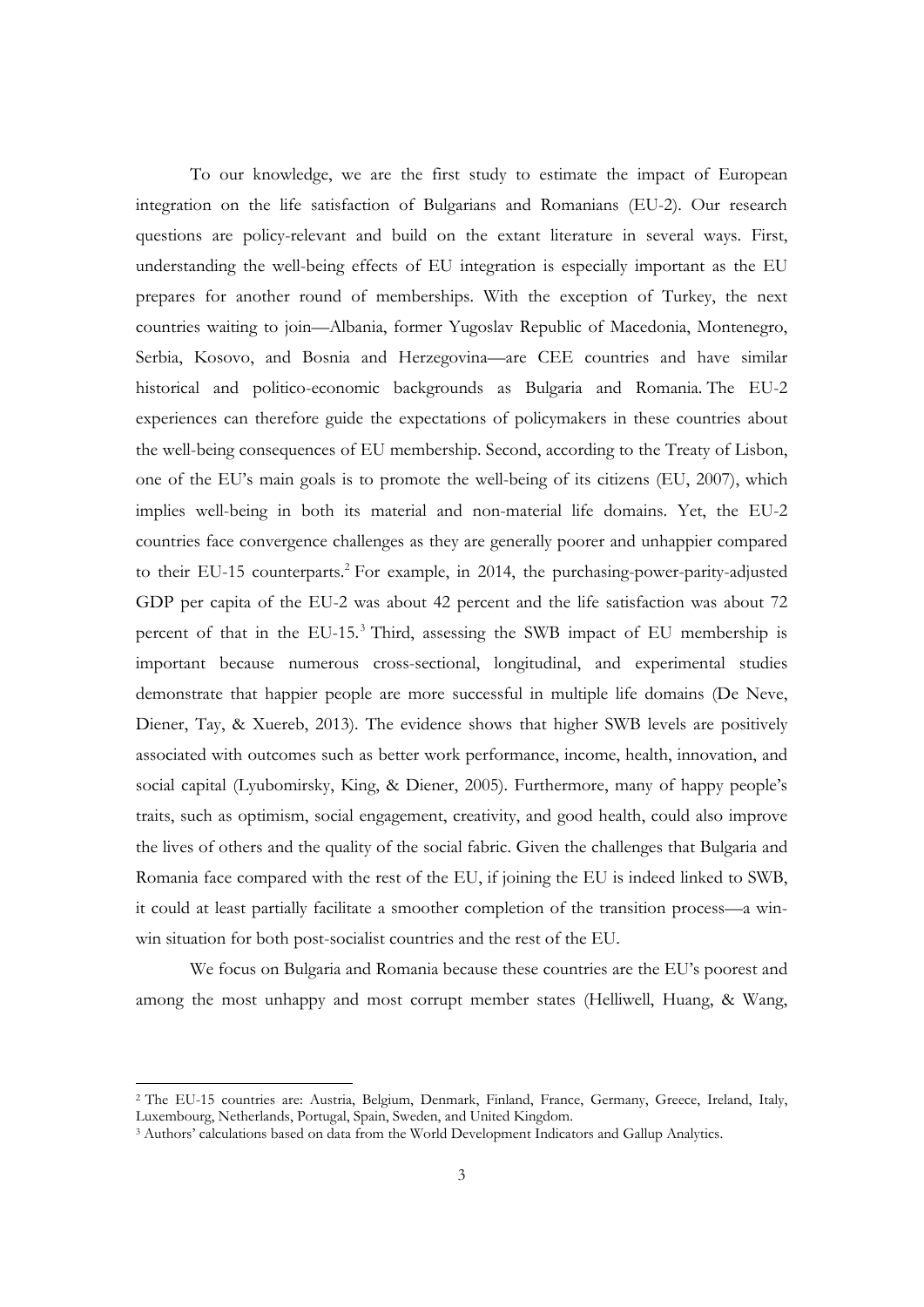2015; Transparency International, 2014).<sup>4</sup> Moreover, unlike any other EU members, Bulgaria and Romania have post-membership monitoring through the Mechanism for Cooperation and Verification (MCV), which signals institutional deficiencies related to the fight of corruption and organized crime.

By focusing on life satisfaction as our outcome variable, we study the broad psychological well-being consequences of EU membership. SWB metrics, which comprise positive and negative feelings related to daily experiences, life satisfaction, and life purpose, reflect the idea that people are the best judges of their life circumstances (OECD, 2011) and provide "a natural way to aggregate various experiences in a way that reflects people's own preferences" (Stiglitz, Sen, & Fitoussi, 2009, p. 145).<sup>5</sup> Thus, by capturing both material and non-material aspects of life, SWB metrics can provide a more comprehensive understanding of the well-being consequences of complex processes such as joining the EU.

We use Eurobarometer data with information on individual life satisfaction and socio-demographic characteristics of respondents in Bulgaria and Romania, as well as those in Croatia, immediately before and after joining the EU on January 1, 2007. Specifically, EB data were collected in September-October, 2006 and then again in April-May, 2007, thus minimizing the influence of intervening events.<sup>6</sup> Our identification strategy relies on a quasiexperiment, whose results could, at least theoretically, be interpreted as causal. Specifically, we use a difference-in-differences (DID) estimator, which takes into account general changes over time that are common to both treatment and counterfactual countries. This way we can difference out time-invariant omitted variables and macroeconomic shocks such as the great recession, provided that they affected the analyses countries similarly. In this setup, EU membership is the treatment, respondents Bulgaria and Romania are the treated group, and respondents in Croatia are the counterfactual group.

 We find that joining the EU increased life satisfaction in Bulgaria. The estimated effect in Romania was positive but statistically insignificant at conventional levels. One possible reason for these results could be that trust towards the EU increased only in

 

<sup>4</sup> Along with Slovakia and Hungary, Bălţătescu (2007) considers Bulgaria and Romania among the least likely members to catch up with the EU-15 in terms of life satisfaction.

<sup>&</sup>lt;sup>5</sup> In this paper, we use the terms subjective well-being (SWB) and life satisfaction synonymously. Happiness and life satisfaction are, however, two distinct dimensions of SWB with different determinants (Graham & Nikolova, 2015; Stone & Mackie, 2014).

<sup>&</sup>lt;sup>6</sup> To the best of our knowledge, the Eurobarometer surveys are the only publicly available data allowing the reliable comparison of subjective well-being before and after the 2007 enlargement.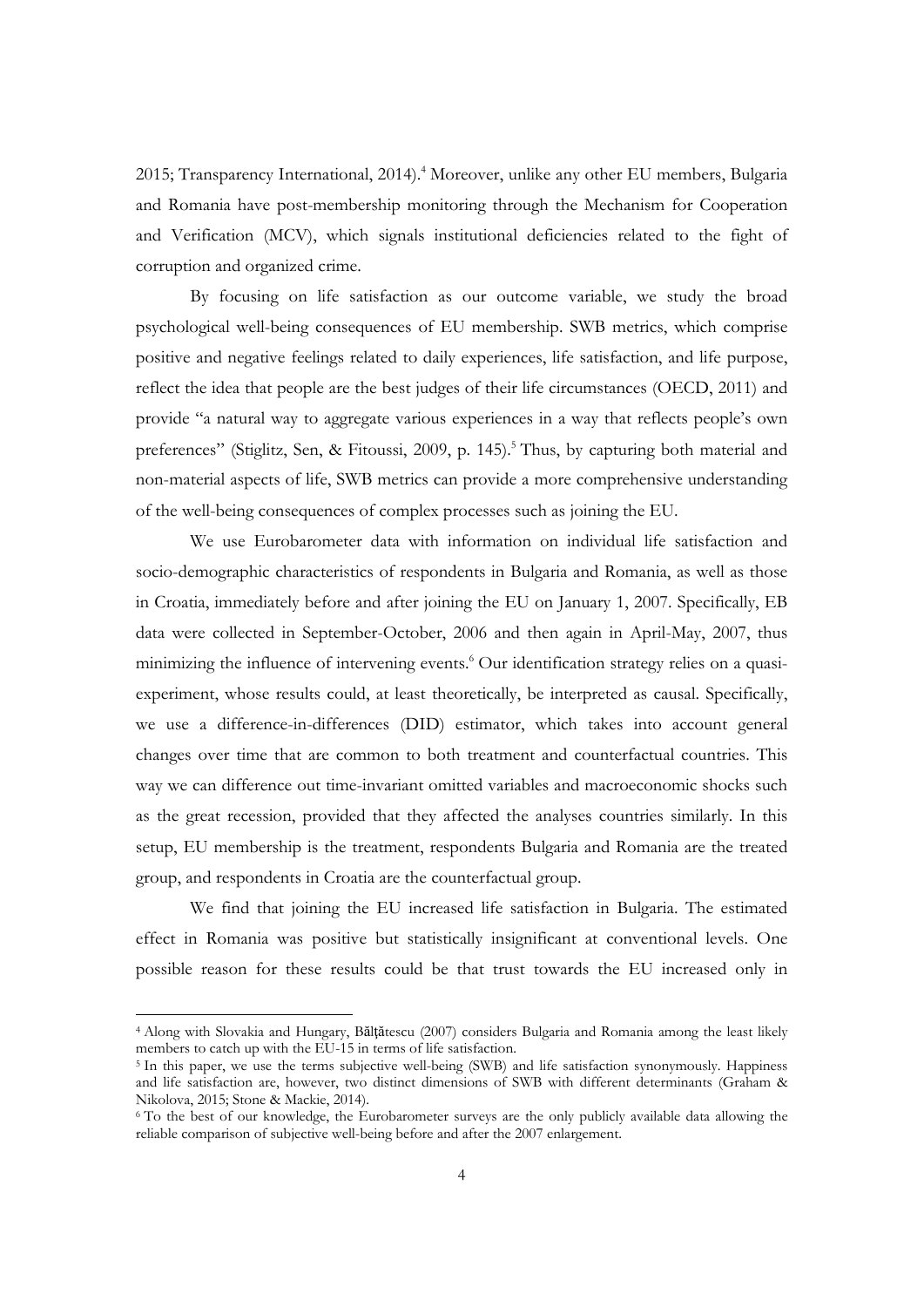Bulgaria after joining. In addition, Romania experienced political turmoil only a few months after EU membership, which may have negatively affected life satisfaction and canceled out the positive experiences related to joining the EU. A more detailed time breakdown of the effects shows positive life satisfaction increases even in Romania in the first two quarters of 2008, after the political war subsided. In both countries, the positive life satisfaction effects of joining the EU were felt only after a lag, likely because Bulgarians and Romanians required time to start feeling European. Our evidence further suggests that the younger, employed, and those who ended their education between the ages of 16-19 benefited more from EU integration than their counterparts. The results are robust to placebo tests for two alternative "fake" EU entry years and to an estimation in which the standard error structure adjusts for the fact that we study the consequences of macro-level events on individual wellbeing.<sup>7</sup>

### **2. Theoretical Considerations**

Delhey (2001) proposes a general model of how EU membership influences three welfare dimensions: material living conditions, quality of society, and subjective well-being. Specifically, instruments related to regional policy, institutional adjustments, and economic conditions directly improve material quality of life and social quality, which in turn indirectly affect SWB. We build on Delhey's (2001) work and propose four different channels through which EU integration can *directly* influence the SWB of Bulgarians and Romanians: (1) the adoption of shared economic and political institutions (modernization); (2) economic development; (3) freedom of choice and life control perception; and (4) social identity (Figure 1). Below we summarize the expected effect of each one of these four channels on SWB. Because each channel can have both positive and negative influences on SWB, we argue that the relationship between joining the EU and SWB is a priori ambiguous.

# *2.1 Political and Economic Institutions (Modernization)*

 

The adoption of EU rules and standards was among the most anticipated benefits of EU integration in Bulgaria and Romania. To join the EU, each country had to fulfill the economic, political, and administrative criteria set during the Copenhagen European Council in 1993—namely, democracy, rule of law, and human rights, protection of minorities

<sup>7</sup> As explained below, to correct for Moulton bias, we use wild bootstrapped standard errors following Cameron et al. (2008).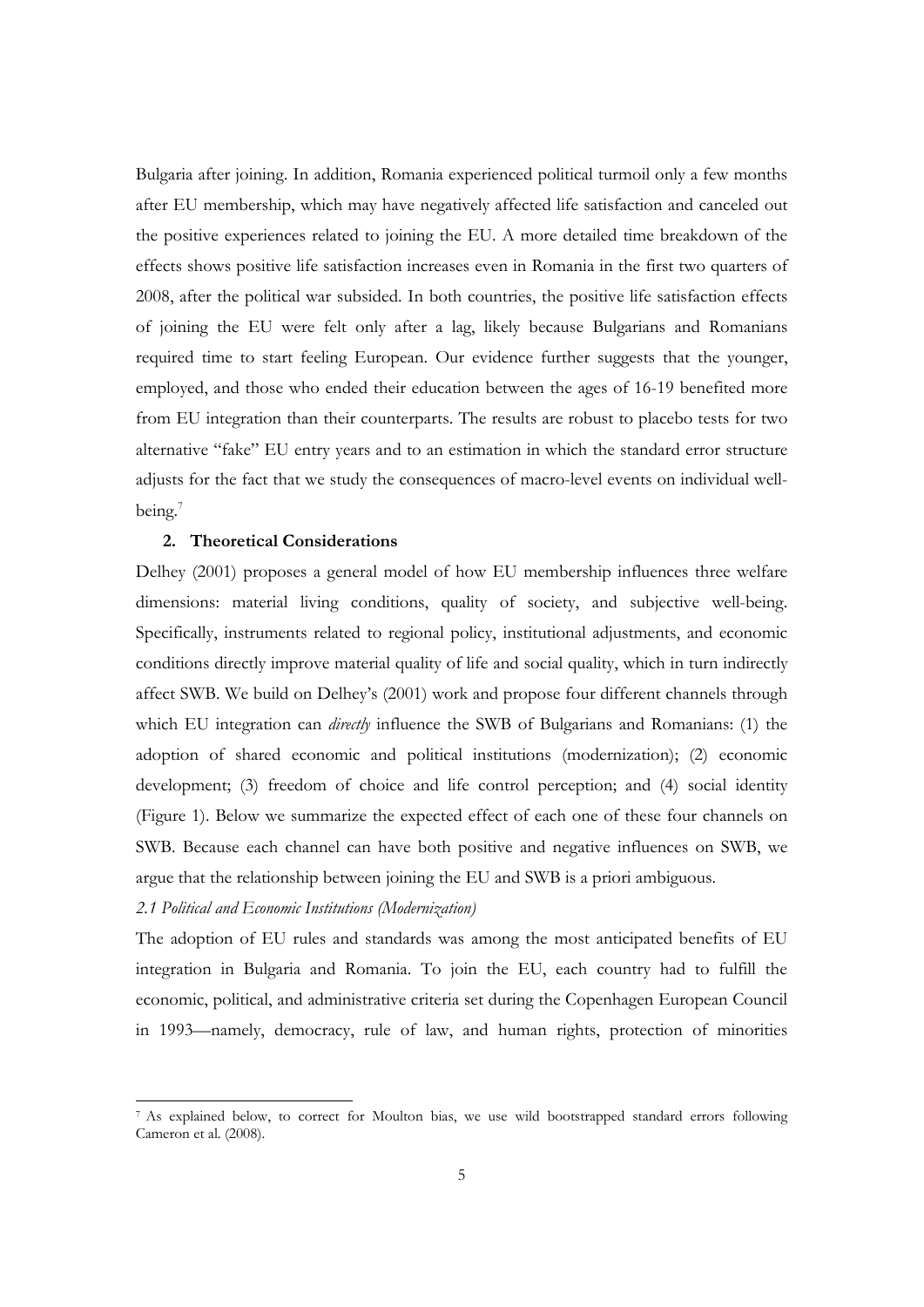functioning market economy and the capacity to cope with competition and market forces; and the ability to adopt and implement the common body of law.

A growing literature in economics and political science demonstrates that people care not only about different socio-economic *outcomes*, but also about the *processes* that generate these outcomes (Frey, Benz, & Stutzer, 2004; Frey and Stutzer, 2010). While the development of political and economic institutions consistent with free markets, democracy, and the rule of law started before 2007 and still continues today, EU membership provided Bulgarians and Romanians with a sense that they finally belong to a system in which outcomes are determined by just processes. In this sense, the shared political, legal, and economic institutions and the EU oversight provided people with a separate source of utility, i.e., *procedural utility*, which we expect to have positively influenced SWB as a result of the 2007 events.

While significant improvements in these areas were achieved with the EU's guidance prior to membership, these benefits came at the cost of implementing difficult reforms and adopting the numerous pages of the *aquis communautaire* (i.e., the EU common body of law). Joining the EU invariably also "cost" new members the adoption of norms and regulations, especially related to environmental protection, safety standards, and competition policy (whereby national governments could not aid national industries), which required difficult adjustments (O. Doyle & Fidrmuc, 2006). For example, to comply with EU membership conditions, Bulgaria had to close two of its nuclear reactors that generated about a third of its electricity. Although both countries were recognized as having functioning democratic political systems by 2007, there were increasing concerns about corruption, lack of political leadership, and weak democratic institutions, which foreign media often exposed, and might have affected negatively the SWB of Bulgarians and Romanians.

### *2.2 Economic Outcomes*

The adoption of a common legal and economic framework was expected to stabilize the economic environment, making it more attractive for local businesses and foreign investors. Thus, EU membership was largely anticipated to increase the share of foreign direct investment (FDI) creating more growth opportunities for Bulgarian and Romanian companies and ultimately leading to their faster integration into the global economy. In addition, the access to a huge new market, potential EU economic partners, development funds, and fresh capital was expected to boost economic development, lower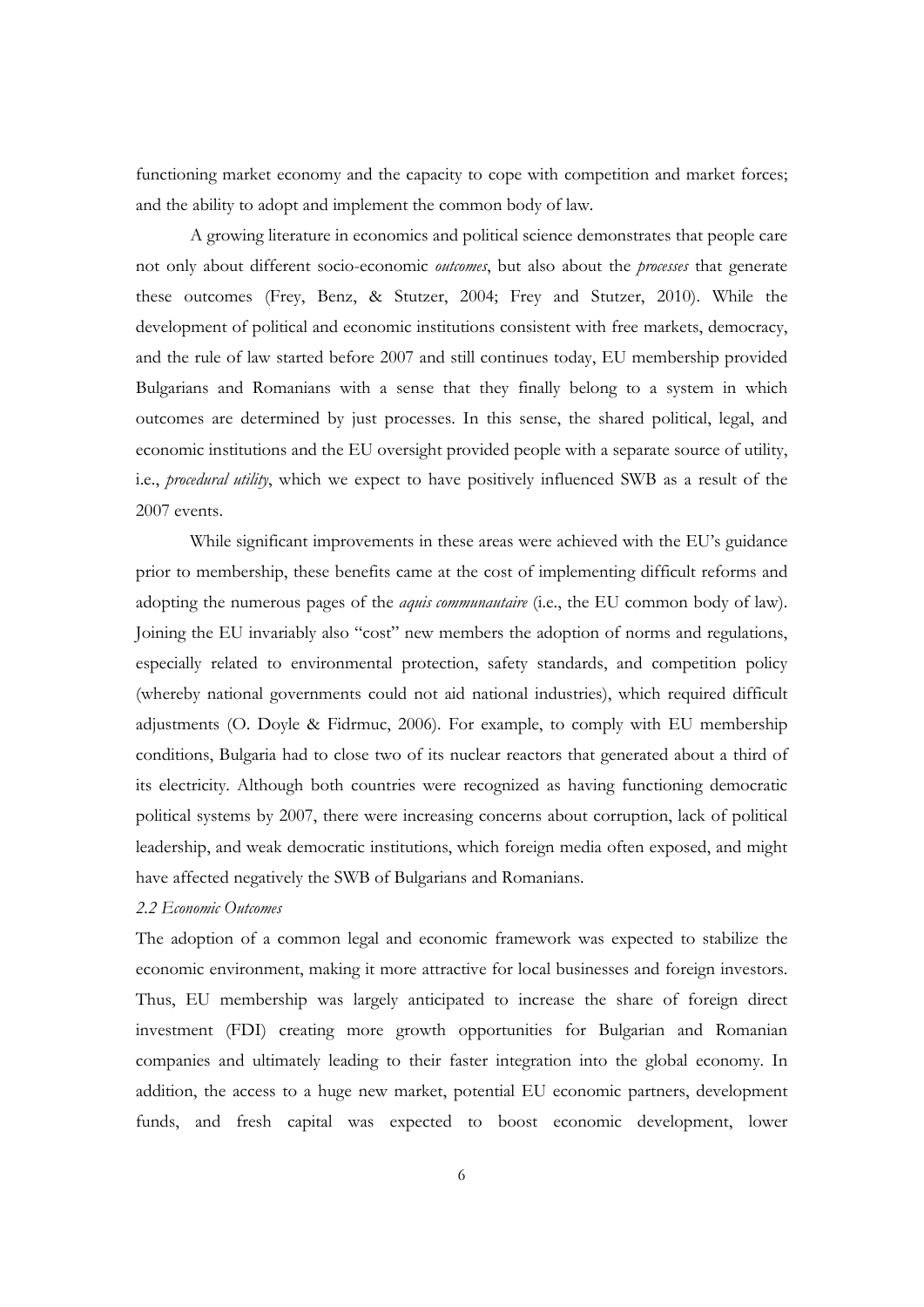unemployment, and raise the material standards of living of ordinary citizens, which numerous polls prior to membership revealed was perceived as the greatest benefit of EU membership. At the same time, there were fears that EU integration may lead to a rise in the costs of living, competitive pressures from foreign companies that could lead to local business bankruptcies, and a brain drain with educated people emigrating abroad.

While no data exist on the causal effect of joining the EU on the economic wellbeing in the EU-2, recent research suggests that the GDP per capita gains of joining the EU are relatively large and that EU-8 countries experienced similar gains to those in previous enlargements: about 13 percent (53 percent in Latvia) (Campos, Coricelli, & Moretti, 2014). Furthermore, the convergence literature shows that EU membership has led to an economic catch-up in Ireland, Greece, Portugal and Spain as well as the CEE countries which joined in 2004 (Kaitila, 2004). Cavenaile and Dubois (2011) also find evidence for *β*-convergence (i.e., poorer EU members growing faster than the richer EU members) between the CEE members and the rest of the EU. Trade and FDI have been important drivers of convergence: the trade agreements between the EU-15 and the EU-10 (i.e., the Interim Agreements and the Europe Agreements) led to substantive contributions to GDP and welfare (Egger & Larch, 2011).<sup>8</sup> Welsch and Bonn (2008) show that macroeconomic convergence (and the convergence in inflation rates in particular) played a substantial role in the life satisfaction convergence in the EU in the 1990s. Given that *short*-run income increases are linked to SWB in transition and other economies (Easterlin, 2013), we expect that joining the EU positively influenced SWB in Bulgaria and Romania through economic development.

### *2.3 Freedom of Choice and Life Control Perceptions*

 

Analyzing the SWB effect of the first two channels—modernization and economic development—is rather difficult because these processes started before EU membership and still continue today. For many Bulgarians and Romanians, however, the long anticipated EU membership meant that they could now travel, work<sup>9</sup>, study, invest, or retire abroad. These unprecedented freedoms opened doors to new opportunities for career development, self-

<sup>8</sup> Other papers examine convergence in living standards between old and new EU members (Cornelisse & Goudswaard, 2002; Giannias, Liargovas, & Manolas, 1999; Neumayer, 2003).<br><sup>9</sup> Some EU15 countries such as Germany, Great Britain and France had provisional restrictions on immigration

from the new member states up to 7 years, which expired in 2014. However, Bulgarians were able to work in 10 out of the 27 EU members including Sweden, Finland, and the Czech Republic, which significantly expanded their opportunity set.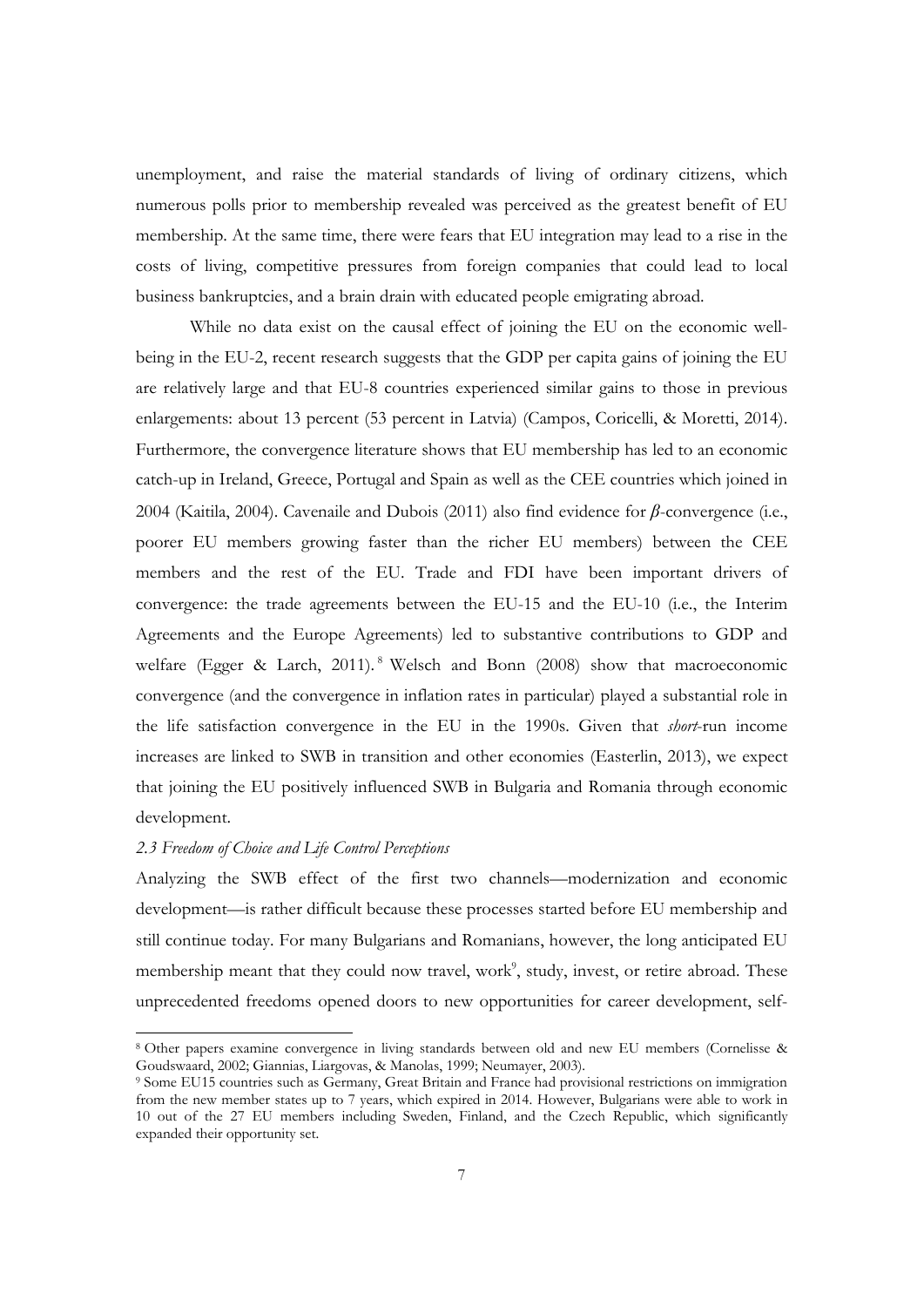expression, and ultimately, for the pursuit of happiness. Indeed, a mid-2006 poll in Bulgaria indicated that over a third of respondents believed that the free movement of people and better job opportunities is the biggest benefit from joining the EU.<sup>10</sup>

 A large literature in psychology shows that *perceptions* of freedom of choice and life control are a powerful motivator with implications for health, wealth, and happiness. People who believe that they have control over their lives, for example, are more likely to take action and persevere through hardship. They are more likely to save (Cobb-Clark, Kassenboehmer, & Sinning, 2014), develop healthy habits (Cobb-Clark, Kassenboehmer, & Schurer, 2014), escape drug addiction (Armitage, Armitage, Conner, Loach, & Willetts, 1999), or invest more time searching for a job (Caliendo, Cobb-Clark, & Uhlendorff, 2015). A number of recent studies have further suggested that the sense of control and freedom is one of the most robust SWB determinants (K. O. Doyle & Youn, 2000; Inglehart, Foa, Peterson, & Welzel, 2008; Verme, 2009).

 In addition to being instrumentally important, freedom is also intrinsically valuable because it allows individuals to act in a deliberate and purposeful manner, exert power over their environment, and develop their talents by exercising autonomy and self-expression, two of the most basic human needs. Welzel (2013), for example, develops a theory of emancipation based on the human desire for a domination-free existence. He argues that free agency leads to the emergence of emancipative values, which in turn lead to a higher level of psychological well-being as people gain control over their society's agenda. In this respect, by expanding their opportunities, joining the EU may have provided EU-2 citizens with a greater sense of freedom of choice and life control, likely leading to higher SWB levels.

#### *2.4 Social Identity*

 

The final channel through which joining the EU may have affected SWB is what we refer to as "social identity." There are three possible mechanisms here. First, "the return to Europe" was not only symbolic for Bulgarians and Romanians, but also, and more importantly, made these countries a part of the largest economy in the world, that of the EU. As a result, people in the EU-2 might have experienced a sense of pride, accomplishment, and belonging, as they now formally belonged to an "elite" club of prosperous countries.

<sup>&</sup>lt;sup>10</sup> Survey of 16-21 May 2006, conducted by ALPHA Research Agency, "Public Opinion for the Bulgarian membership to the EU, and the readiness of the country for a membership," published on 31.05.2006, available at: http://www.aresearch.org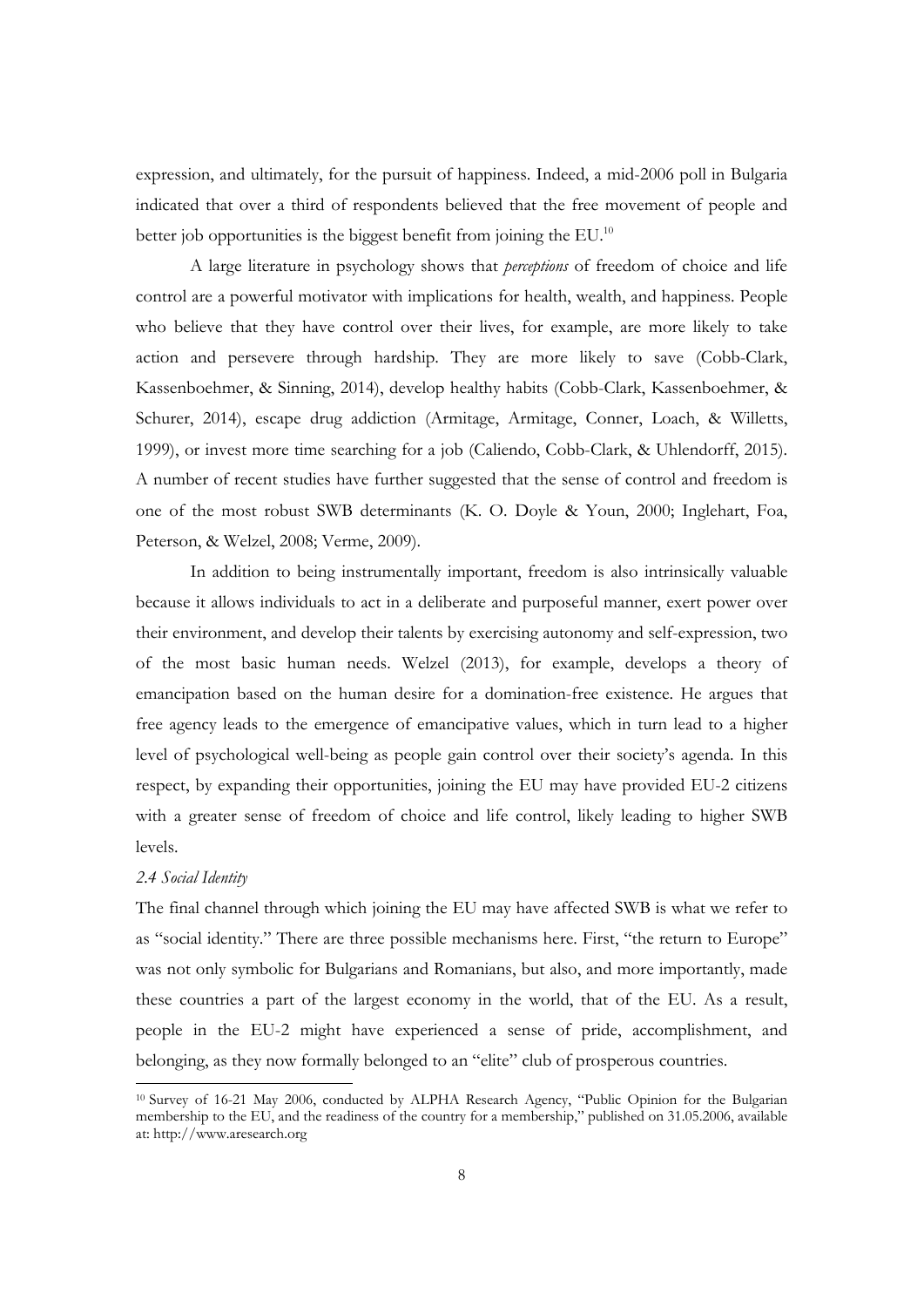Second, even though Bulgarians and Romanians celebrated their return to Europe in 2007, they soon felt the bane of marginalization by being the poorest, and among the unhappiest and most corrupt EU members. Unprecedentedly, both countries became subject to ex-post-membership monitoring by the European Commission, which negatively affected their European identity. Corruption scandals froze many of the EU development funds in 2008 (Andreev, 2009; Spendzharova & Vachudova, 2011). Major EU economic powers such as Great Britain, Germany, and France kept tight labor mobility restrictions for seven years that prevented Bulgarians and Romanian to freely work abroad. Furthermore, both countries suffered from an "image problem" as the Western media often portrayed them as sources of crime and prostitution.

Third, a growing body of literature suggests that the extent to which people feel satisfied with their lives depends, at least partially, on how they compare to those around them (Duesenberry, 1949; Frank, 1999; Scitovsky, 1976; Veblen, 1899). Joining the EU may have increased the material aspirations of people as they likely applied a higher benchmark for social comparisons. In this respect, even if European integration was marginally successful in economic and political terms, the negative image of "second-class" citizenry, the higher benchmark for social comparison, and the lower socio-economic status might have negatively affected SWB in the EU-2.

To summarize, joining the EU is a gradual process that involves multiple domains of political, economic, and social life. Separating the effect of economic development (such as pre- and post- accession funds, GDP growth, and investment) from the effect of modernization (changes in the structure of governance, adaptation to new rules and standards) in a before-after comparison based on a specific date is particularly difficult. However, the symbolic "return to Europe" on January 1, 2007 was highly anticipated in both countries. This event represented the beginning of a new era of opportunity, especially for the younger generations, that opened doors to Europe and significantly expanded the capabilities of ordinary citizens. Thus, we expect that, at least in the short run, EU membership had a positive effect on SWB through the channel of perception of freedom of choice and control. However, the lukewarm welcome of both countries to the EU, the mismanagement of EU funds that led to additional restrictions, and the image of "secondclass" Europeans might have completely offset the positive SWB effect from the EU integration in Bulgaria and Romania.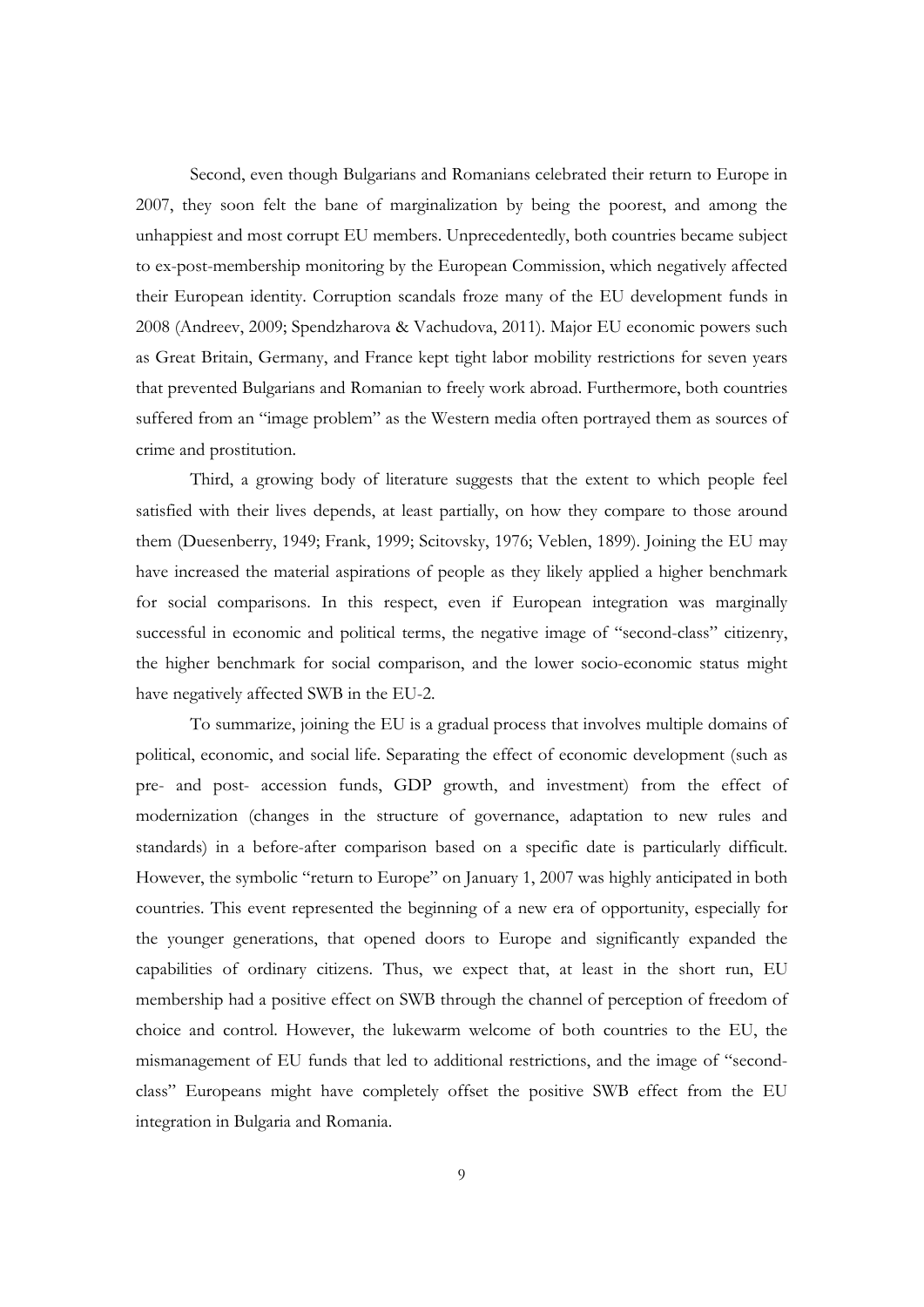#### *2.5 Previous Empirical Studies*

The literature on the well-being consequences of European integration is still in its infancy with only a few studies attempting to tackle issues of causality.<sup>11</sup> In one exception, using DID, Popova (2012) finds that the Euro adoption led to life satisfaction declines for females, the elderly, the unemployed, and the poorest in the EU countries which joined the Eurozone in 2002. Yet, in new member states—Cyprus, Estonia, Malta, Slovenia, Slovakia but not in Slovenia—the Euro adoption was positive or neutral for life satisfaction. In another paper, Wunder et al. (2008) find that the Euro adoption had a negative impact on satisfaction with income in Germany and the UK. Levitz and Pop-Eleches (2010) use a 2SLS strategy to examine the impact of the EU on the governance and democracy in the EU 2004 enlargement countries and conclude that there has been a modest post-membership reform slowdown but no backsliding. Finally, using a regression discontinuity design, Becker et al. (2010) find that the EU's structural funds have had a positive effect on GDP growth in the EU-25.

#### **3. Empirical Strategy**

<u> 1989 - Jan Samuel Barbara, político establecido de la provincia de la provincia de la provincia de la provinci</u>

#### *3.1. DID Overview and Choice of the Counterfactual*

Like Popova (2012) and Wunder et al. (2008), this paper uses difference-in-differences (DID) to study effect of EU integration on life satisfaction in Bulgaria and Romania. The DID method is commonly used to evaluate the consequences of various policies or treatments on certain outcomes. Our analysis compares the before-and-after SWB scores of individuals in Bulgaria and Romania (i.e. the treated group) to those of respondents in Croatia (i.e., the counterfactual or control group). During the study period of 2006-2008, Croatia was on a membership path but did not join the EU in 2007. The counterfactual demonstrates what would have happened to individual life satisfaction in the EU-2 if the two countries had not joined the EU.<sup>12</sup>

We argue that Croatia is an opportune counterfactual. First, historically, like Bulgaria and Romania, Croatia was a socialist republic, part of the former Socialist Republic of Yugoslavia, until the early 1990s. Unlike Bulgaria and Romania, Croatia experienced civil unrest between 1991-1995 but the 1990s and 2000s were marked by an economic, political,

<sup>&</sup>lt;sup>11</sup> Other papers such as Delhey (2001) and B**ălță**tescu (2007) study the life satisfaction convergence between old and new EU members using different EU enlargement waves.

<sup>&</sup>lt;sup>12</sup> The EB survey does not cover the transition countries in Central Asia and Albania, and polls for Serbia, Montenegro, and Macedonia are available only post-2007. EB first surveyed Croatia in 2004.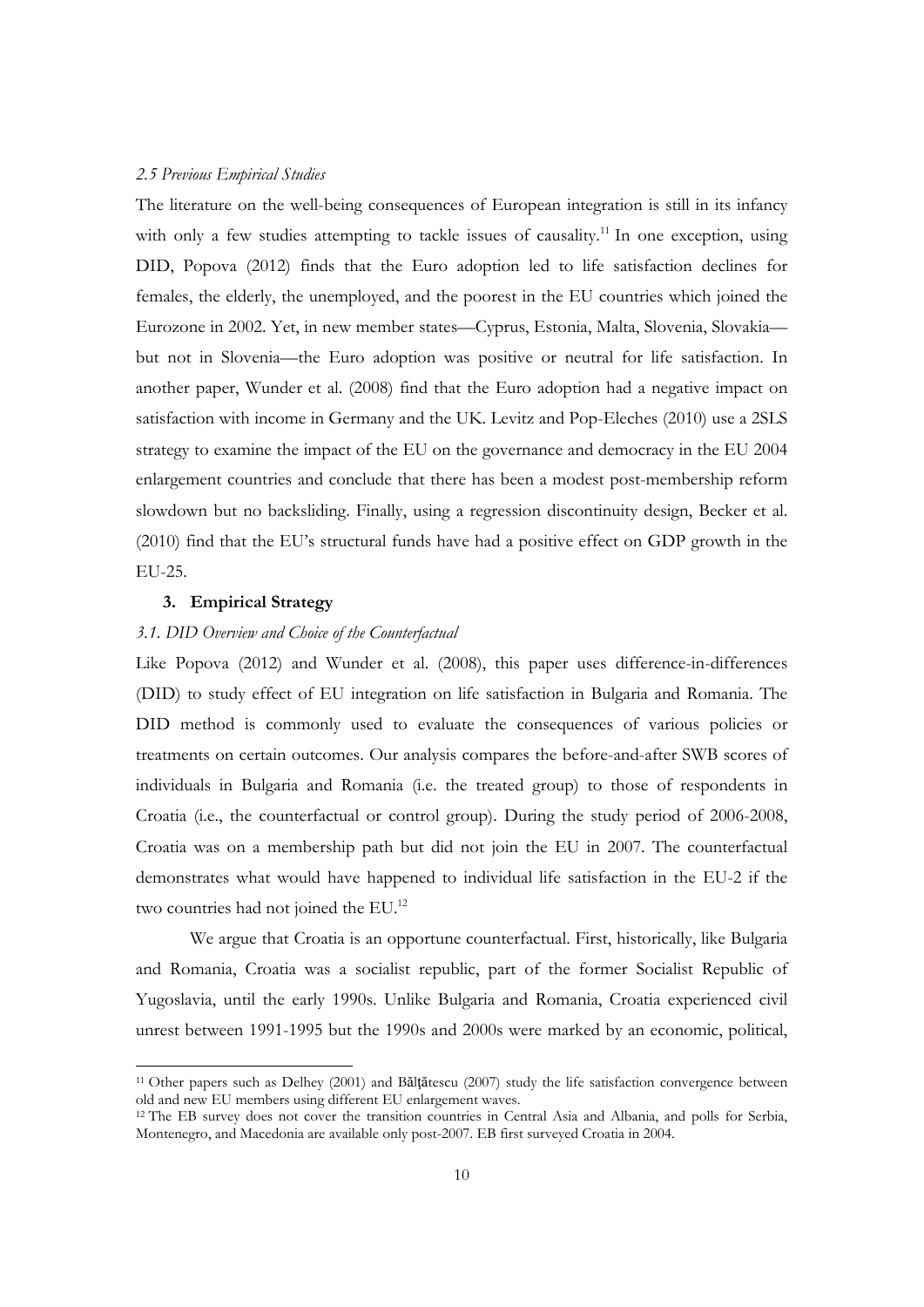and social transition similar to that in the EU-2. During the 2004-2013 period, Croatia experienced similar macroeconomic and institutional developments as the EU-2 (Figure 2). Second, the three countries are not only geographically close but also culturally alike. Importantly, the determinants of life satisfaction in the three countries are remarkably similar. According to the latest World Happiness Report, about three quarters of the variation in national average life evaluation scores are explained by six key variables: GDP per capita, social support, healthy life expectancy, freedom to make life choices, generosity, and control of corruption (Helliwell et al., 2015). Every country's national average score can be broken into parts explaining the relative contribution of each variable to the overall score. While the average scores in Bulgaria (4.2 on a scale of 0-10), Croatia (5.8), and Romania (5.1) are different, the patterns of factors that explain them are astonishingly similar.<sup>13</sup> Finally, while Croatia joined the EU in 2013, it did not sign a Membership Treaty until December 9, 2011 and can therefore be used as a counterfactual country for the 2006-2008 time period.

Figure 3 demonstrates that Bulgaria and Romania have lower average (unadjusted) life satisfaction scores than Croatia. Yet, all three countries experienced similar life satisfactions trends prior to 2007, with a slight increase in SWB between the first and third quarters of 2006, and then a relatively stable trend until 2007.

#### *3.2. The DID Estimator*

In this context, the DID estimator is:

$$
Lifesat_{id} = \alpha + \beta EU2_c + \gamma D_t + \lambda EU2_c \times D_t + X' \cdot \text{ictK} + \varepsilon_{ict}
$$
\n
$$
\tag{1}
$$

where *i* indexes individuals,  $c$  – countries, and  $t$  – years, *LifeSat* is the outcome variable (on a scale of 1 to 4); *EU2* is a dummy equal to 1 if the observation comes from Bulgaria or Romania and 0 if it is from Croatia; and *D* is a binary indicator for the period after EU membership (observations coming from 2007Q2 and after are coded as 1). The coefficient *β* reflects the difference between life satisfaction levels between respondents in the treatment and the control countries and *γ* demonstrates the time trends that would lead to a change in life satisfaction even in the absence of the treatment. The coefficient of interest is *λ*, which shows the average treatment effect on the treated (ATT), i.e., the effect of joining the EU on life satisfaction; *X* is a vector of individual and household-level characteristics (age, age

 

<sup>13</sup> See Figure 2.2 in the World Happiness Report (Helliwell et al., 2015).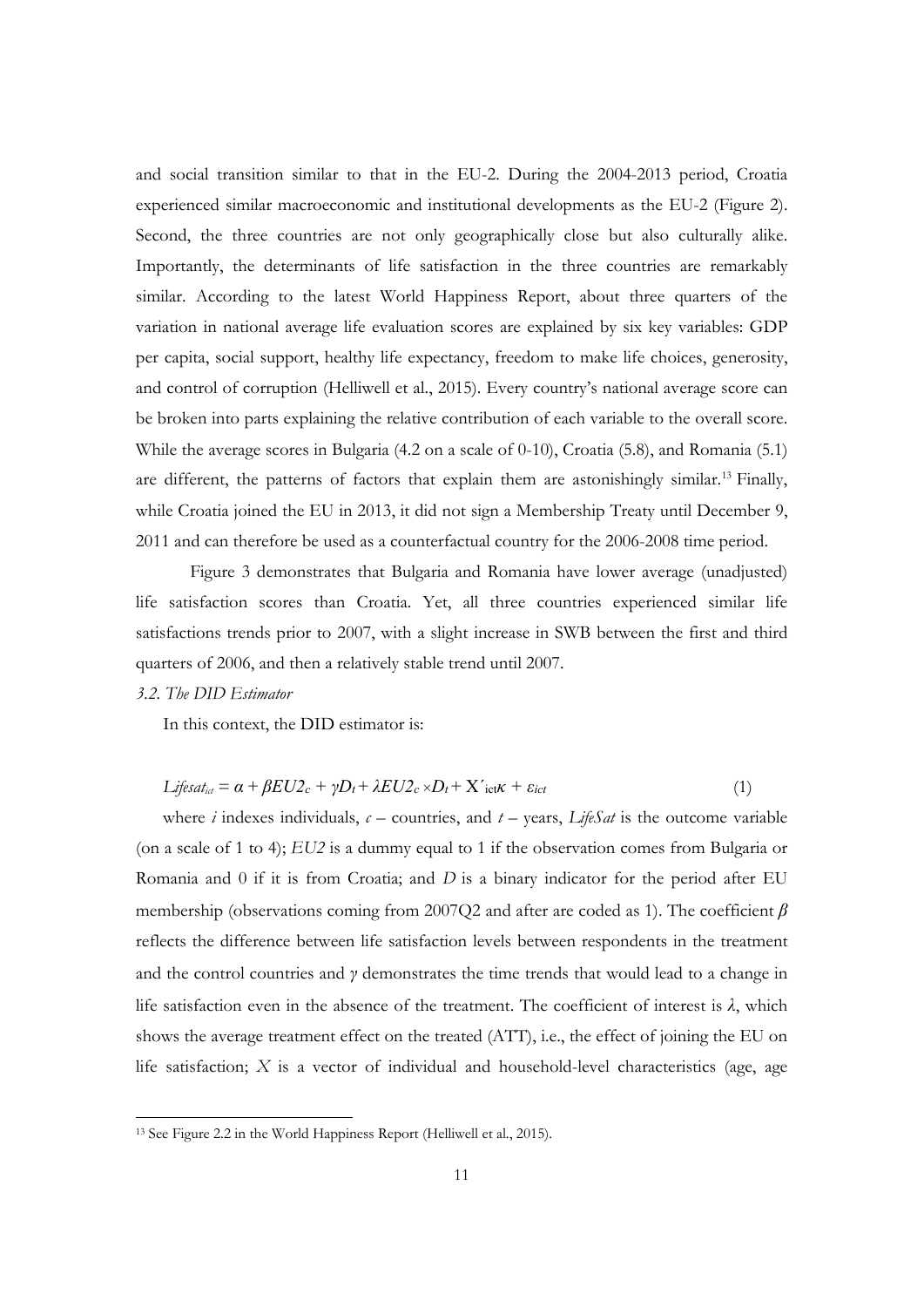squared, gender, education, employment, community size, household size, children in the household, etc.),  $k$  is a coefficient vector, and  $\boldsymbol{\varepsilon}_{i:t}$  is the stochastic error term. To account for anticipation and adaptation effects, as well as take advantage of the time-series data, we also use a model adapted from Acemoglu & Angrist (2001):

$$
Lij\epsilon s \, dt_{id} = \alpha + \beta EU2_c + \pi Q_t + \lambda EU2_c \times Q_t + X' \, \text{let } \kappa + \varepsilon_{ict} \tag{2}
$$

 where the variables are defined as above, with *Q* representing quarter of interview dummies (the reference category is the last quarter of 2005) and  $\lambda E U2_c \times Q_t$  is the full set of quarter – EU country interactions. Anticipation effects are captured by the  $Q_t \times EU2$  variables prior to 2007, and adaptation effects are shown in the post-2007 interactions. All analyses are for 2006-2008. We focus on a time span of two years for two reasons. First, by being broad well-being indicators, our SWB metrics help capture the complexities of the process of joining the EU and the responses of individuals to EU membership events but to other countrywide events as well. Our aim is to minimize the influence of the intervening events and to be able to isolate the effect of joining the EU as precisely as possible. Therefore, while using a longer time span may allow us to examine anticipation and adaptation effects, it will not allow us to control for intervening political and economic events. Second, the happiness literature finds that adaptation to various events usually happens within a few years. Therefore, our time span of three years is appropriate for our research purposes.<sup>14</sup>

 Individual-level variables in the covariate vector increase precision (Angrist and Pischke 20009). The conditioning variables in *X* must be independent of the treatment, i.e., respondents should not change their behavior and social characteristics in anticipation of EU membership (Lechner, 2011). The DID estimator also assumes that the treatment had no impact on the treated in the pre-treatment period (Lechner, 2011).

 The DID estimator mitigates endogeneity related to time-invariant unobserved heterogeneity (Bertrand, Duflo, & Mullainathan, 2004). Therefore, to the extent that unobservable differences between individuals that affect their well-being perceptions are constant over time, they cancel out in a DID model. The estimator's main assumption is that changes which occurred for reasons other than joining the EU affected the treatment and the control groups in the same way (i.e., the common trends assumption) (Abadie, 2005). This assumption implies that if Bulgaria and Romania had not joined the EU, they would

 

<sup>14</sup> In a similar setup studying the SWB effects of the Euro currency adoption, Popova (2012) uses three years of data, while Wunder et al. (2008) – two years – before and after the euro adoption.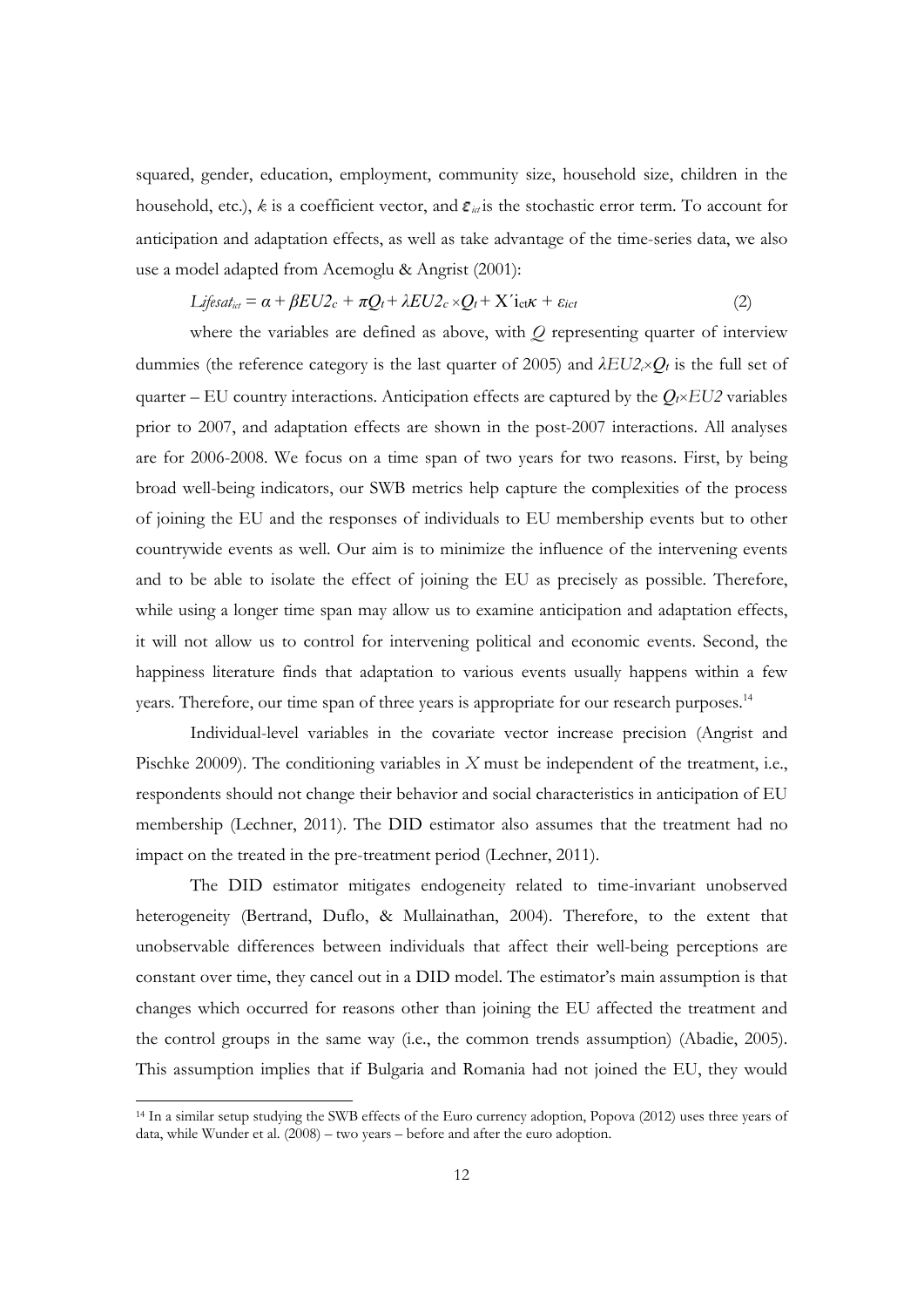have experienced the same SWB trends as Croatia, conditional on the covariates (Lechner 2011). This assumption is difficult to verify but we show in Figure 3 that the EU-2 and Croatia followed similar life satisfaction trends in the period before 2007.

 The DID methodology also assumes that no other major events significantly affected SWB during the membership period. While other events happened in the EU-2 countries in 2007, joining the EU was arguably the most significant national event for Bulgaria in that year (Eurofound, 2008). Romania, however, experienced a political war between the Presidency and the Government starting in early 2007, which may have negatively affected life satisfaction. In addition, the European Commission scolded Bulgaria in June and Romania in October 2007, which may have also lowered SWB in that quarter. The economic crisis, meanwhile, hit Bulgaria and Romania and Croatia with the same severity and roughly at the same time, which suggests that we can net out its influence on SWB with our DID strategy (Bartlett & Monastiriotis, 2010). Moreover, while in western countries the economic crisis began in 2007, it was not until the last quarter of 2008 that it was felt in South Eastern Europe (Sanfrey, 2010), providing a further justification for our time span.

All models are estimated using OLS with robust standard errors. The choice of OLS is due to the problematic interpretation of the interaction term (i.e., the average treatment effect) in non-linear models with non-monotonic transformation functions (e.g., logits, probits, tobits) (Ai & Norton, 2003). In addition, ignoring the ordinality of subjective wellbeing data has little effect on the results (Ferrer-i-Carbonell & Frijters, 2004; Frijters & Beatton, 2012).

#### *3.3. Limitations*

Our empirical strategy has several limitations. First, EU integration is a gradual process which involves multiple domains of social, economic, and political life. In this paper, we suggest several different channels— (1) modernization, (2) economic development, (3) perceptions of life control, and (4) social identity—through which EU integration may have affected how individuals perceive their quality of their life. While the advantage of SWB metrics is that they allow us to study multifaceted processes, which have both material and perceived dimensions, it is important to understand how EU integration affected SWB through each one of these channels. Yet, our strategy is designed to study the *net* effect rather the relative strength of each mechanism.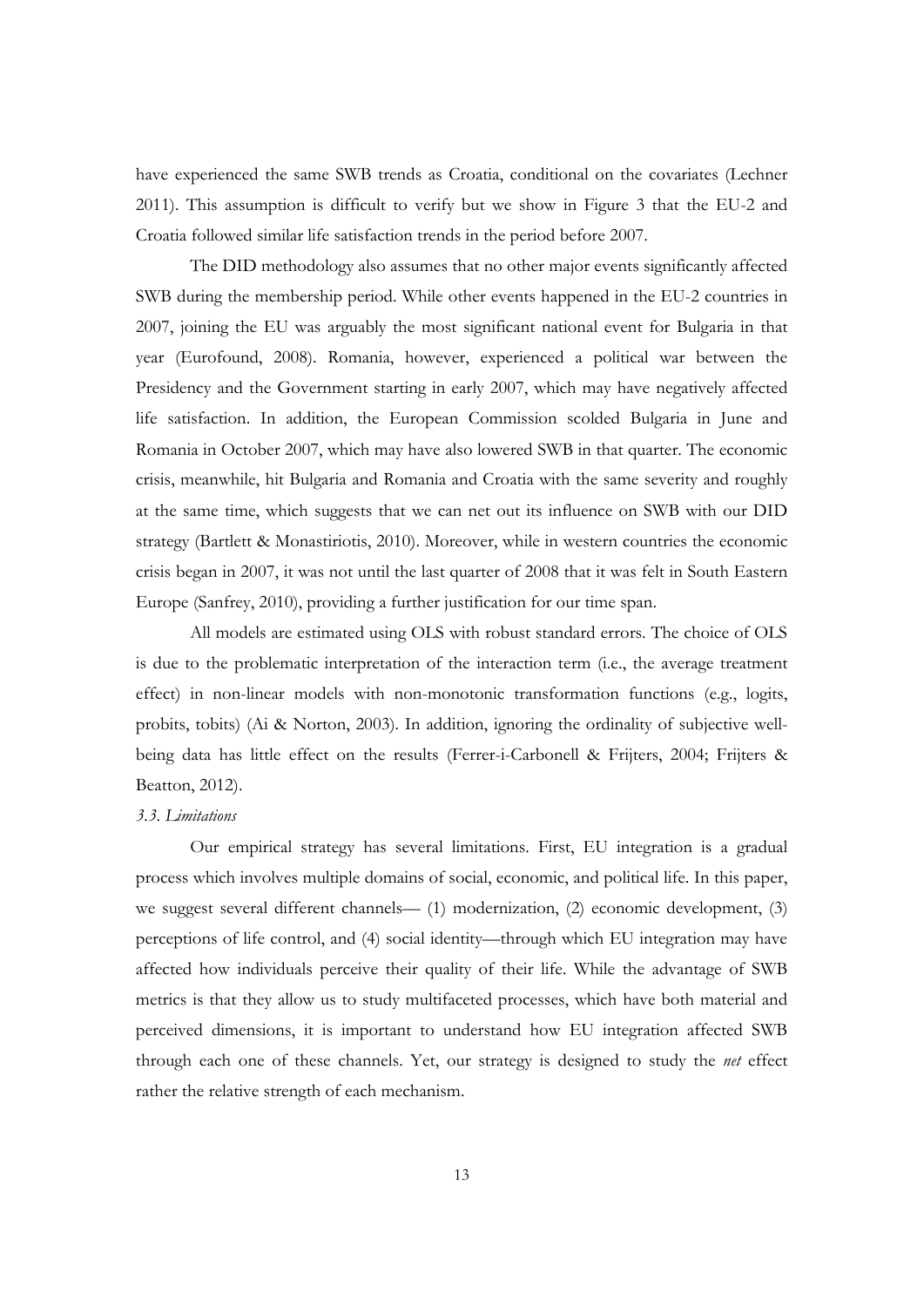Furthermore, while the DID results can in theory be interpreted as causal, readers should use caution. The DID strategy relies on the use of counterfactual countries—i.e., countries that are similar to Bulgaria and Romania, except that they did not become members in 2007. While Croatia, the counterfactual country in this study, has a similar economic, political, and social history to both Bulgaria and Romania, it also had its unique historical developments.

#### **4. Data and Summary Statistics**

#### *4.1. Subjective Well-being Metrics*

Our key outcome variable is life satisfaction, which is a reflective assessment of one's own life and complements objective well-being indicators by providing an overall assessment of individual preferences rather than an externally chosen well-being criterion (OECD, 2011). While scholars agree that SWB metrics are valid and reliable, psychometrically sound, and important complements to objective indicators such as gross domestic product (Diener, Inglehart, & Tay, 2013; Krueger & Schkade, 2008; OECD, 2013; Stiglitz, Sen, & Fitoussi, 2009), two main challenges exist when using well-being scores for economic and policy analysis (OECD, 2011).

 First, people may adapt to bad circumstances and learn to be happy amidst adversity or take pleasure in immoral behavior. As a result, SWB metrics should complement rather than substitute objective metrics. Second, SWB indicators may be non-comparable across individuals and may be affected by transient external factors (OECD 2011). The literature shows, however, that the latter concern is largely unjustified and that SWB metrics are comparable across individuals, countries, and time, and predict behavior reasonably well (Diener, Inglehart, & Tay, 2013; Diener, Suh, Lucas, & Smith, 1999; Helliwell, Barrington-Leigh, Harris, & Huang, 2010; Krueger & Schkade, 2008). Scholars have used the life satisfaction approach to study the well-being effects of various macroeconomic policies and phenomena such as inflation and unemployment (DiTella, MacCulloch, & Oswald, 2001), the welfare effects of EU integration (Wunder et al., 2008), and the impact of the recent financial crisis (Graham, Chattopadhyay, & Picon, 2010).

#### *4.2. Eurobarometer Data*

Our data are from the Eurobarometer (EB) surveys which, to our knowledge, is the only publicly available dataset allowing the reliable comparison of SWB immediately before and after the 2007 enlargement. EB surveys are collected at least twice a year, thus providing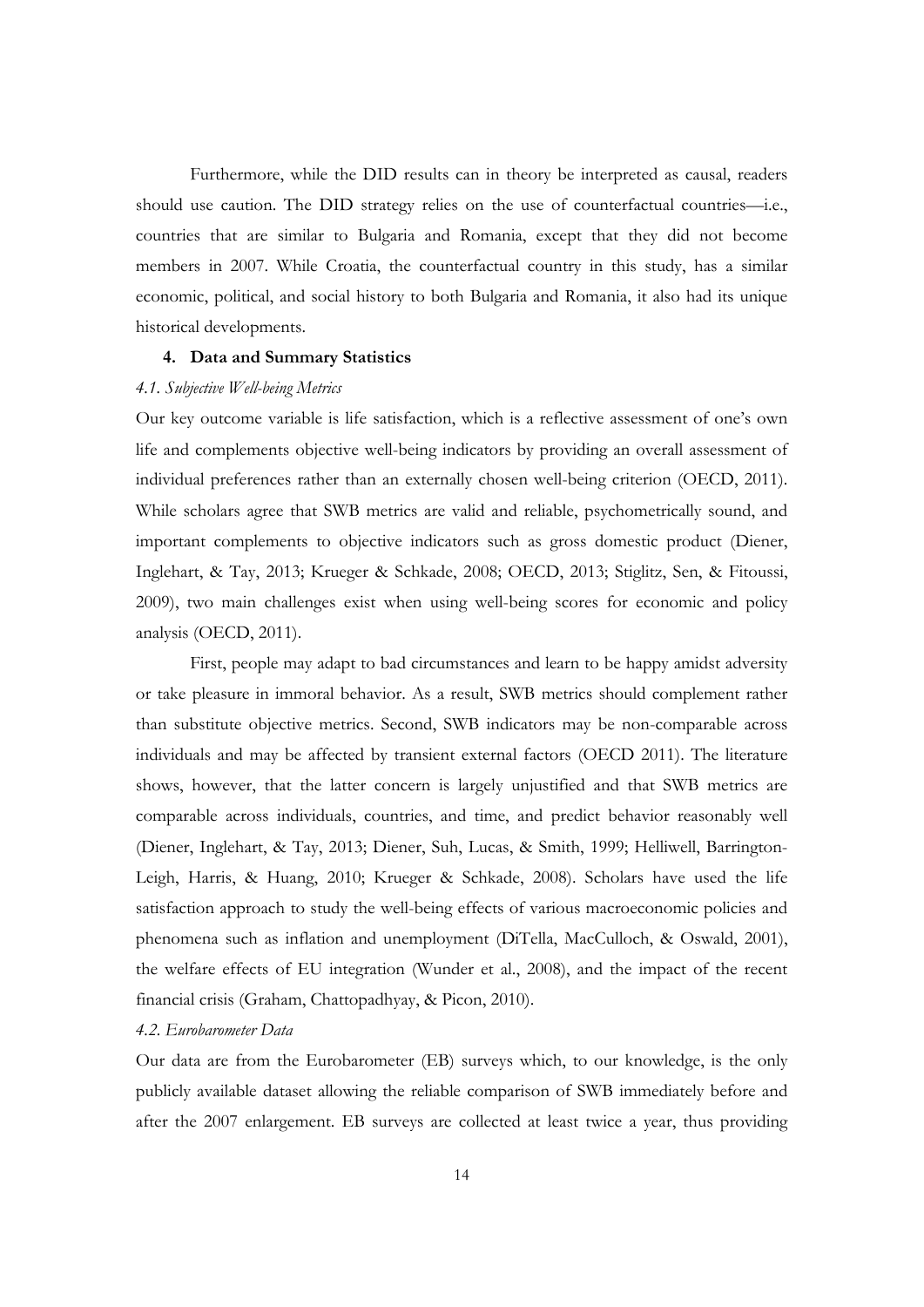observations immediately before and after joining the EU.15 In the case of Bulgaria and Romania, which joined on January 1, 2007, EB data were collected in September-October, 2006 (Q3 of 2006) and then again in April-May, 2007 (Q2 of 2007), thus minimizing the influence on life satisfaction of intervening events other than joining the EU.

Starting with EB 62 (October-November, 2004) Bulgaria, Romania, and Croatia are polled as part of the Standard Eurobarometer. The dataset has consistent information about gender, age, years at which education was stopped, employment status, household size, marital status, and household location. There are, however, no consistent income or expenditure variables but we instead construct a wealth index, which sums the ownership of household durables. The EB life satisfaction question asks respondents how satisfied they are on the whole with their life on a scale from 1 "not at all satisfied" to 4 "very satisfied" with no "neutral" category.

### *4.3. Summary Statistics*

Table 1 collapses the data into two periods: before and after 2007. Life satisfaction in Bulgaria rose by 0.127 points post-membership (on a scale from 1 to 4). In Romania, it rose by 0.092 points, while it remained virtually unchanged in Croatia (a change of 0.007). The change in life satisfaction in Bulgaria and Romania is statistically significant while the change in Croatia is not. The rest of Table 1 summarizes the main socio-demographic variables included in the regressions.

#### **5. Empirical Findings**

 

### *5.1 Main Results*

Table 2 shows our baseline estimates regarding the effects of joining the EU on the life satisfaction of Bulgarians and Romanians.<sup>16</sup> We estimated three different models for each EU-2 country—Bulgaria (left panel) and Romania (right panel). Models (1) and (4) present our most basic specification without any controls while Model (2) and (5) add individuallevel socio-demographic variables.17 Finally, in addition to individual controls and quarter of

<sup>15</sup> The following EB surveys are included in the main analysis and in the robustness checks: 63.1, 63.4, 64.2, 65.2, 66.1, 67.2, 68.1, 69.2, 70.1, 71.1, 71.2, 71.3. In the main analyses (2006-2008), we include only 65.2, 66.1, 67.2, 68.1, 69.2, 70.1. While there are two other EB surveys in 2009 –72.1 and 72.4 –we did not include them as EB 72.1 does not poll Croatia and 72.4 did not have the exact date of the interview.

<sup>&</sup>lt;sup>16</sup> The treatment variable (EU-2×2007O2) is the interaction term between the EU-2 variable (i.e., a dummy for either Bulgaria or Romania) with a dummy for the post-membership period (2007Q2 and after).

<sup>&</sup>lt;sup>17</sup> We include age and its squared term, gender, an indicator for whether the respondent is married or in a civil partnership, a married×gender interaction, employment status, household size and its squared term, an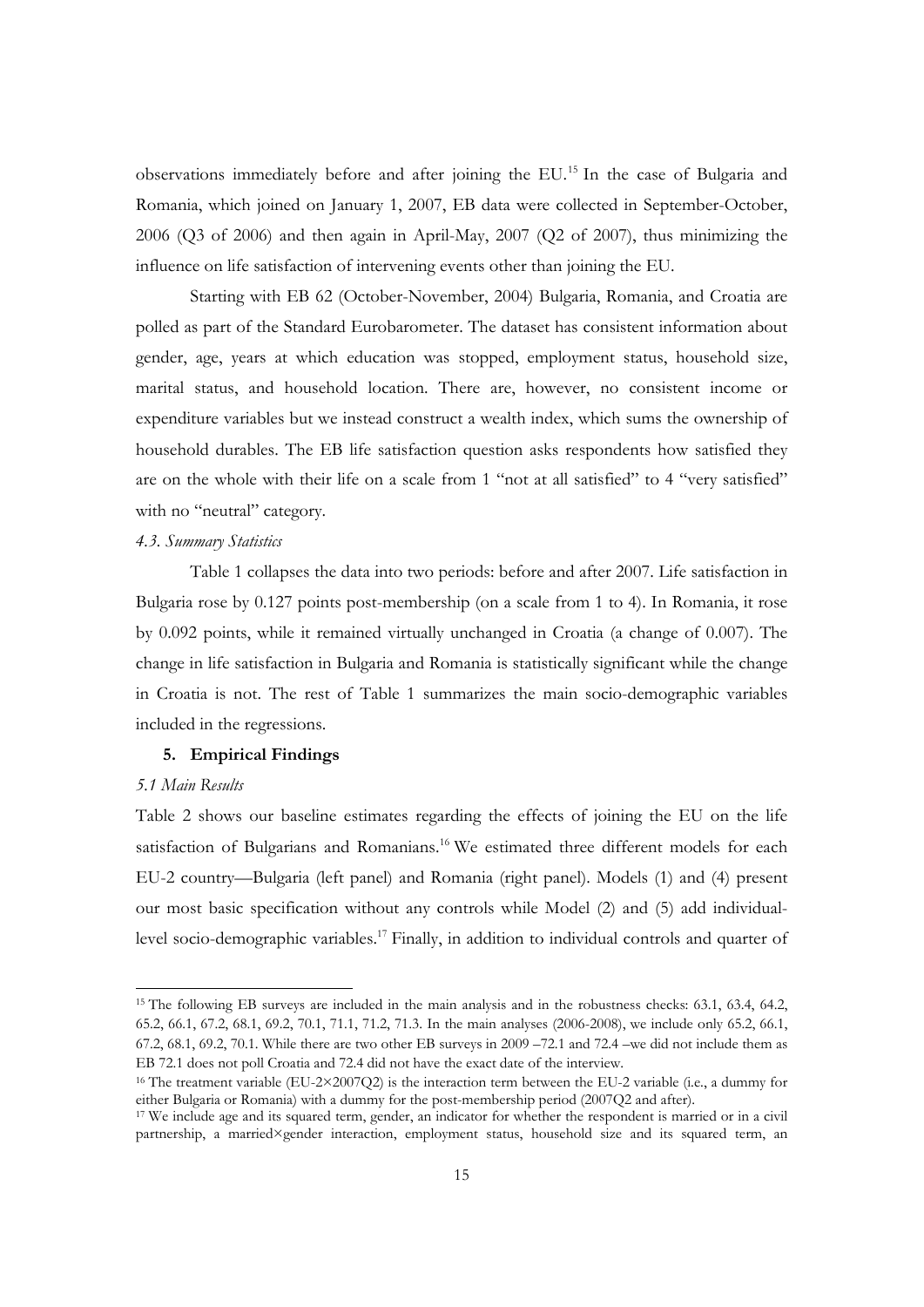interview dummies, Models (3) and (6) include a wealth index, which we compute by adding the total number of household durables such as cars, TVs, computers, and others. Models (3) and (6) are thus the most conservative.

The SWB effects associated with joining the EU are reflected in the coefficient estimate of the interaction term  $EU-2\times 2007Q2$ .<sup>18</sup> Models (1)-(3) suggest that joining the EU was associated with increase in life satisfaction in Bulgaria in the range of 0.076 (Model 3) to 0.120 (Model 1). In other words, Bulgarians' life satisfaction increased by about 0.1 points due to joining the EU. Given that life satisfaction is measured on a scale of 1-4, an increase of 0.1 is a small but economically meaningful effect. Results from EB 79.3 (May, 2013) show that life satisfaction was 2.05 in Bulgaria and 2.31 in Romania compared with 3.66 in Denmark (the happiest EU member), with an EU-15 average of 3.00. In this context, the life satisfaction change that we report in Bulgaria, constitutes about 14 percent of the 2013 life satisfaction gap between Bulgaria and the EU-15.

In Romania, the evidence on the life satisfaction consequences of joining the EU is less conclusive. Model (4) suggests that there was a 0.09 increase in life satisfaction but the result does not hold once we add socio-demographic characteristics and quarter of interview dummies in Models (5)-(6). Therefore, we conclude that there was no statistically significant change in life satisfaction in Romania due to the joining of the EU. One possible explanation, explored below, is that Bulgarians and Romanians had different attitudes towards the EU. Another possibility is that the positive well-being effects of joining the EU were offset by the political war that took place in Romania shortly after EU accession (Andreev, 2009). Starting with the withdrawal of the President Basescu's Democratic Party from the coalition government of Prime Minister Tariceanu, a back-and-forth between the President and the Tariceanu paralyzed the country's political life and spreading anxiety in Romanian society.

 indicator for whether there are any children in the household, an indicator for a large or small town, and ageeducation categories.

<sup>&</sup>lt;sup>18</sup> In all models, the EU dummy is negative and statistically significant reiterating the fact that individuals in Bulgaria and Romania have lower baseline life satisfaction than their Croatian counterparts. In particular, depending on the model, life satisfaction in Bulgaria is between 0.58 to 0.75 points lower compared to Croatia, while the (conditional) life satisfaction difference between Romanians and Croatians is between 0.32 and 0.47 points lower in Romania (on a scale of 1 to 4).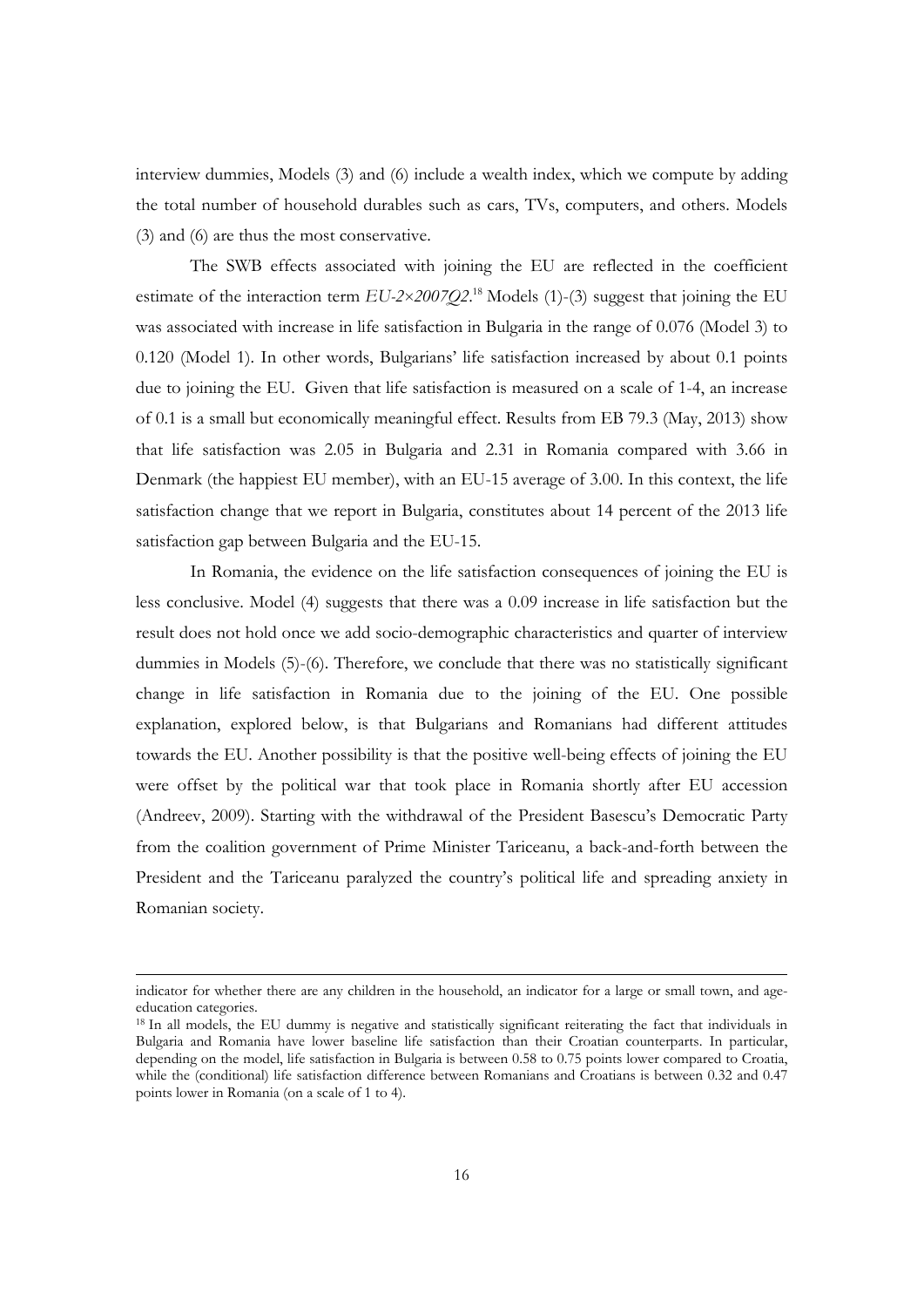#### *5.2 Anticipation and Adaptation Effects*

Table 3 delves deeper into the exact timing of the life satisfaction effects of joining the EU in Romania and Bulgaria. The coefficient estimates of interest are the *quarter*×*EU2* interactions (2005Q4 is the base period.) These interactions describe the EU-related change in life satisfaction in Bulgaria and Romania (relative to 2005 Q4). The pre-2007 interactions capture anticipation effects, which in theory should be zero since we expect increase in life satisfaction only after the membership. The post-2008 interactions reflect adaptation effects.

As expected, the results imply limited anticipation effects in 2006 in both countries.19,20 Joining the EU had no immediate well-being effects on life satisfaction in the first three quarters of 2007 in both countries. A positive and statistically significant effect from joining the EU in Bulgaria was observed starting with the fourth quarter of 2007 and thereafter. Our estimates for Bulgaria suggest that life satisfaction increased by about 0.2 on a scale of 1 to 4 in the last quarter of 2007. In Romania, there was an EU-membershiprelated increase in life satisfaction in the first two quarters of 2008, after the end of the political strife of 2007, but the effect disappears afterwards. The fact that EU membership increased life satisfaction in the EU-2 only after a lag could be due to the negative effects coming from the social identity channel described in Section 2.4 and the lukewarm welcome of both countries to the EU, in particular. Even though Bulgaria and Romania became EU members in 2007, the foreign media and the EU Commission scolded them for not making progress on reducing corruption and organized crime. Building an EU identity was likely a gradual process requiring citizens in both countries to learn "*the rules of the game*" and to take advantage of the freedoms and opportunities related to their EU membership. As explained above, the lack of positive effects in Romania before 2008 could also be due to the concurrent political war in 2007, which likely mired the positive well-being effects of EU membership.

### *5.3 Results by Socio-Demographic Groups*

 

While the EU symbolizes political and economic stability for both elites and ordinary citizens, the process invariably had winners and losers (Tucker, Pacek, & Berinsky, 2002). Specifically, those who gained the most from the transition process—the educated, the

<sup>&</sup>lt;sup>19</sup> As in Table 2, the coefficient for the EU-2 indicator in Table 3 shows that life satisfaction in both Romania and Bulgaria was about 0.47 and 0.79 points lower than that in Croatia, respectively.

<sup>&</sup>lt;sup>20</sup> In Bulgaria, we find a positive but marginally statistically significant change in life satisfaction in the last quarter of 2006, just prior to membership.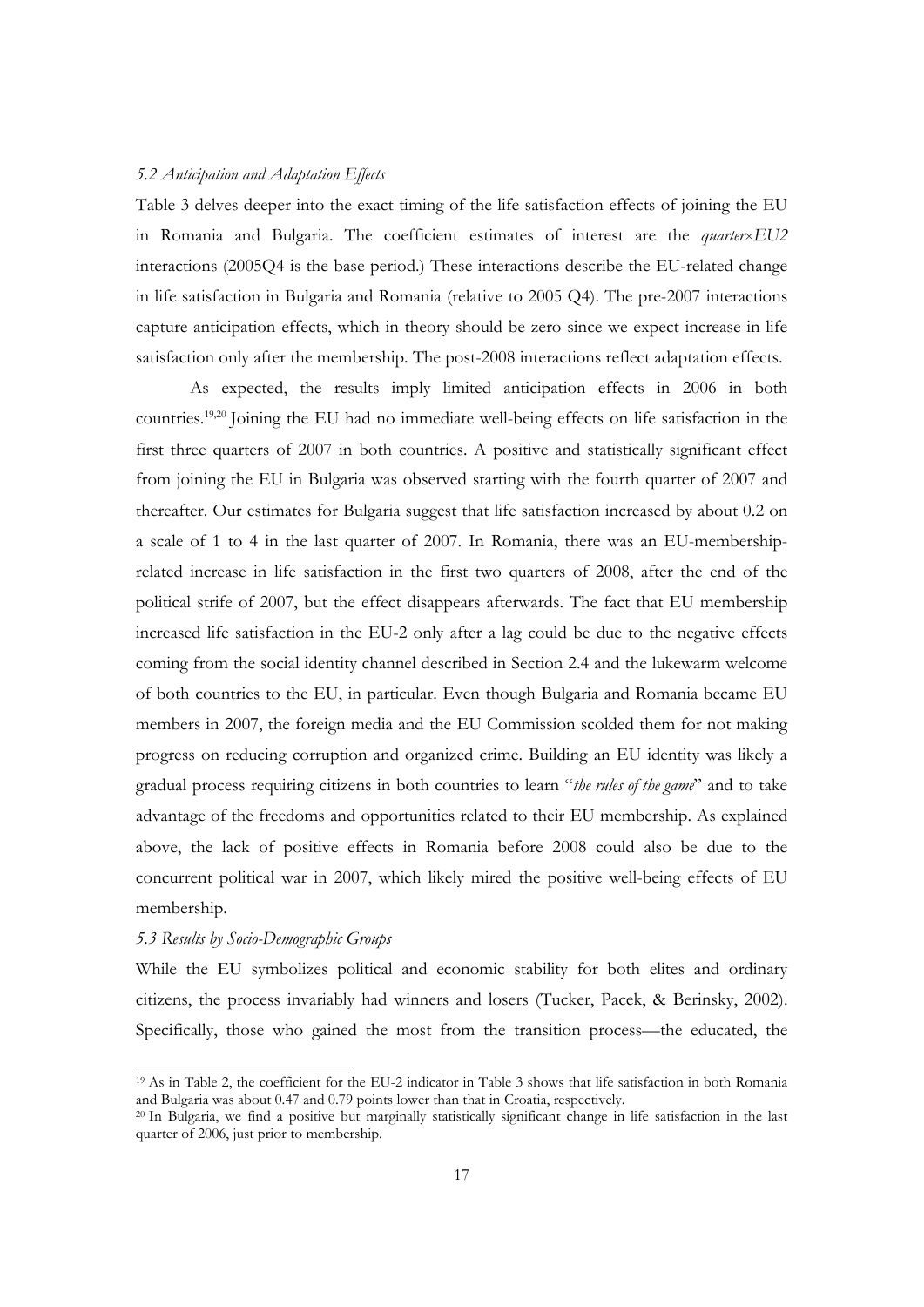upwardly mobile, and the young—likely also benefited the most from EU membership and the enhanced opportunities that came with it. The literature suggests that the elderly, the less educated, and women were among the losers of transition (Easterlin, 2009). How these groups experienced transition likely also affected their perceptions of EU membership and life satisfaction (Tucker et al., 2002). To explore the possibility that the effects differ by socio-demographic status, Tables 4-6 examine the SWB effects of joining the EU by age group, employment status, and education, respectively.

 Overall, our results indicate that younger cohorts benefited more from EU membership than older ones, but only in the case of Bulgaria (Table 4). The ATT, although positive, is statistically insignificant for all age groups in Romania. Specifically, our results imply that as a result of joining the EU, the life satisfaction for Bulgarians under 35 years of age increased by 0.152 points. For those aged 36-60 at the time of the interview, life satisfaction rose by 0.122 points on average, but there were no statistically significant effects for people above the age of 60. These results are unsurprising since many of the benefits of joining the EU such as opportunities to travel, work, and study abroad primarily increased the choice set of the young.

Table 5 summarizes the results by employment and retirement status at the time of the interview. The results in are consistent with previous findings in the literature suggesting that the winners of EU integration were primarily the employed. Interestingly, Panel A, suggests that even in Romania, employed respondents experienced SWB gains relative to those who were not working at the time of the interview (comparing Models (3) and (4)). Meanwhile, the unemployed in Bulgaria and Romania experienced no change in life satisfaction due to joining the EU.

Finally, in Table 6 we explore the results according to the age at which the respondents stopped their full-time education. The results show that even the most educated Bulgarians and Romanians have a much lower baseline life satisfaction compared to their counterparts in Croatia (as shown by the coefficient estimate for the *EU-2 Country* indicator in the top row). Our findings indicate that only respondents who stopped their education when they were 16-19 years old experienced positive SWB gains in both countries, while the estimated coefficients for the least and most educated groups are statistically insignificant in both countries.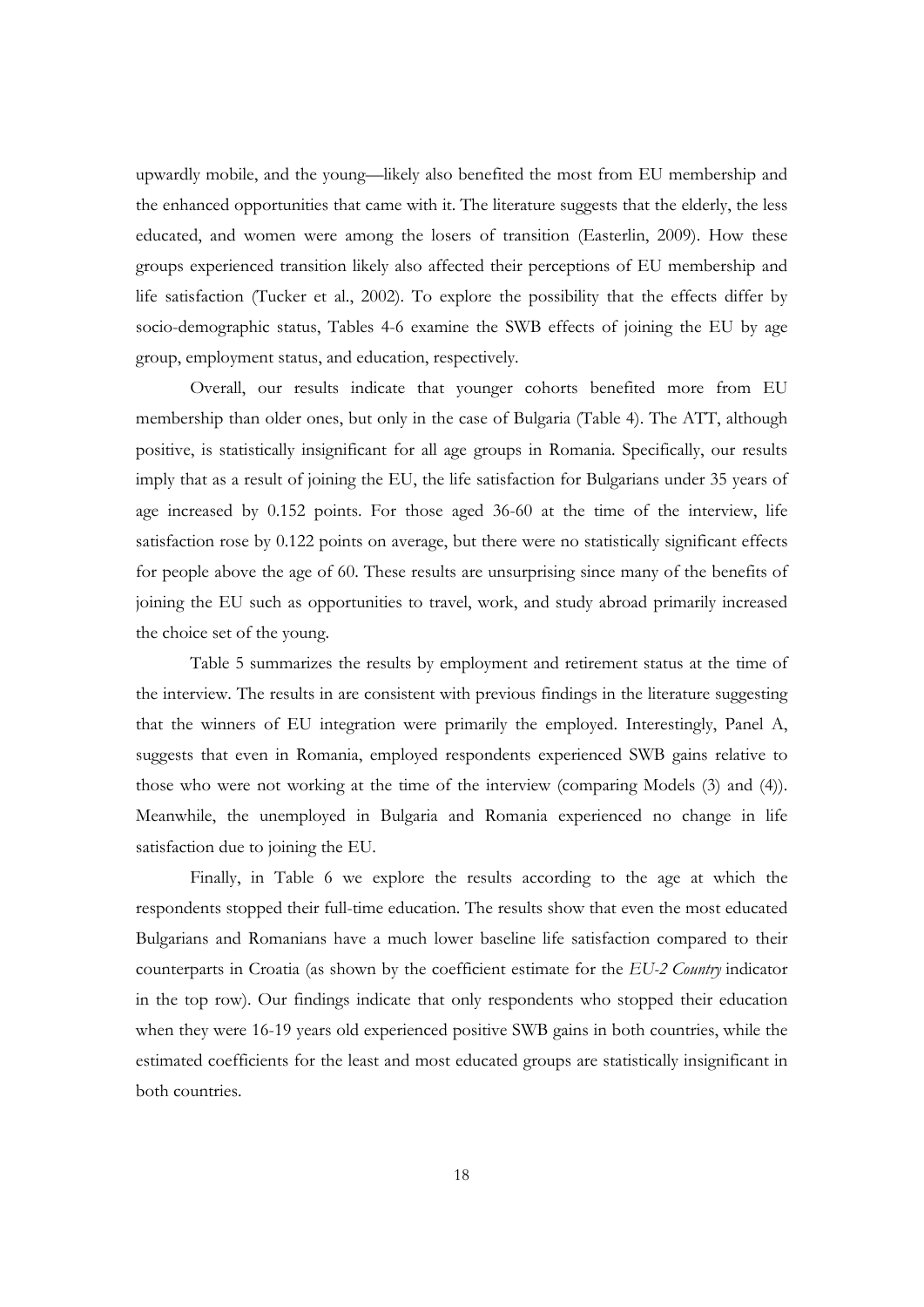We find no gender differences in either Bulgaria or Romania (Appendix Table A1). Although Easterlin (2009) suggests that women may have been the losers of transition, our results are in line with the Life in Transition Survey II, which finds no significant differences between men and women in transitional economies in terms of life satisfaction, job satisfaction, and how they have done relative to others (EBRD, 2010).

#### *5.4 The Effects of Joining the EU on Bulgarians' and Romanians' EU Trust*

So far, our results suggest that joining the EU increased life satisfaction in Bulgaria while the outcomes for Romania, although positive in most regressions, are statistically insignificant. There are many possible reasons for these results as we discuss in section 2. To aggregate the variety of unobserved experiences that may have led to different perception of the EU integration process in Bulgaria and Romania, we examine how people's trust towards the EU changed after the membership in 2007. Table 7 summarizes our findings, which replicate our baseline models from Table 2, but using trust towards the EU as the dependent variable. The results suggest that while EU trust increased post-accession in Bulgaria, it remained virtually unchanged in Romania. This could be one possible reason why life satisfaction increased in Bulgaria, but remained flat in Romania, especially given the literature linking EU trust to increases in life satisfaction in the EU countries (Hudson, 2006).

#### *5.5 Robustness Checks*

First, we replicate our main results using two alternative fake entry dates to the EU, namely, the last quarter of 2005 and the first quarter of 2009. The interaction term between the fake entry date and the EU dummy should be statistically insignificant as no EU-related events happened in these two quarters. The results are summarized in Table 8. As expected, we find no significant effects for Bulgaria when we use a fake treatment year. In the case of Romania, we find some negative effects when we use 2005 as fake entry year, but these effects disappear in our most conservative model (Model (6)). This suggests that our results are robust: we see positive SWB changes in Bulgaria only in 2007, the true year of membership.

Second, we replicate our results using wild bootstrapped standard errors, clustered at the country×quarter level (Cameron et al., 2008). Measuring the effects of policy variables individual outcomes leads to interdependent residuals with a group structure (Moulton, 1990). Yet, a simple correction using clustered standard errors may bias the results when there are too few clusters, which is why we use the bootstrapped errors proposed by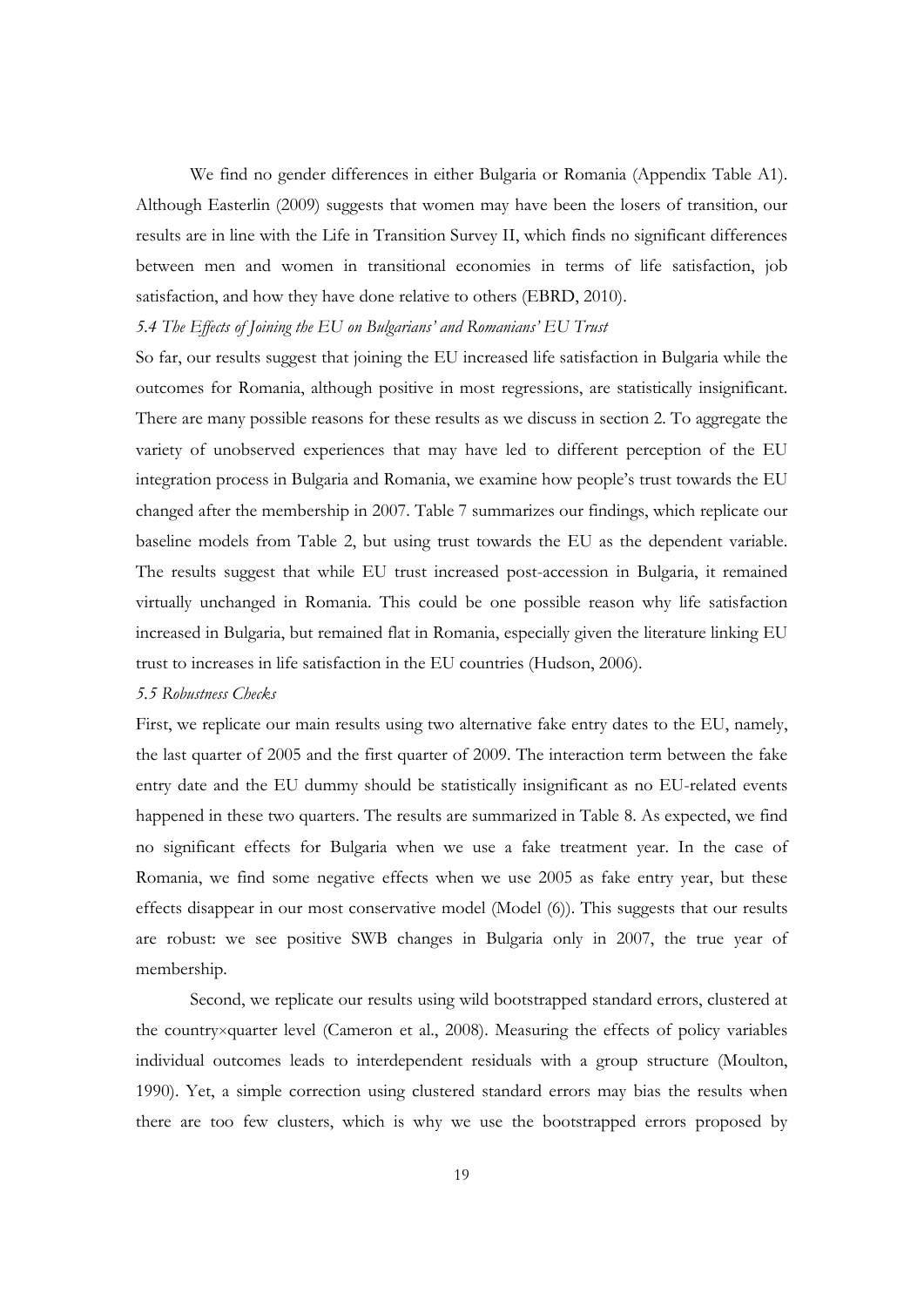Cameron et al. (2008). The results (Table 9) are consistent with our main findings. Furthermore, even the effects for Romania are now positive and statistically significant. It is important to note, however, that since we have only two countries and nine quarters, these results should be treated with caution.

#### **6. Conclusion**

The fall of the socialist regimes in Central and Eastern Europe marked the beginning of a long transition process that promised a European future and socio-economic, political, and institutional change. While the EU has been remarkably successful in promptly facilitating and shaping the reform efforts of other CEE countries, Bulgaria and Romania's democratization and marketization reforms have been slow and painful, leading to a delayed accession process. Yet, the membership aspirations and EU enlargement policy have helped the two countries escape the post-socialist stalemate and ultimately broadly fulfill the Copenhagen criteria and join the Union in 2007 (Noutcheva & Bechev, 2008).

 How did the event of "returning to Europe" affect the lives of ordinary Bulgarians and Romanians? This is the first study to examine the effect of joining the EU on life satisfaction in the context of the 2007 EU enlargement, i.e., the membership of Bulgaria and Romania. Using a difference-in-differences strategy and Eurobarometer data, our key finding is that EU membership increased average life satisfaction in Bulgaria, and had a positive, but statistically insignificant effect in Romania. One possible explanation for this finding is that trust towards the EU increased in Bulgaria after joining, but remained unchanged in Romania where the political war of 2007 likely mired the more positive EU-related experiences in that year.

 Our heterogeneity analyses show that those who benefited the most from EU integration were the young, the employed, and those who ended their education between the ages of 16-19, while we discovered no gender differences. A more disaggregated analysis revealed that life satisfaction boosts in Bulgaria started in the last quarter of 2007 and that there were some positive EU-related life satisfaction increases in Romania in the first two quarters of 2008. In short, in both countries, EU membership translated into life satisfaction benefits only after a lag. These results suggest that both Bulgarians and Romanians required time to learn to be European and to be satisfied with their EU membership, and the benefits and challenges it brought.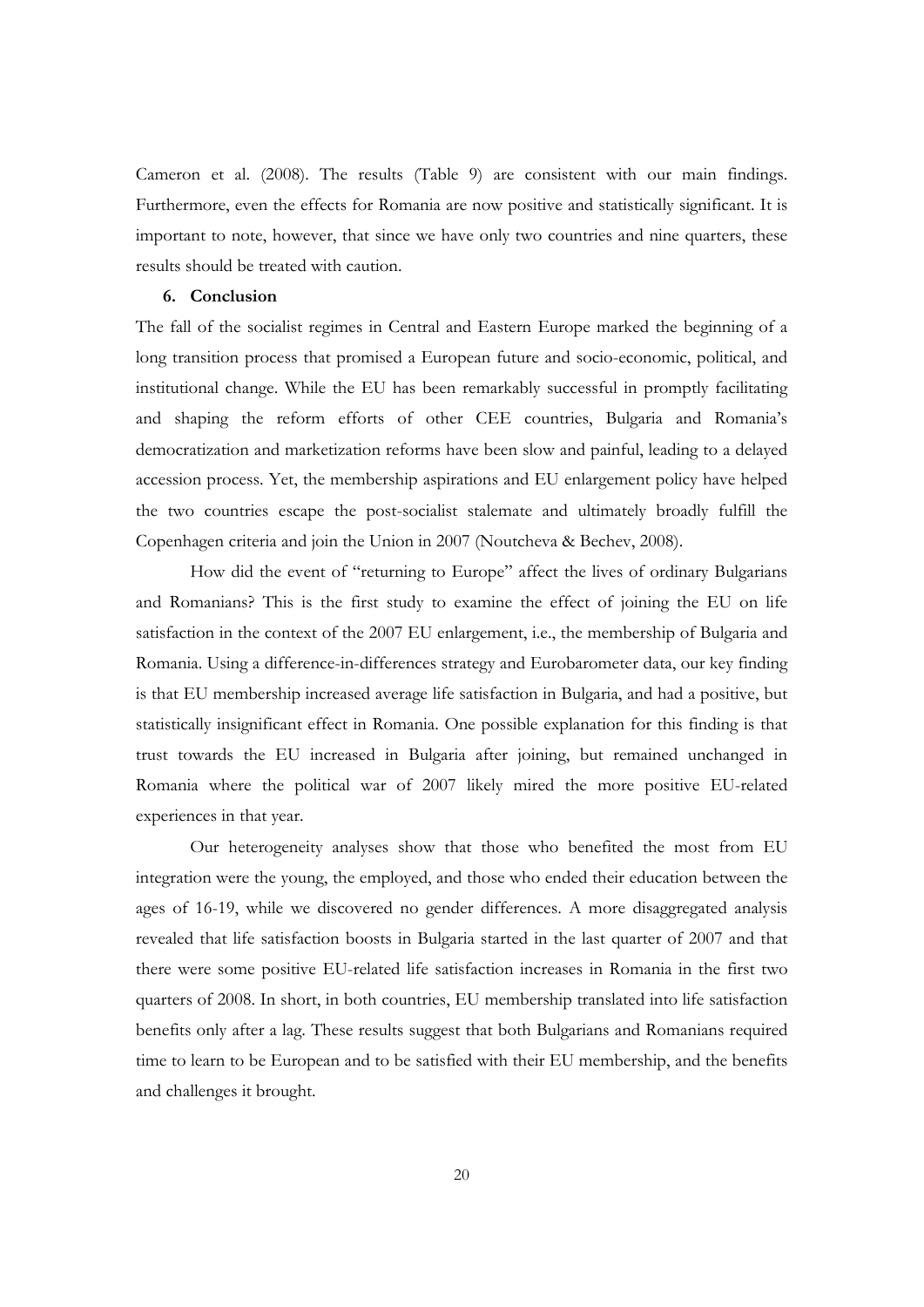From a policy perspective, these findings are relevant to the countries in the Western Balkans which are in various stages of their EU integration processes. Like Bulgaria and Romania, these candidate countries are less advanced and less prepared for membership than the 2004 enlargement countries. As the EU's poorest and unhappiest members, Bulgaria and Romania also face challenges in terms of closing the quality of life gap with the EU-15. While the EU has helped its newest members with macroeconomic convergence, this paper demonstrates that joining the EU was also associated with life satisfaction gains, at least in the case of Bulgaria. Whether these developments will help the EU-2 to close the gap remains to be seen.

It is important to note, however, that Bulgaria and Romania continue to be rank among the EU's least happy members, with Bulgaria being at the bottom (Helliwell et al., 2015). The latest World Happiness Report shows that with a happiness score of 4.2 on a scale of 0 to 10, Bulgaria ranked 134th among 158 countries (Helliwell et al., 2015). Romania's score of 5.1 put it on position 86 out of 158 countries, compared with a score of 7.5 in Denmark, the EU's happiest and the world's third happiest nation. Our analyses for 2014 using Gallup Analytics show an average life satisfaction (best possible life) score of 4.9 for Bulgaria and Romania, compared to an EU-15 average of 6.8. Thus, the EU-related life satisfaction boost that our study finds for Bulgarians and, to some extent, Romanians, appears to be a short-run phenomenon, perhaps largely based on the transient hopes of ordinary citizens that joining the EU will speed up the transition to a modern democracy governed by the rule of law. While a pivotal historical event, joining the EU on its own is not a silver bullet and cannot close the quality of life gap between the EU-2 and the EU-15. Becoming a EU citizen in the legal sense can happen over night, but learning to be European is a complex process, which entails both positive and negative experiences with a period of adjustment and adaptation. While our study shows that EU membership could raise the life satisfaction of new members in the short run, joining the EU is by no means a substitute for social transformation and national reforms targeted at improving the governance and quality of life in transition countries.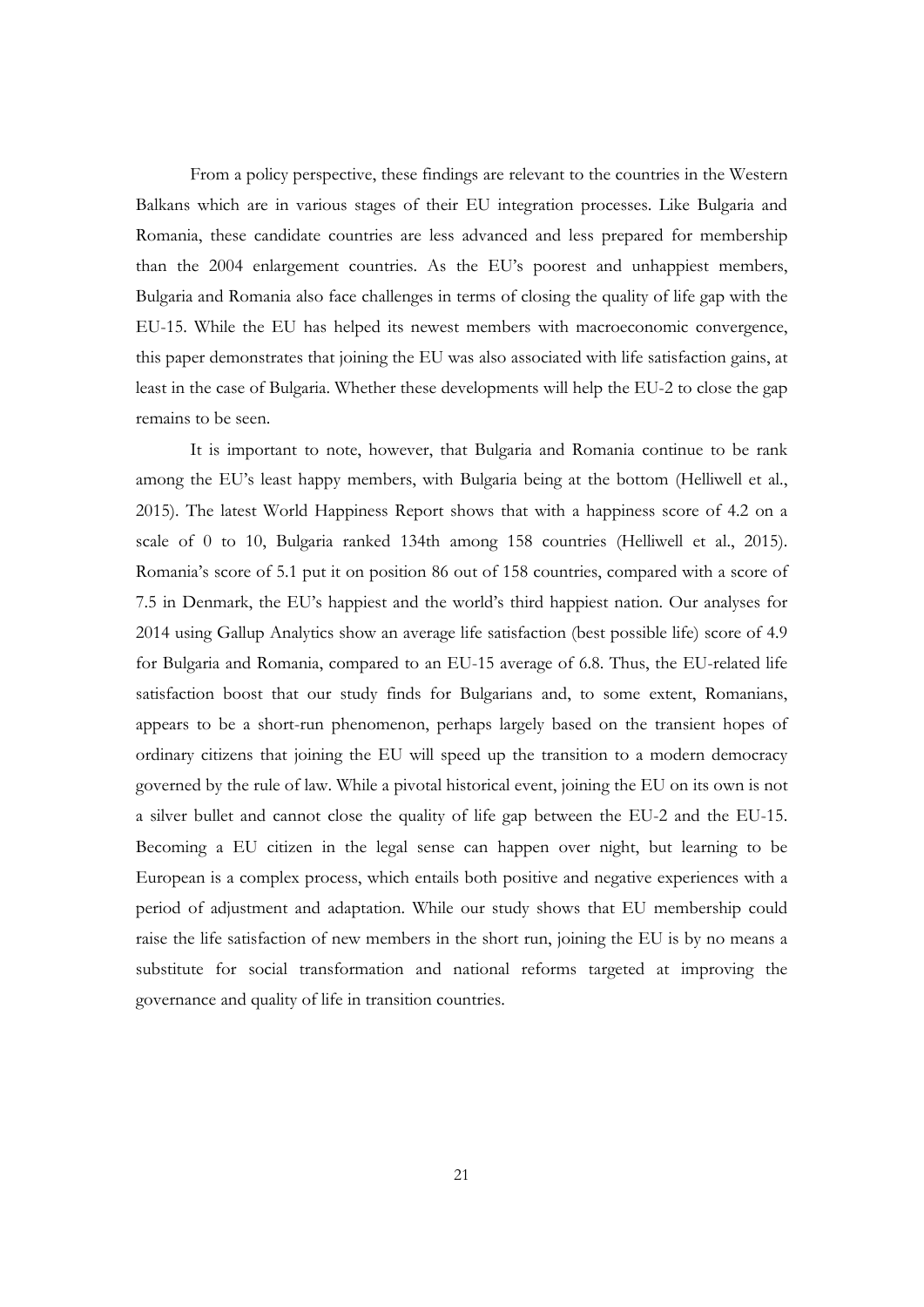#### **References**

- Abadie, A. (2005). Semiparametric Difference-in-Differences Estimators. *The Review of Economic Studies, 72*(1), 1-19.
- Acemoglu, D., & Angrist, J. D. (2001). Consequences of Employment Protection? The Case of the Americans with Disabilities Act. *Journal of Political Economy, 109*(5), 915-957.
- Ai, C., & Norton, E. C. (2003). Interaction Terms in Logit and Probit Models. *Economics Letters, 80*(1), 123-129.
- Andreev, S. A. (2009). The Unbearable Lightness of Membership: Bulgaria and Romania After the 2007 EU Accession. *Communist and Post-Communist Studies, 42*(3), 375-393.
- Armitage, C. J., Armitage, C. J., Conner, M., Loach, J., & Willetts, D. (1999). Different Perceptions of Control: Applying an Extended Theory of Planned Behavior to Legal and Illegal Drug Use. *Basic and Applied Social Psychology, 21*(4), 301-316.
- Åslund, A. (2007). *How Capitalism Was Built: The Transformation of Central and Eastern Europe, Russia, and Central Asia*. New York, NY: Cambridge University Press.
- Băltătescu, S. (2007). Life Satisfaction of the New EU Members: Recent Trends and Future Prospects. *Working Paper*. Available at:
- http://www.lu.lv/jmconference2006/dokumenti/Papers/Sergiu\_Baltatescu.pdf Bartlett, W., & Monastiriotis, V. (Eds.). (2010). *South East Europe after the Economic Crisis: A New Dawn*
- *or Back to Business as Usual*. London, UK: London School of Economics Reprographics Department.
- Becker, S. O., Egger, P. H., & von Ehrlich, M. (2010). Going NUTS: The Effect of EU Structural Funds on Regional Performance. *Journal of Public Economics, 94*(9/10), 578-590.
- Bertrand, M., Duflo, E., & Mullainathan, S. (2004). How Much Should We Trust Differences-in-Differences Estimates? *The Quarterly Journal of Economics, 119*(1), 249-275.
- Caliendo, M., Cobb-Clark, D. A., & Uhlendorff, A. (2015). Locus of Control and Job Search Strategies. *Review of Economics and Statistics, 97*(1), 88-103.
- Cameron, A. C., Gelbach, J. B., & Miller, D. L. (2008). Bootstrap-based Improvements for Inference with Clustered Errors. *Review of Economics and Statistics, 90*(3), 414-427.
- Campos, N. F., Coricelli, F., & Moretti, L. (2014). Economic Growth and Political Integration: Estimating the Benefits from Membership in the European Union Using the Synthetic Counterfactuals Method. *IZA DP No. 8162*, 1-37.
- Cavenaile, L., & Dubois, D. (2011). An Empirical Analysis of Income Convergence in the European Union. *Applied Economics Letters, 18*(17), 1705-1708.
- Cobb-Clark, D. A., Kassenboehmer, S. C., & Schurer, S. (2014). Healthy Habits: The Connection between Diet, Exercise, and Locus of Control. *Journal of Economic Behavior & Organization*, 98, 1-28.
- Cobb-Clark, D. A., Kassenboehmer, S. C., & Sinning, M. G. (2014). Locus of Control and Savings. *IZA DP No. 7837, 1-45*.
- Cornelisse, P. A., & Goudswaard, K. P. (2002). On the Convergence of Social Protection Systems in the European Union. *International Social Security Review, 55*(3), 3-17.
- *European Commission.* (2012). Eurobarometer 71.3 (Jun-Jul 2009). TNS OPINION & SOCIAL, Brussels [Producer]. GESIS Data Archive, Cologne. ZA4973 Data file Version 3.0.0, doi:10.4232/1.11135
- *European Commission.* (2012). Eurobarometer 71.2 (May-Jun 2009). TNS OPINION & SOCIAL, Brussels [Producer]. GESIS Data Archive, Cologne. ZA4972 Data file Version 3.0.2, doi:10.4232/1.10990
- *European Commission.* (2012). Eurobarometer 70.1 (Oct-Nov 2008). TNS OPINION & SOCIAL, Brussels [Producer]. GESIS Data Archive, Cologne. ZA4819 Data file Version 3.0.2, doi:10.4232/1.10989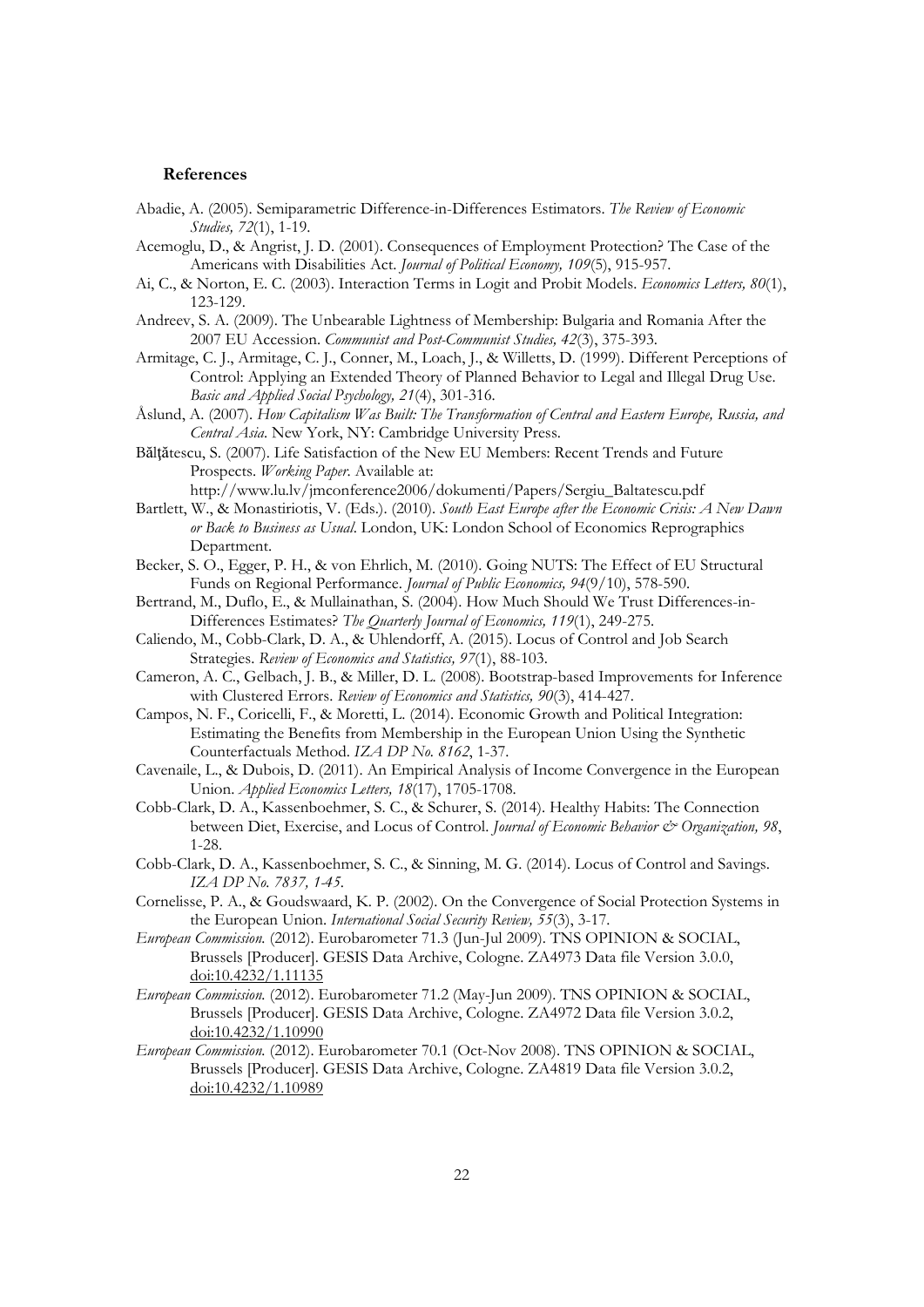- *European Commission.* (2012). Eurobarometer 68.1 (Sep-Nov 2007). TNS OPINION & SOCIAL, Brussels [Producer]. GESIS Data Archive, Cologne. ZA4565 Data file Version 4.0.1, doi:10.4232/1.10988
- *European Commission.* (2012). Eurobarometer 67.2 (Apr-May 2007). TNS OPINION & SOCIAL, Brussels [Producer]. GESIS Data Archive, Cologne. ZA4530 Data file Version 2.1.0, doi:10.4232/1.10984
- *European Commission.* (2012). Eurobarometer 66.1 (Sep-Oct 2006). TNS OPINION & SOCIAL, Brussels [Producer]. GESIS Data Archive, Cologne. ZA4526 Data file Version 1.0.1, doi:10.4232/1.10980
- *European Commission.* (2012). Eurobarometer 65.2 (Mar-May 2006). TNS OPINION & SOCIAL, Brussels [Producer]. GESIS Data Archive, Cologne. ZA4506 Data file Version 1.0.1, doi:10.4232/1.10974
- *European Commission.* (2012). Eurobarometer 64.2 (Oct-Nov 2005). TNS OPINION & SOCIAL, Brussels [Producer]. GESIS Data Archive, Cologne. ZA4414 Data file Version 1.1.0, doi:10.4232/1.10970
- *European Commission* (2012): Eurobarometer 63.4 (May-Jun 2005). TNS OPINION & SOCIAL, Brussels [Producer]. GESIS Data Archive, Cologne. ZA4411 Data file Version 1.1.0, doi:10.4232/1.10968
- *European Commission* (2012): Eurobarometer 63.1 (Jan-Feb 2005). TNS OPINION & SOCIAL, Brussels [Producer]. GESIS Data Archive, Cologne. ZA4233 Data file Version 1.1.0, doi:10.4232/1.10965
- *European Commission*. (2013)*.* Eurobarometer 71.1 (Jan-Feb 2009). TNS OPINION & SOCIAL, Brussels [Producer]. GESIS Data Archive, Cologne. ZA4971 Data file Version 4.0.0, doi:10.4232/1.11756
- *European Commission.* (2013). Eurobarometer 69.2 (Mar-May 2008). TNS OPINION & SOCIAL, Brussels [Producer]. GESIS Data Archive, Cologne. ZA4744 Data file Version 5.0.0, doi:10.4232/1.11755
- De Neve, J.-E., Diener, E., Tay, L., & Xuereb, C. (2013). The Objective Benefits of Subjective Wellbeing. In J. F. Helliwell, R. Layard, & J. Sachs (Eds.), *World Happiness Report* (pp. 54-79).
- Delhey, J. (2001). The Prospects of Catching up for New EU Members: Lessons for the Accession Countries to the European Union from Previous Enlargements. *Social Indicators Research, 56*(2), 205-231.
- Diener, E., Inglehart, R., & Tay, L. (2013). Theory and validity of life satisfaction scales. *Social Indicators Research, 112*(3), 497-527.
- Diener, E., Suh, E. M., Lucas, R. E., & Smith, H. L. (1999). Subjective Well-being: Three Decades of Progress. *Psychological Bulletin, 125*(2), 276-302.
- DiTella, R., MacCulloch, R. J., & Oswald, A. (2001). Preferences over Inflation and Unemployment: Evidence from Surveys of Happiness. *The American Economic Review, 91*(1), 335-341.
- Doyle, K. O., & Youn, S. (2000). Exploring the Traits of Happy People. *Social Indicators Research, 52*(2), 195-209.
- Doyle, O., & Fidrmuc, J. (2006). Who favors enlargement?: Determinants of Support for EU Membership in the Candidate Countries' Referenda. *European Journal of Political Economy, 22*(2), 520-543.
- Duesenberry, J. S. (1949). *Income, Saving, and the Theory of Consumer Behavior*. Cambridge, MA: Harvard University Press.
- Easterlin, R. (2013). Happiness and Economic Growth: The Evidence. *IZA DP No. 7187*. 1-30.
- EBRD. (2010). Chapter 5: Gender Differences in Social Integration. *Life In Transition: After The Crisis.* Available at: http://www.ebrd.com/downloads/research/surveys/LiTS2ee.pdf
- Egger, P., & Larch, M. (2011). An Assessment of the Europe Agreements' Effects on Bilateral Trade, GDP, and Welfare. *European Economic Review, 55*(2), 263-279.
- EU. (2007, 13 December). European Union. Treaty of Lisbon Amending the Treaty on European Union and the Treaty Establishing the European Community 2007/C 306/01.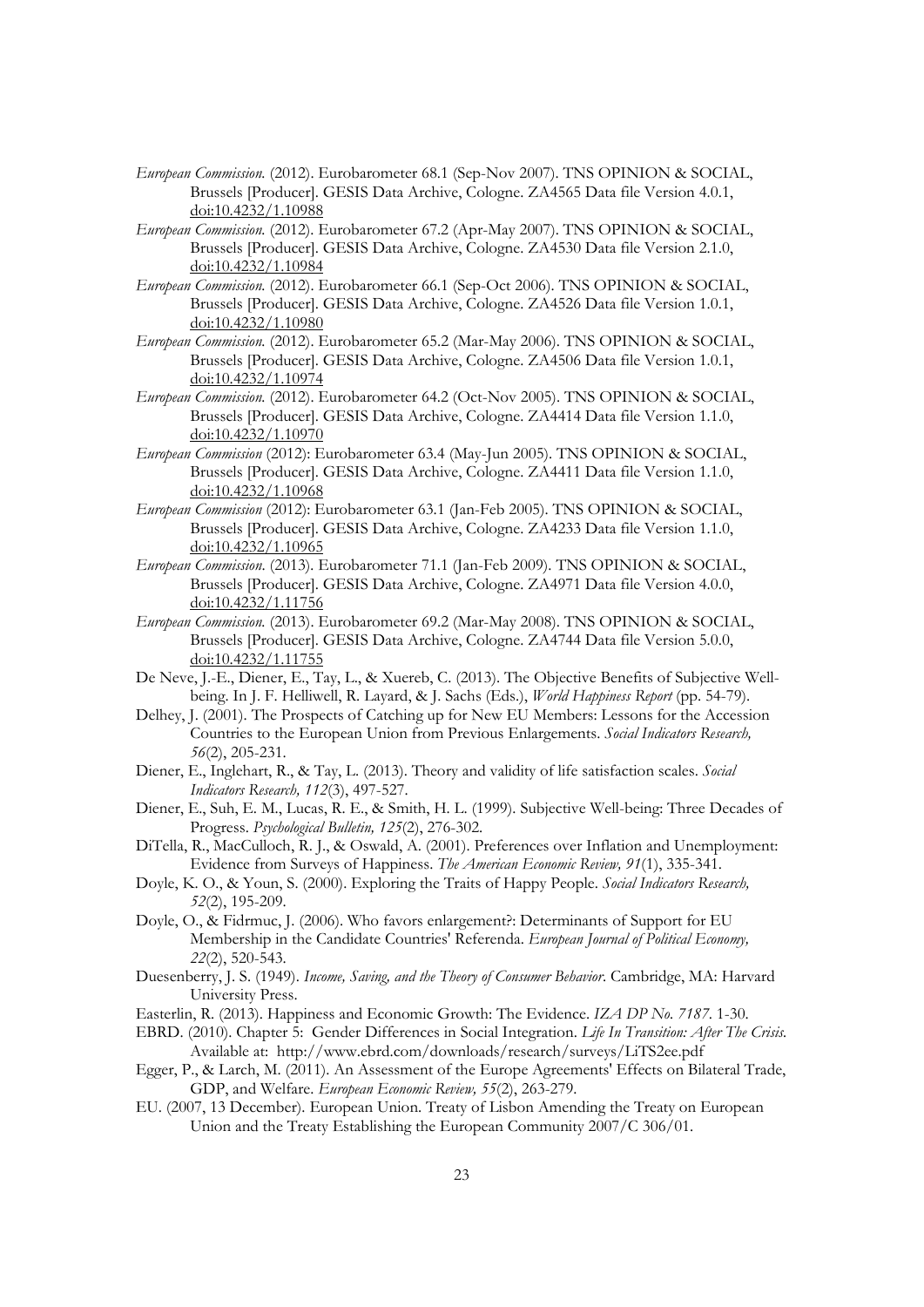- Ferrer-i-Carbonell, A., & Frijters, P. (2004). How Important is Methodology for the Estimates of the Eeterminants of Happiness?. *The Economic Journal, 114*(497), 641-659.
- Frank, R. H. (1999). *Luxury Fever: Money And Happiness In An Era Of Excess*. Princeton, NJ: Princeton University Press.
- Frijters, P., & Beatton, T. (2012). The Mystery of the U-shaped Relationship between Happiness and Age. *Journal of Economic Behavior & Organization*, 82(2), 525-542.
- Giannias, D., Liargovas, P., & Manolas, G. (1999). Quality of Life Indices for Analysing Convergence in the European Union. *Regional Studies, 33*(1), 27-35.
- Graham, C., Chattopadhyay, S., & Picon, M. (2010). Adapting to Adversity: Happiness and the 2009 Economic Crisis in the United States. *Social Research: An International Quarterly, 77*(2), 715-748.
- Graham, Carol, & Nikolova, Milena. (2015). Bentham or Aristotle in the Development Process? An Empirical Investigation of Capabilities and Subjective Well-Being. *World Development, 68*, 163- 179.
- Helliwell, J. F., Barrington-Leigh, C. P., Harris, A., & Huang, H. (2010). International Evidence on the Social Context of Well-being. In E. Diener, J. F. Helliwell, & D. Kahneman (Eds.), *International Differences in Well-Being*. New York: Oxford University Press.
- Helliwell, J. F., Huang, H., & Wang, S. (2015). The Geography of World Happiness. In J. F. Helliwell, R. Layard, & J. Sachs (Eds.), *World Happienss Report 2015* (pp. 12-41). New York.
- Hudson, J. (2006). Institutional Trust and Subjective Well-Being across the EU. *Kyklos, 59*(1), 43-62.
- Inglehart, R., Foa, R., Peterson, C., & Welzel, C. (2008). Development, Freedom, and Rising Happiness: A Global Perspective (1981-2007). *Perspectives on Psychological Science, 3*(4), 264-285.
- Kaitila, V. (2004). Convergence of Real GDP Per Capita in the EU15. How do the Accession Countries Fit in? *European Network of Economic Policy Research Institutes Working Paper No. 25*. Available at: http://aei.pitt.edu/1843/1/ENEPRI\_WP25.pdf.
- Krueger, A. B., & Schkade, D. A. (2008). The Reliability of Subjective Well-being Measures. *Journal of Public Economics, 92*(8/9), 1833-1845.
- Lechner, M. (2011). *The Estimation of Causal Effects by Difference-in-Difference Methods*. St. Gallen, Switzerland: Department of Economics, University of St. Gallen.
- Levitz, Philip, & Pop-Eleches, Grigore. (2010). Why No Backsliding? The European Union's Impact on Democracy and Governance before and after Accession. *Comparative Political Studies, 43*(4), 457-485.
- Lyubomirsky, S., King, L., & Diener, E. (2005). The Benefits of Frequent Positive Affect: Does Happiness Lead to Success? *Psychological Bulletin, 131*(6), 803.
- Moulton, B. R. (1990). An Illustration of a Pitfall in Estimating the Effects of Aggregate Variables on Micro Units. *The review of Economics and Statistics, 72*(2), 334-338.
- Neumayer, E. (2003). Beyond Income: Convergence in Living Standards, Big Time. *Structural Change and Economic Dynamics, 14*(3), 275-296.
- Noutcheva, Gergana, & Bechev, Dimitar. (2008). The Successful Laggards: Bulgaria and Romania's Accession to the EU. *East European Politics & Societies*, 22(1), 114-144.
- OECD. (2011). *How's Life?: Measuring well-being*: Organisation for Economic Cooperation and Development, OECD Publishing, Available at: http://dx.doi.org/10.1787/9789264121164 en.
- OECD. (2013). *OECD Guidelines on Measuring Subjective Well-being*: Organisation for Economic Cooperation and Development, OECD Publishing. Available at: http://www.oecd.org/statistics/Guidelines%20on%20Measuring%20Subjective%20Wellbeing.pdf.
- Popova, O. (2012). Essays on Individual Perceptions of Economic Reforms. *Ph.D. Dissertation. Center for Economic Research and Graduate Education (CERGE). Charles University Prague*.
- Sanfrey, P. (2010). South-eastern Europe: lessons from the global economic crisis *EBRD Working Paper No. 113*. London, UK: European Bank for Reconstruction and Development.
- Scitovsky, T. (1976). *The Joyless Economy: An Inquiry into Human Satisfaction and Consumer Dissatisfaction*. Oxford, UK: Oxford University Press.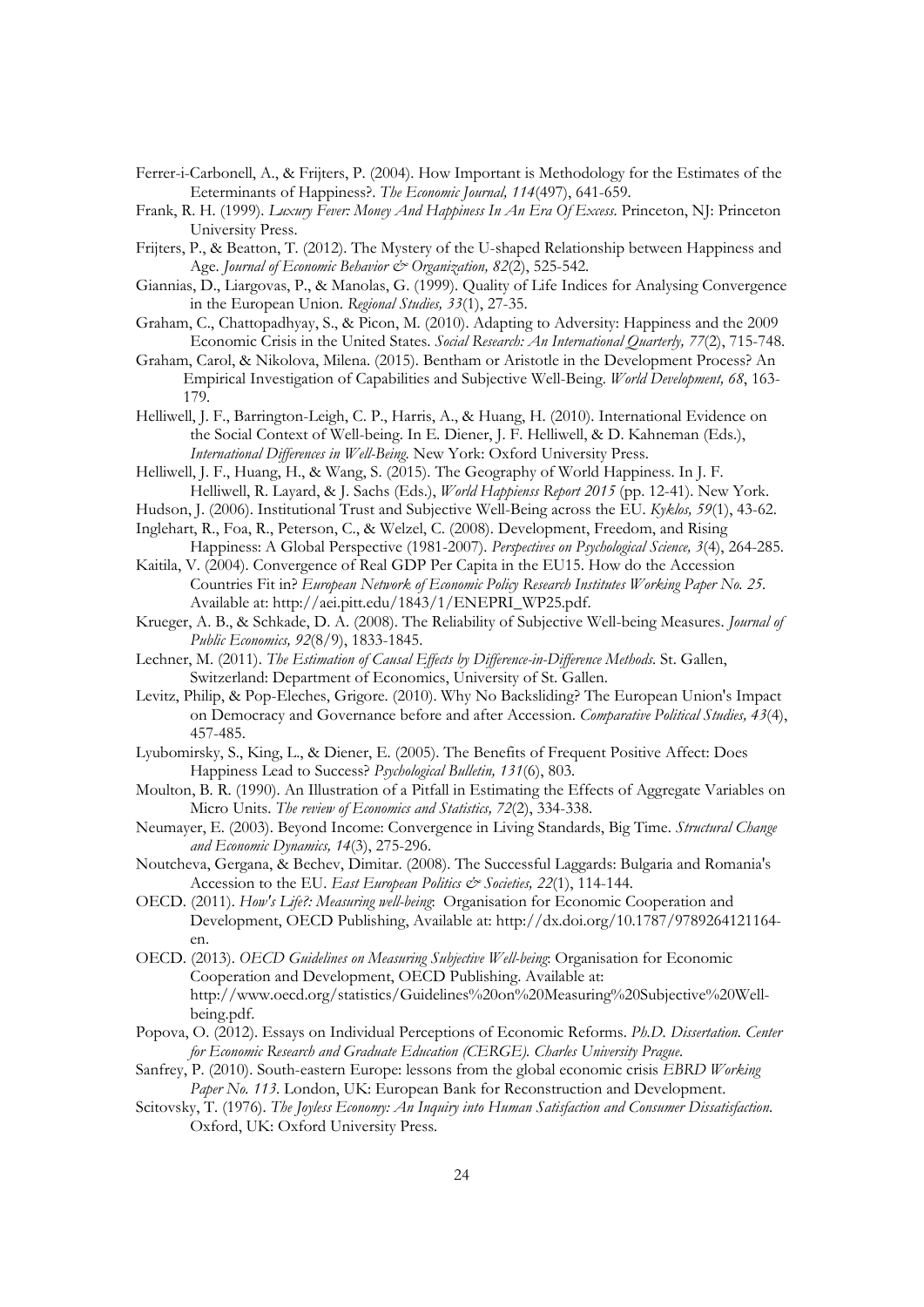- Spendzharova, A. B., & Vachudova, M. A. (2011). Catching Up? Consolidating Liberal Democracy in Bulgaria and Romania after EU Accession. *West European Politics, 35*(1), 39-58.
- Stiglitz, J., Sen, A., & Fitoussi, J.-P. (2009). The Measurement of Economic Performance and Social Progress Revisited. *Reflections and Overview. Commission on the Measurement of Economic Performance and Social Progress, Paris*. Available at: http://www.ofce.sciences-po.fr/pdf/dtravail/WP2009- 33.pdf
- Stone, A. A., & Mackie, C. (2014). *Subjective Well-Being: Measuring Happiness, Suffering, and Other Dimensions of Experience*: Washington, DC: National Academies Press.
- Transparency International. (2014). Visualising the Corruption Perceptions Index 2014: European Union and Western Europe. Available at: http://www.transparency.org/cpi2014/infographic/regional/european-union-and-westerneurope
- Tucker, J. A., Pacek, A. C., & Berinsky, A. J. (2002). Transitional Winners and Losers: Attitudes toward EU Membership in Post-communist Countries. *American Journal of Political Science*, 557-571.
- Veblen, T. (1899). The Leisure Class: French Translation (1970): La théorie de la classe de loisir, Gallimard, Paris.
- Verme, P. (2009). Happiness, Freedom and Control. *Journal of Economic Behavior & Organization, 71*(2), 146-161.
- Welsch, H., & Bonn, U. (2008). Economic Convergence and Life Satisfaction in the European Union. *The Journal of Socio-Economics, 37*(3), 1153-1167.
- Welzel, C. (2013). *Freedom rising*. Cambridge, UK: Cambridge University Press.
- Wunder, C., Schwarze, J., Krug, G., & Herzog, B. (2008). Welfare Effects of the Euro Cash Changeover. *European Journal of Political Economy, 24*(3), 571 - 586.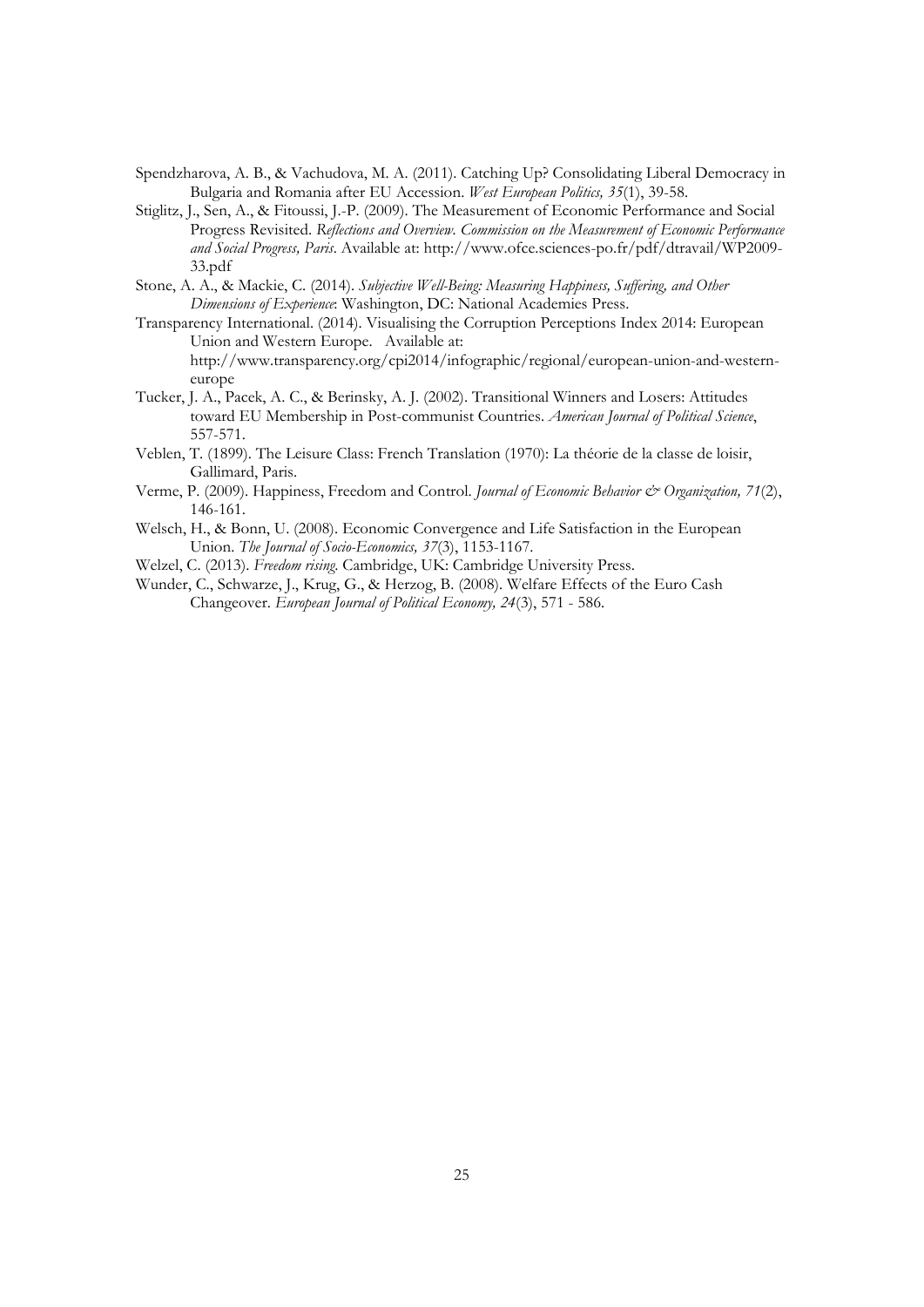## **Tables and Figures**

Figure 1: Channels Through Which EU Membership Affects SWB



**SUBJECIVE** WELL-BEING

Source: Authors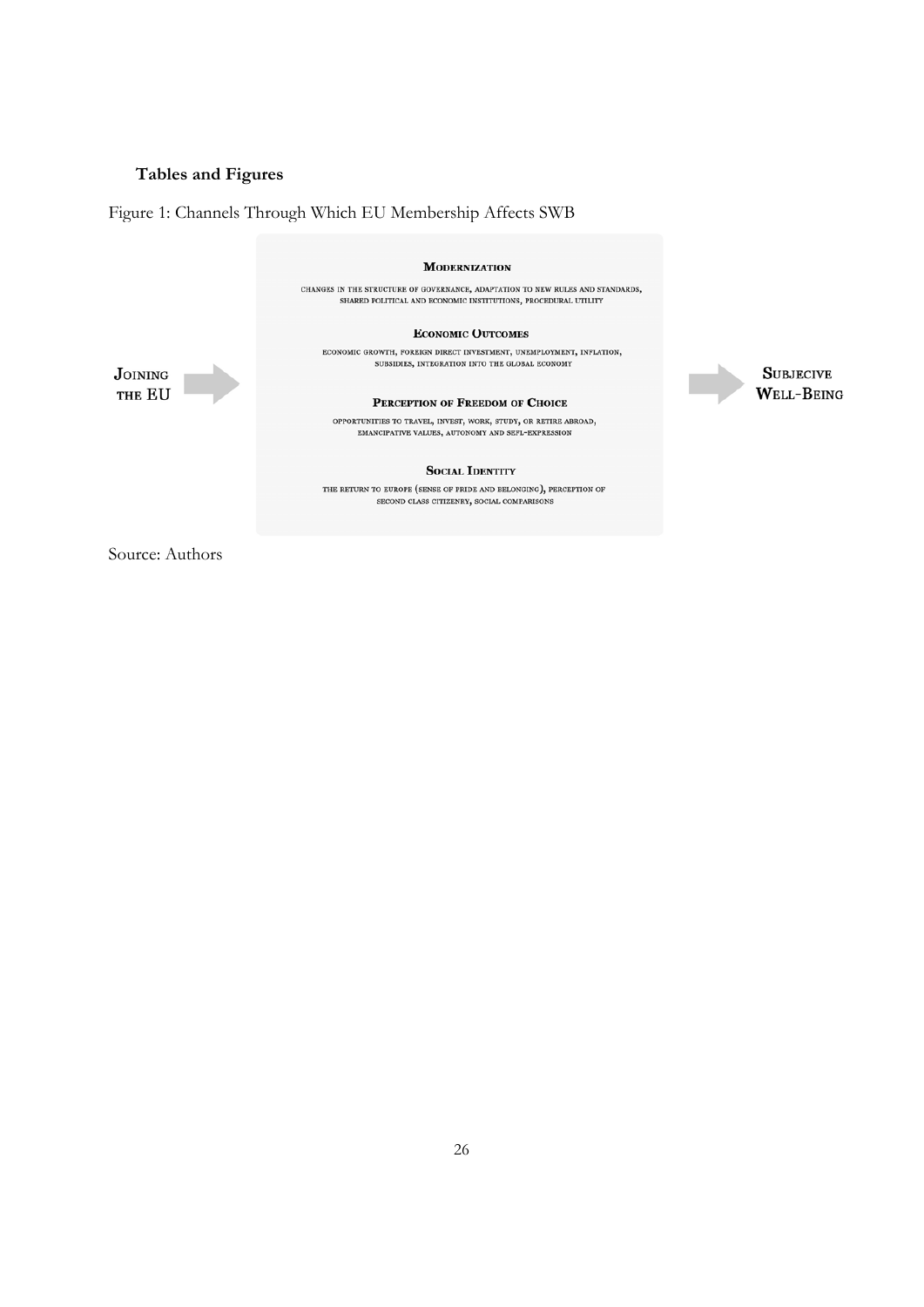

Figure 2: Real GDP Per Capita, Inflation, Unemployment, and Rule of Law Trends in Bulgaria, Romania, and Croatia, 2004-2013

Source: Authors' estimation using World Development Indicators for GDP per capita, unemployment and inflation; Authors' estimation using Worldwide Governance Indicators for the Rule of Law Variable. Note: The unemployment data are for 2004-2012.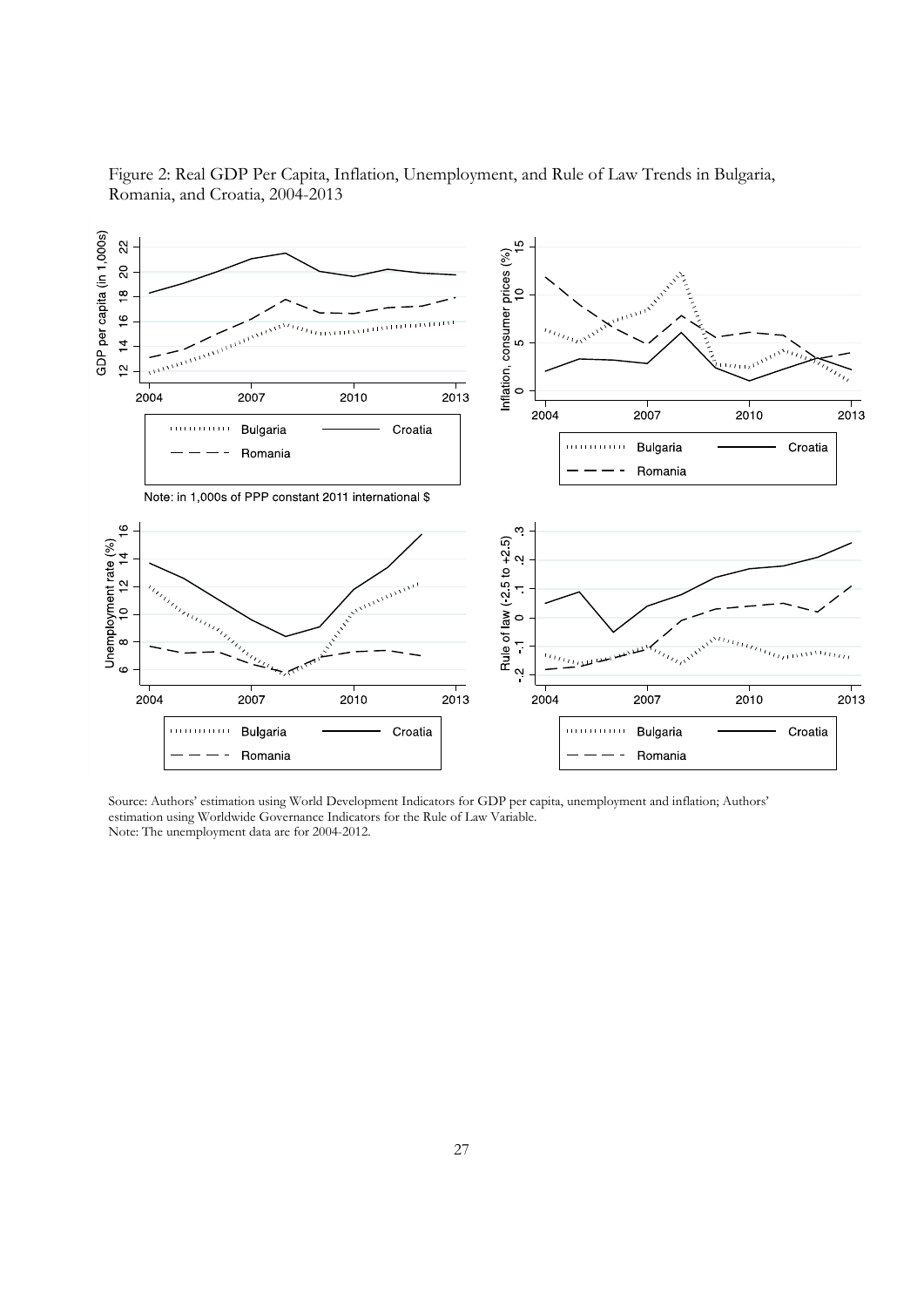



Source: Authors' estimation using Eurobarometer data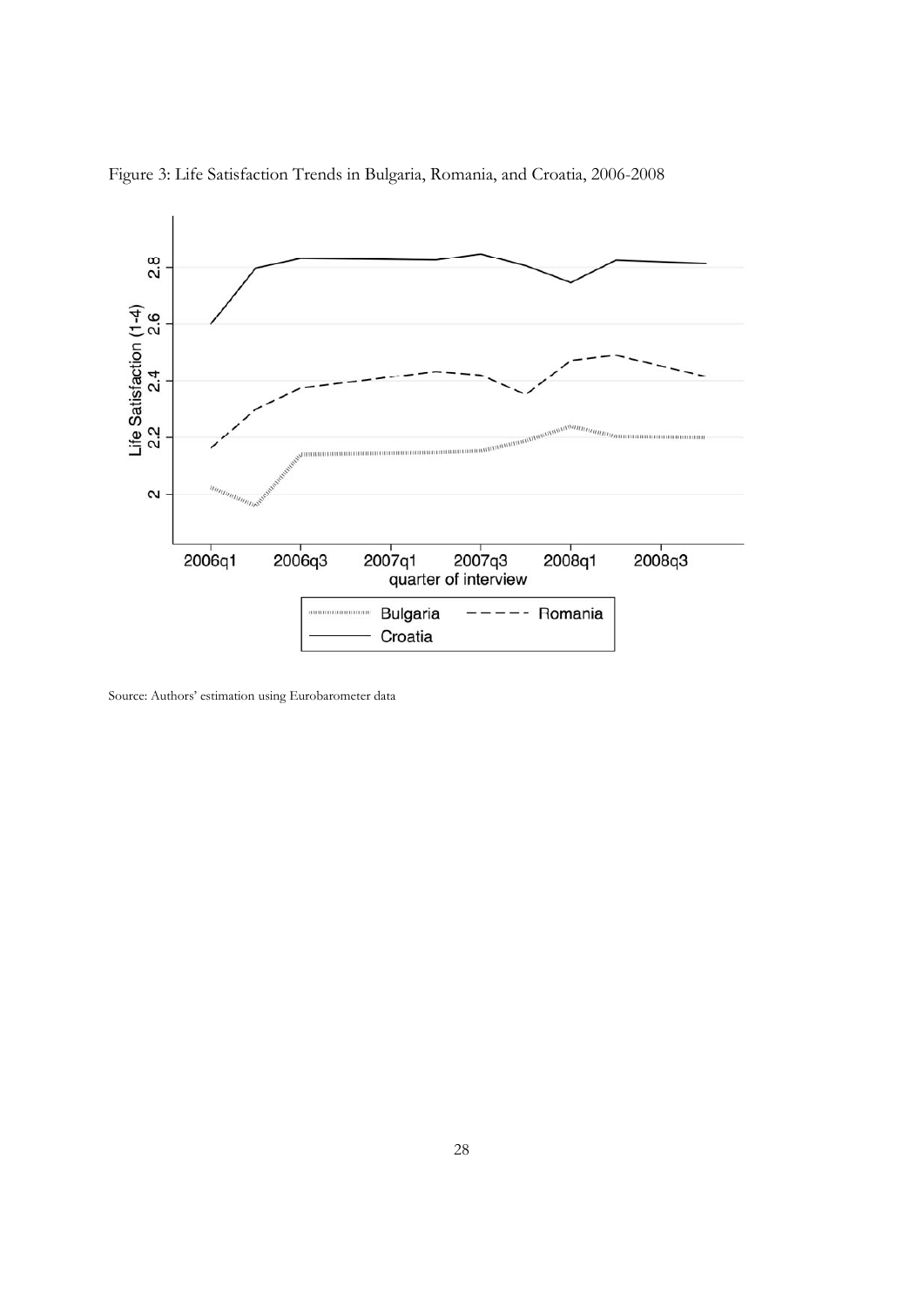Table 1: Life Satisfaction and Socio-Demographic Variables, Summary Statistics, 2006-2008

|                                         |                       | <b>Bulgaria Before</b> |           | Romania Before |        |           | Croatia Before |        |           |
|-----------------------------------------|-----------------------|------------------------|-----------|----------------|--------|-----------|----------------|--------|-----------|
|                                         | Obs.                  | Mean                   | Std. Dev. | Obs.           | Mean   | Std. Dev. | Obs.           | Mean   | Std. Dev. |
| Life Satisfaction (1-4)                 | 1,954                 | 2.059                  | 0.789     | 1,903          | 2.337  | 0.775     | 1,926          | 2.810  | 0.801     |
| Age                                     | 1,954                 | 46.961                 | 17.691    | 1,903          | 45.468 | 17.457    | 1,926          | 45.070 | 18.348    |
| Male $(1 = Yes)$                        | 1,954                 | 0.467                  | 0.499     | 1,903          | 0.482  | 0.500     | 1,926          | 0.433  | 0.496     |
| Married or in Civil Partnership (1=Yes) | 1,954                 | 0.701                  | 0.458     | 1,903          | 0.641  | 0.480     | 1,926          | 0.599  | 0.490     |
| $Emploved (1=Yes)$                      | 1,954                 | 0.459                  | 0.498     | 1,903          | 0.480  | 0.500     | 1,926          | 0.422  | 0.494     |
| Household Size                          | 1,954                 | 3.061                  | 1.571     | 1,903          | 2.632  | 1.369     | 1,926          | 3.153  | 1.618     |
| Age at Which Stopped Education          |                       |                        |           |                |        |           |                |        |           |
| No Education                            | 1,954                 | 0.015                  | 0.123     | 1,903          | 0.000  | 0.000     | 1,926          | 0.031  | 0.174     |
| 15 Years or Younger                     | 1,954                 | 0.197                  | 0.397     | 1,903          | 0.214  | 0.410     | 1,926          | 0.173  | 0.378     |
| 16-19 Years                             | 1,954                 | 0.494                  | 0.500     | 1,903          | 0.455  | 0.498     | 1,926          | 0.471  | 0.499     |
| 20 Years or Older                       | 1,954                 | 0.237                  | 0.425     | 1,903          | 0.239  | 0.427     | 1,926          | 0.205  | 0.403     |
| Still Studying                          | 1,954                 | 0.057                  | 0.232     | 1,903          | 0.092  | 0.290     | 1,926          | 0.120  | 0.326     |
| Large Town $(1 = Yes)$                  | 1,954                 | 0.450                  | 0.498     | 1,903          | 0.276  | 0.447     | 1,926          | 0.216  | 0.412     |
| Child in Household (1=Yes)              | 1,954                 | 0.276                  | 0.447     | 1,903          | 0.261  | 0.439     | 1,926          | 0.307  | 0.461     |
| Wealth Index ( $Min=0$ , $Max=9$ )      | 1,954                 | 4.020                  | 1.891     | 1,903          | 3.874  | 2.079     | 1,926          | 6.061  | 2.289     |
| Trust in the EU $(1=Yes)$               | 1,555                 | 0.712                  | 0.453     | 1,654          | 0.771  | 0.420     | 1,683          | 0.407  | 0.491     |
|                                         | <b>Bulgaria After</b> |                        |           | Romania After  |        |           | Croatia After  |        |           |
|                                         | Obs.                  | Mean                   | Std. Dev. | Obs.           | Mean   | Std. Dev. | Obs.           | Mean   | Std. Dev. |
| Life Satisfaction (1-4)                 | 3,783                 | 2.186                  | 0.802     | 3,957          | 2.429  | 0.763     | 3,670          | 2.817  | 0.782     |
| Age                                     | 3,783                 | 48.317                 | 17.771    | 3,957          | 45.379 | 17.411    | 3,670          | 46.719 | 18.005    |
| Male $(1 = Yes)$                        | 3,783                 | 0.451                  | 0.498     | 3,957          | 0.481  | 0.500     | 3,670          | 0.416  | 0.493     |
| Married or in Civil Partnership (1=Yes) | 3,783                 | 0.680                  | 0.466     | 3,957          | 0.676  | 0.468     | 3,670          | 0.618  | 0.486     |
| Employed $(1 = Yes)$                    | 3,783                 | 0.477                  | 0.500     | 3,957          | 0.514  | 0.500     | 3,670          | 0.428  | 0.495     |
| Household Size                          | 3,783                 | 3.022                  | 1.580     | 3,957          | 2.776  | 1.406     | 3,670          | 3.088  | 1.571     |
| Age at Which Stopped Education          |                       |                        |           |                |        |           |                |        |           |
| No Education                            | 3,783                 | 0.004                  | 0.065     | 3,957          | 0.002  | 0.048     | 3,670          | 0.000  | 0.000     |
| 15 Years or Younger                     | 3,783                 | 0.173                  | 0.378     | 3,957          | 0.182  | 0.386     | 3,670          | 0.205  | 0.404     |
| 16-19 Years                             | 3,783                 | 0.479                  | 0.500     | 3,957          | 0.463  | 0.499     | 3,670          | 0.494  | 0.500     |
| 20 Years or Older                       | 3,783                 | 0.273                  | 0.446     | 3,957          | 0.258  | 0.437     | 3,670          | 0.207  | 0.405     |
| Still Studying                          | 3,783                 | 0.071                  | 0.256     | 3,957          | 0.094  | 0.292     | 3,670          | 0.093  | 0.291     |
| Large Town (1=Yes)                      | 3,783                 | 0.446                  | 0.497     | 3,957          | 0.332  | 0.471     | 3,670          | 0.230  | 0.421     |
| Child in Household (1=Yes)              | 3,783                 | 0.265                  | 0.441     | 3,957          | 0.266  | 0.442     | 3,670          | 0.316  | 0.465     |
| Wealth Index ( $Min=0$ , $Max=9$ )      | 3,783                 | 4.546                  | 2.058     | 3,957          | 4.363  | 2.171     | 3,670          | 6.381  | 2.241     |
| Trust in the EU $(1=Yes)$               | 3,003                 | 0.742                  | 0.438     | 3,462          | 0.751  | 0.432     | 3,289          | 0.380  | 0.485     |

Source: Eurobarometer, 2006-2008

Notes: The table shows the number of observations, means, and standard deviations for each variable and for each country. The means of the binary variables show the proportion of non-missing responses. The wealth index variable sums the total number of household durables (such as a car, a TV, a computer, and others).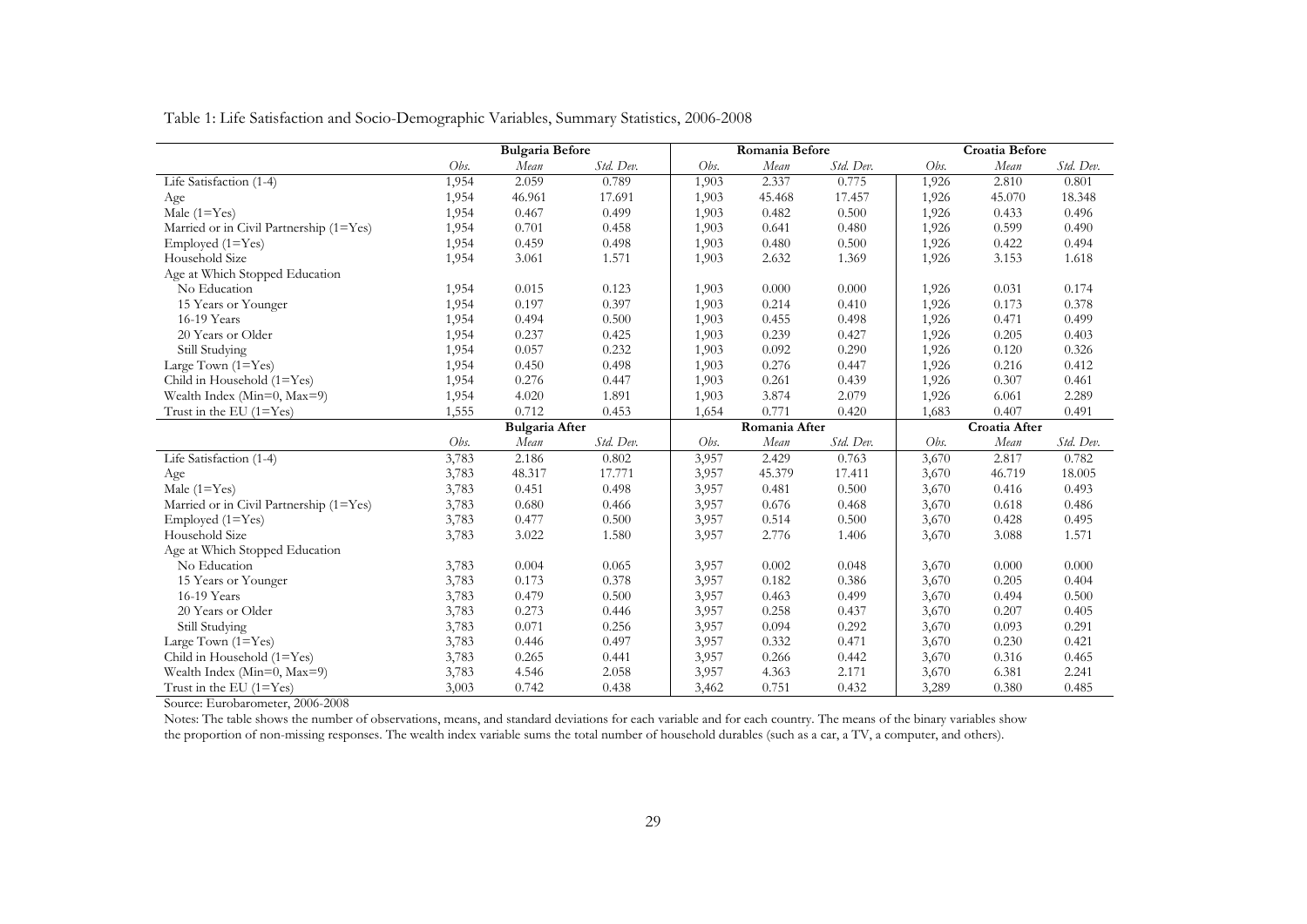|                                    | (1)         | (2)                 | (3)         | (4)                | (5)         | (6)         |  |
|------------------------------------|-------------|---------------------|-------------|--------------------|-------------|-------------|--|
|                                    |             | Treatment: Bulgaria |             | Treatment: Romania |             |             |  |
| $EU-2$ Country $(1=Yes)$           | $-0.752***$ | $-0.746***$         | $-0.581***$ | $-0.473***$        | $-0.469***$ | $-0.318***$ |  |
|                                    | (0.026)     | (0.025)             | (0.026)     | (0.025)            | (0.024)     | (0.025)     |  |
| $2007Q2$ and After (1=Yes)         | 0.007       | 0.079               | 0.047       | 0.007              | $0.249***$  | $0.214***$  |  |
|                                    | (0.022)     | (0.056)             | (0.055)     | (0.022)            | (0.080)     | (0.078)     |  |
| EU-2×2007Q2                        | $0.120***$  | $0.086***$          | $0.076**$   | $0.085***$         | 0.044       | 0.045       |  |
|                                    | (0.031)     | (0.030)             | (0.029)     | (0.031)            | (0.029)     | (0.029)     |  |
| Individual Controls                | N           | Y                   | Y           | N                  | Y           | Y           |  |
| Individual Controls + Wealth Index | N           | N                   | Y           | N                  | N           | Y           |  |
| Quarter of Interview Dummies       | N           | Y                   | Y           | N                  | Y           | Y           |  |
| Observations                       | 11,333      | 11,333              | 11,333      | 11,456             | 11,456      | 11,456      |  |
| Adj. $R^2$                         | 0.154       | 0.259               | 0.283       | 0.068              | 0.164       | 0.187       |  |

Table 2: The Effects of Joining the EU on Life Satisfaction in Bulgaria and Romania, Baseline Results

Sources: Author's estimation using Eurobarometer, 2006-2008

Notes: The dependent variable in all models is life satisfaction (on a scale of 1-4). Robust standard errors in parentheses. The treatment variable is the interaction (EU×(after Q2, 2007)). The control country in all regressions is Croatia. The EU-2 Country dummy variable takes the value of 1 for Bulgaria in Columns (1)-(3) and takes the value of 1 for Romania in Models (4)-(6). The individual controls are age, age squared, gender, an indicator for whether the respondent is married or in a civil partnership, married×gender interaction, employment status indicator, household size, household size squared, whether there are any children in the household, an indicator for a large or small town, and age-education categories (age at which the respondent stopped her full-time education): no education, still in school, 15 years or younger, 20 years or older; the reference group is 16-19 years. Models (3) and (6) include an additional wealth index control, which sums the total number of household durables (such as a car, a TV, a computer, and others). All regressions include quarter of interview dummies.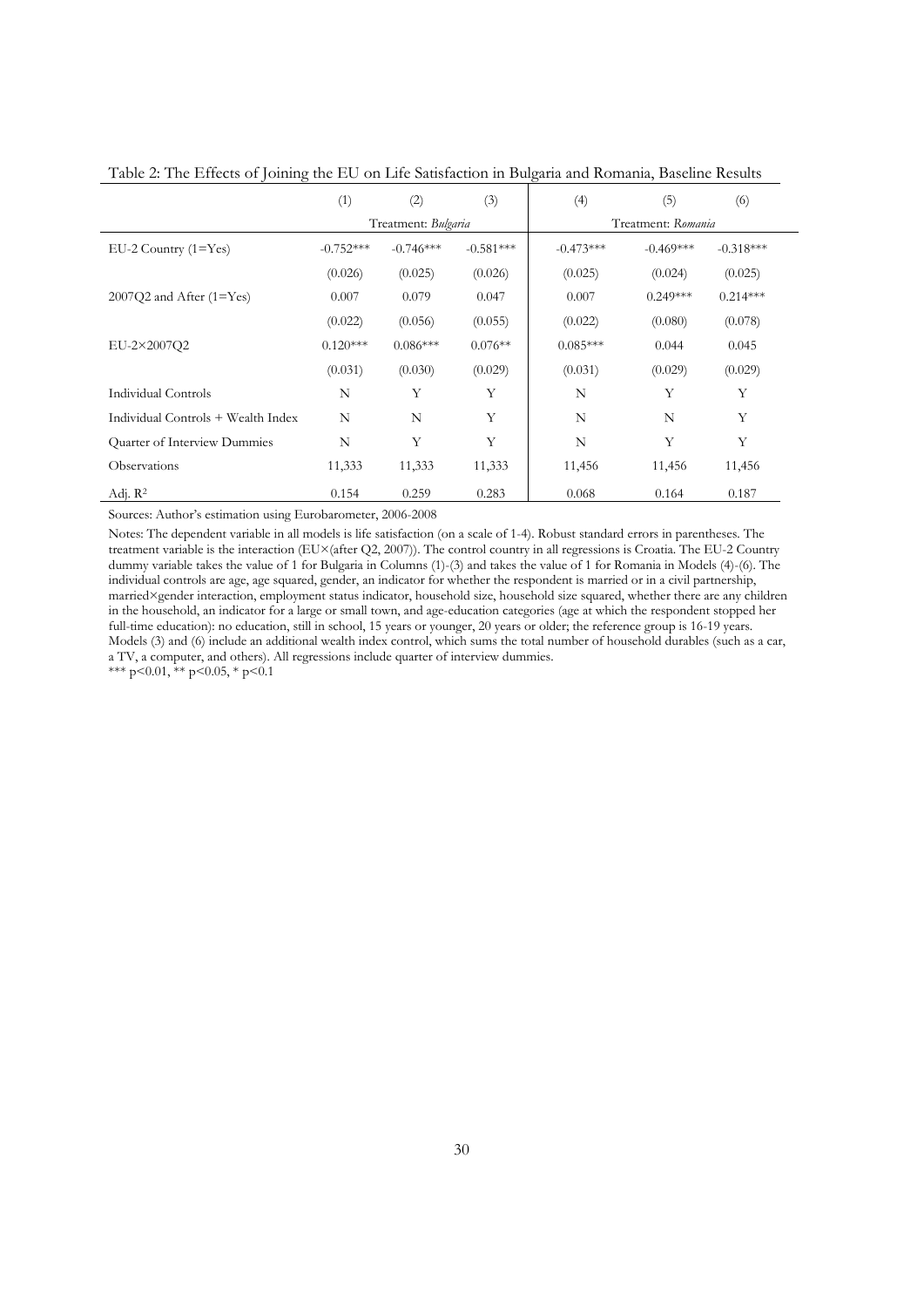|                                    | (1)         | (2)         | (3)         | (4)         |
|------------------------------------|-------------|-------------|-------------|-------------|
|                                    | Bulgaria    |             | Romania     |             |
| $EU-2$ Country $(1=Yes)$           | $-0.751***$ | $-0.785***$ | $-0.473***$ | $-0.490***$ |
|                                    | (0.036)     | (0.034)     | (0.036)     | (0.035)     |
| Before                             |             |             |             |             |
| EU-2×2006Q1                        | 0.176       | 0.163       | 0.036       | $-0.087$    |
|                                    | (0.122)     | (0.117)     | (0.166)     | (0.155)     |
| EU-2×2006Q2                        | $-0.088*$   | $-0.038$    | $-0.024$    | 0.002       |
|                                    | (0.053)     | (0.049)     | (0.051)     | (0.048)     |
| EU-2×2006Q3                        | 0.059       | $0.091*$    | 0.017       | 0.028       |
|                                    | (0.051)     | (0.048)     | (0.051)     | (0.048)     |
| After                              |             |             |             |             |
| EU-2×2007Q2                        | 0.072       | $0.091*$    | 0.080       | $0.080*$    |
|                                    | (0.050)     | (0.047)     | (0.050)     | (0.047)     |
| EU-2×2007Q3                        | 0.056       | 0.093       | 0.047       | 0.051       |
|                                    | (0.063)     | (0.060)     | (0.064)     | (0.061)     |
| EU-2×2007Q4                        | $0.133**$   | $0.161***$  | 0.019       | 0.040       |
|                                    | (0.063)     | (0.060)     | (0.062)     | (0.059)     |
| EU-2×2008O1                        | $0.245***$  | $0.197***$  | $0.199***$  | $0.145**$   |
|                                    | (0.072)     | (0.070)     | (0.072)     | (0.071)     |
| EU-2×2008O2                        | $0.130**$   | $0.142**$   | $0.139**$   | $0.110**$   |
|                                    | (0.062)     | (0.058)     | (0.056)     | (0.053)     |
| EU-2×2008O4                        | $0.138***$  | $0.122**$   | 0.076       | 0.012       |
|                                    | (0.051)     | (0.048)     | (0.051)     | (0.048)     |
| Individual Controls                | N           | Υ           | N           | Y           |
| Individual Controls + Wealth Index | N           | N           | N           | N           |
| Quarter of Interview Dummies       | Y           | Y           | Y           | Y           |
| Observations                       | 13,286      | 13,286      | 13,365      | 13,365      |
| Adj. R-squared                     | 0.160       | 0.264       | 0.071       | 0.169       |

Table 3: The Effects of Joining the EU on Life Satisfaction in Bulgaria and Romania, Yearly Interactions

Sources: Author's estimation using Eurobarometer, 2005Q4-2008

Notes: The dependent variable in all models is life satisfaction (on a scale of 1-4). Robust standard errors in parentheses. The omitted category for the interactions is EU-2×2005Q4.The control country in all regressions is Croatia. The EU-2 Country dummy variable takes the value of 1 for Bulgaria in Columns (1)-(3) and takes the value of 1 for Romania in Models (4)-(6). The individual controls are age, age squared, gender, an indicator for whether the respondent is married or in a civil partnership, married×gender interaction, employment status indicator, household size, household size squared, whether there are any children in the household, an indicator for a large or small town, and age-education categories (age at which the respondent stopped her full-time education): no education, still in school, 15 years or younger, 20 years or older; the reference group is 16- 19 years.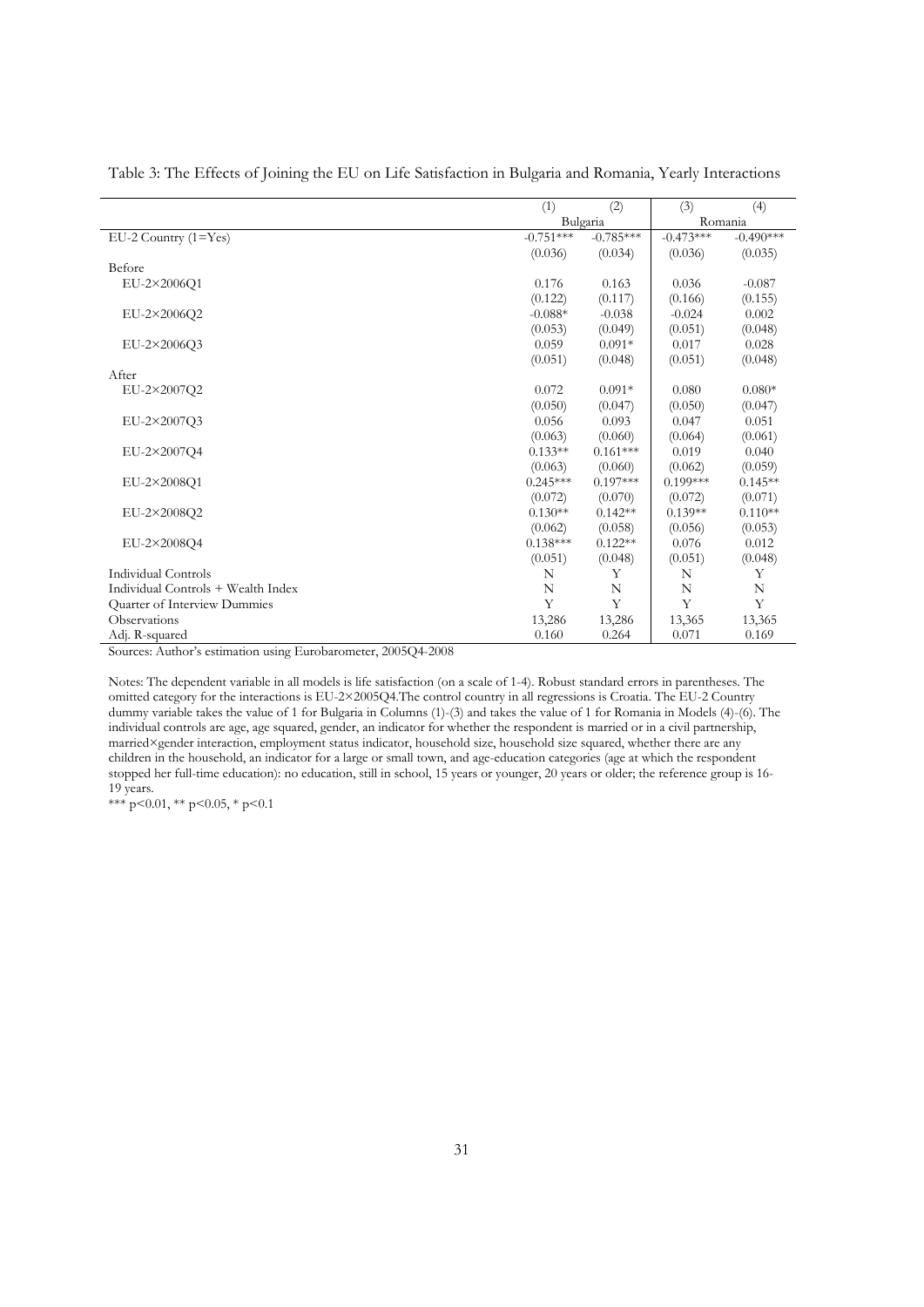|                                     |                   | By Age Groups       |             |             |                    |             |
|-------------------------------------|-------------------|---------------------|-------------|-------------|--------------------|-------------|
|                                     | $\left( 1\right)$ | (2)                 | (3)         | (4)         | (5)                | (6)         |
|                                     |                   | Treatment: Bulgaria |             |             | Treatment: Romania |             |
|                                     | Under 35          | Ages $36-60$        | Over 60     | Under 35    | Ages $36-60$       | Over 60     |
| $EU-2$ Country $(1=Yes)$            | $-0.716***$       | $-0.773***$         | $-0.718***$ | $-0.506***$ | $-0.403***$        | $-0.546***$ |
|                                     | (0.043)           | (0.039)             | (0.053)     | (0.039)     | (0.038)            | (0.056)     |
| $2007Q2$ and After (1=Yes)          | 0.029             | 0.087               | 0.115       | $0.391***$  | $0.202*$           | 0.001       |
|                                     | (0.095)           | (0.076)             | (0.099)     | (0.143)     | (0.115)            | (0.148)     |
| EU-2×2007O2                         | $0.152***$        | $0.122***$          | $-0.066$    | 0.036       | 0.017              | 0.091       |
|                                     | (0.051)           | (0.046)             | (0.064)     | (0.048)     | (0.045)            | (0.067)     |
| Individual Controls                 |                   |                     |             |             |                    |             |
| Individual Controls + Wealth Index  | N                 | N                   | N           | N           | N                  | N           |
| <b>Ouarter of Interview Dummies</b> |                   | Y                   | v           | Y           | Y                  | Y           |
| <b>Observations</b>                 | 3,481             | 4,889               | 2,963       | 3,812       | 4,984              | 2,660       |
| Adj. $R^2$                          | 0.247             | 0.212               | 0.211       | 0.143       | 0.120              | 0.134       |

Table 4: Joining the EU and Life Satisfaction, Heterogeneous Treatment Effects, By Age Groups

Sources: Author's estimation using Eurobarometer, 2006-2008

Notes: The dependent variable in all models is life satisfaction (on a scale of 1-4). Robust standard errors in parentheses. The treatment variable is the interaction (EU×(after Q2, 2007)). The control country in all regressions is Croatia. The EU-2 Country dummy variable takes the value of 1 for Bulgaria in Columns (1)-(3) and takes the value of 1 for Romania in Models (4)-(6). The individual controls are age, age squared, gender, an indicator for whether the respondent is married or in a civil partnership, married×gender interaction, employment status indicator, household size, household size squared, whether there are any children in the household, an indicator for a large or small town, and age-education categories (age at which the respondent stopped her full-time education): no education, still in school, 15 years or younger, 20 years or older; the reference group is 16-19 years. All regressions include quarter of interview dummies.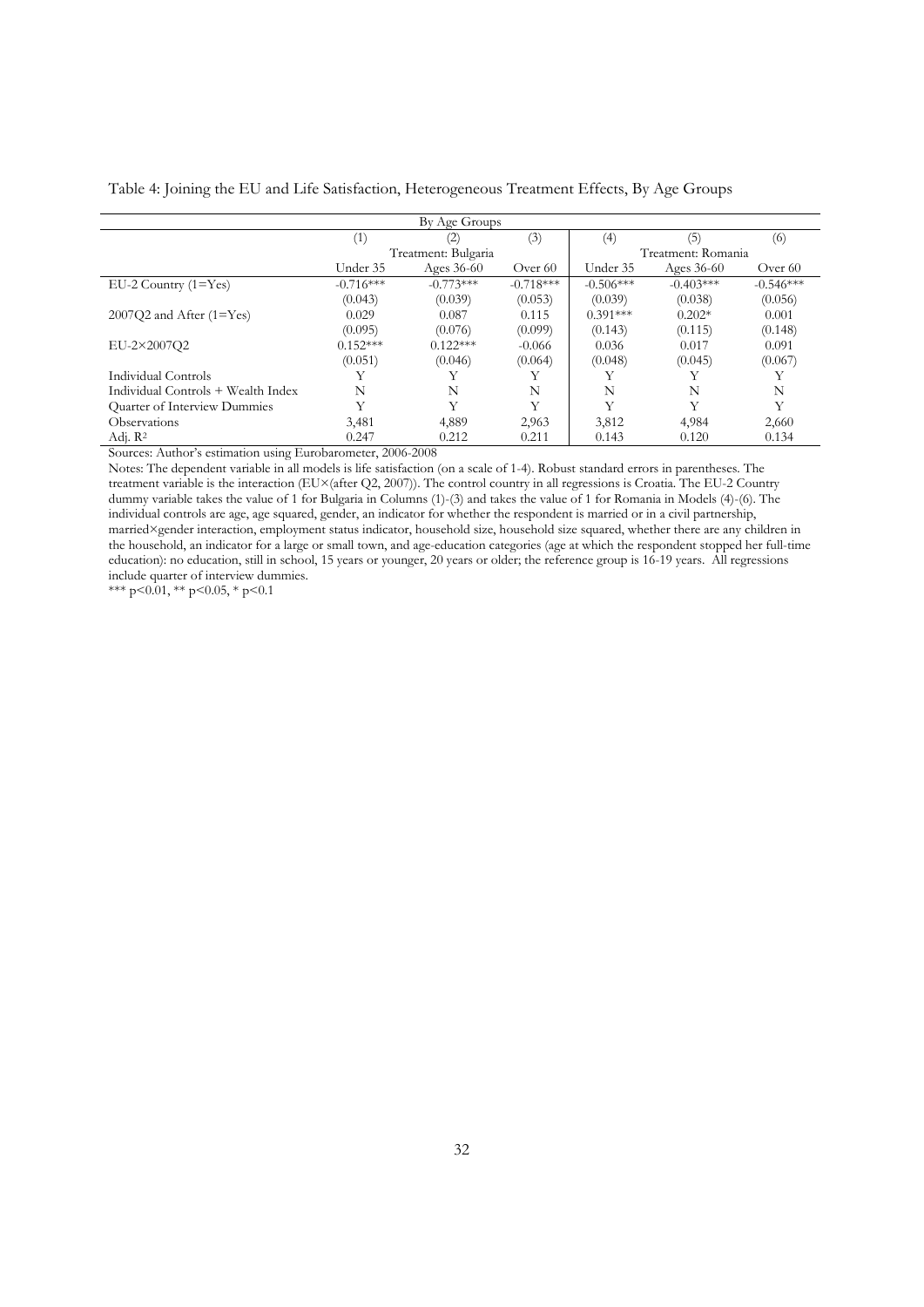Table 5: Joining the EU and Life Satisfaction, Heterogeneous Treatment Effects, By Employment Status

|                                    |                     | Panel A: By Employment Status   |                 |                    |
|------------------------------------|---------------------|---------------------------------|-----------------|--------------------|
|                                    | (1)                 | (2)                             | $\overline{3)}$ | (4)                |
|                                    | Treatment: Bulgaria |                                 |                 | Treatment: Romania |
|                                    | Employed            | Not Employed                    | Employed        | Not Employed       |
| EU-2 Country $(1 = Yes)$           | $-0.754***$         | $-0.735***$                     | $-0.461***$     | $-0.481***$        |
|                                    | (0.036)             | (0.035)                         | (0.034)         | (0.034)            |
| 2007Q2 and After (1=Yes)           | 0.050               | 0.087                           | 0.055           | $0.335***$         |
|                                    | (0.072)             | (0.070)                         | (0.091)         | (0.117)            |
| EU-2×2007Q2                        | $0.192***$          | $-0.003$                        | $0.082**$       | 0.016              |
|                                    | (0.043)             | (0.042)                         | (0.041)         | (0.041)            |
| <b>Individual Controls</b>         | Y                   | Y                               | Y               | Y                  |
| Individual Controls + Wealth Index | N                   | N                               | $\overline{N}$  | N                  |
| Quarter of Interview Dummies       | Y                   | Y                               | Y               | Y                  |
| Observations                       | 5,084               | 6,249                           | 5,331           | 6,125              |
| Adj. R <sup>2</sup>                | 0.198               | 0.287                           | 0.114           | 0.187              |
|                                    |                     | Panel B: By Unemployment Status |                 |                    |
|                                    | (5)                 | (6)                             | (7)             | (8)                |
|                                    | Treatment: Bulgaria |                                 |                 | Treatment: Romania |
|                                    | Unemployed          | Not Unemployed                  | Unemployed      | Not Unemployed     |
| EU-2 Country (1=Yes)               | $-0.857***$         | $-0.721***$                     | $-0.404***$     | $-0.479***$        |
|                                    |                     |                                 |                 |                    |
|                                    | (0.077)             | (0.026)                         | (0.092)         | (0.025)            |
| 2007Q2 and After (1=Yes)           | 0.019               | 0.084                           | $0.798**$       | $0.181**$          |
|                                    | (0.146)             | (0.054)                         | (0.347)         | (0.079)            |
| EU-2×2007Q2                        | 0.111               | $0.084***$                      | 0.063           | 0.045              |
|                                    | (0.092)             | (0.032)                         | (0.112)         | (0.031)            |
| <b>Individual Controls</b>         | Υ                   | Υ                               | Y               | Υ                  |
| Individual Controls + Wealth Index | $\mathbf N$         | N                               | $\mathbf N$     | $\mathbf N$        |
| Quarter of Interview Dummies       | Y                   | Y                               | Y               | Y                  |
| Observations                       | 1,365               | 9,968                           | 1,013           | 10,443             |
| Adj. R <sup>2</sup>                | 0.274               | 0.251                           | 0.140           | 0.166              |
|                                    |                     | Panel C: By Retirement Status   |                 |                    |
|                                    | (9)                 | (10)                            | (11)            | (12)               |
|                                    | Treatment: Bulgaria |                                 |                 | Treatment: Romania |
|                                    | Retired             | Not Retired                     | Retired         | Not Retired        |
| $EU-2$ Country $(1=Yes)$           | $-0.747***$         | $-0.746***$                     | $-0.530***$     | $-0.440***$        |
|                                    | (0.047)             | (0.030)                         | (0.049)         | (0.028)            |
| 2007Q2 and After (1=Yes)           | 0.073               | 0.095                           | $0.361**$       | $0.169*$           |
|                                    | (0.090)             | (0.063)                         | (0.155)         | (0.092)            |
| EU-2×2007Q2                        | $-0.075$            | $0.158***$                      | 0.047           | 0.044              |
|                                    | (0.057)             | (0.035)                         | (0.059)         | (0.034)            |
| <b>Individual Controls</b>         | Y                   | Y                               | Y               | Y                  |
| Individual Controls + Wealth Index | $\mathbf N$         | $\mathbf N$                     | $\mathbf N$     | $\mathbf N$        |
| Quarter of Interview Dummies       | Y                   | Y                               | Y               | Y                  |
| Observations                       | 3,456               | 7,877                           | 3,240           | 8,216              |
| Adj. R <sup>2</sup>                | 0.229               | 0.238                           | 0.143           | 0.140              |
|                                    |                     |                                 |                 |                    |

Sources: Author's estimation using Eurobarometer, 2006-2008

Notes: The dependent variable in all models is life satisfaction (on a scale of 1-4). Robust standard errors in parentheses. The treatment variable is the interaction (EU×(after Q2, 2007)). The control country in all regressions is Croatia. The EU-2 Country dummy variable takes the value of 1 for Bulgaria in Columns (1)-(3) and takes the value of 1 for Romania in Models (4)-(6). The individual controls are age, age squared, gender, an indicator for whether the respondent is married or in a civil partnership, married×gender interaction, household size, household size squared, whether there are any children in the household, an indicator for a large or small town, and ageeducation categories (age at which the respondent stopped her full-time education): no education, still in school, 15 years or younger, 20 years or older; the reference group is 16-19 years. Note that the regressions exclude employment status indicators. All regressions include quarter of interview dummies.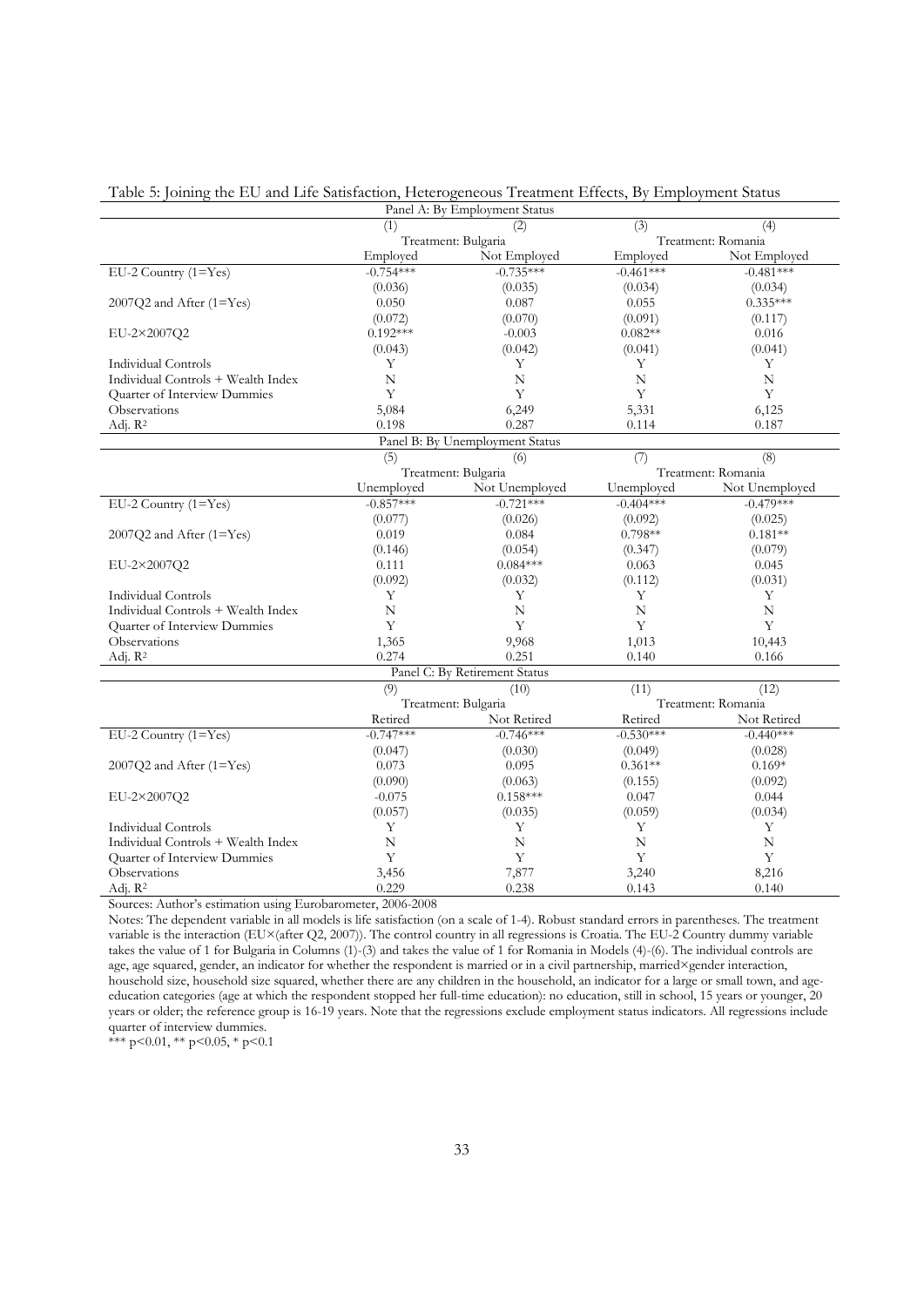Table 6: Joining the EU and Life Satisfaction, Heterogeneous Treatment Effects, By Education

| By Age At Which Stopped Full Time Education |              |                         |              |                |              |              |                    |                |  |
|---------------------------------------------|--------------|-------------------------|--------------|----------------|--------------|--------------|--------------------|----------------|--|
|                                             | (1)          | (2)                     | (3)          | (4)            | (5)          | (6)          |                    | (8)            |  |
|                                             |              | Treatment: Bulgaria     |              |                |              |              | Treatment: Romania |                |  |
|                                             | 15 Years or  |                         |              |                | 15 Years or  |              |                    |                |  |
|                                             | Younger      | 16-19 Years             | $20+Years$   | Still Studving | Younger      | 16-19 Years  | $20+Years$         | Still Studying |  |
| $EU-2$ Country $(1=Yes)$                    | $-0.717***$  | $-0.789***$             | $-0.747***$  | $-0.461***$    | $-0.407***$  | $-0.519***$  | $-0.434***$        | $-0.419***$    |  |
|                                             | (0.060)      | (0.036)                 | (0.051)      | (0.089)        | (0.059)      | (0.035)      | (0.050)            | (0.069)        |  |
| $2007Q2$ and After $(1=Yes)$                | $0.207*$     | 0.054                   | 0.060        | 0.185          | $0.403**$    | $0.176*$     | 0.226              | 0.379          |  |
|                                             | (0.124)      | (0.070)                 | (0.102)      | (0.236)        | (0.196)      | (0.102)      | (0.148)            | (0.241)        |  |
| EU-2×2007O2                                 | $-0.046$     | $0.154***$              | 0.079        | $-0.003$       | $-0.015$     | $0.126***$   | $-0.027$           | $-0.119$       |  |
|                                             | (0.073)      | (0.043)                 | (0.061)      | (0.101)        | (0.071)      | (0.043)      | (0.059)            | (0.086)        |  |
| Individual Controls                         |              |                         |              |                |              |              |                    |                |  |
| Individual Controls + Wealth Index          | N            | N                       | N            | N              | N            | N            | N                  | N              |  |
| Quarter of Interview Dummies                | $\mathbf{v}$ | $\overline{\mathbf{v}}$ | $\mathbf{V}$ | $\mathbf{V}$   | $\mathbf{V}$ | $\mathbf{v}$ | $\mathbf{v}$       | Y              |  |
| <b>Observations</b>                         | 2,124        | 5,499                   | 2,651        | 953            | 2,214        | 5,420        | 2,629              | 1,124          |  |
| Adj. $R^2$                                  | 0.197        | 0.211                   | 0.213        | 0.102          | 0.088        | 0.112        | 0.120              | 0.131          |  |

Sources: Author's estimation using Eurobarometer, 2006-2008

Notes: The dependent variable in all models is life satisfaction (on a scale of 1-4). Robust standard errors in parentheses. The treatment variable is the interaction (EU×(after Q2, 2007)). The control country in all regressions is Croatia. The EU-2 Country dummy variable takes the value of 1 for Bulgaria in Columns (1)-(3) and takes the value of 1 for Romania in Models (4)-(6). The individual controls are age, age squared, gender, an indicator for whether the respondent is married or in a civil partnership, married×gender interaction, employment status indicator, household size, household size squared, whether there are any children in the household, an indicator for a large or small town. The regressions exclude indicators for the age at which the respondent stopped full time education. All regressions include quarter of interview dummies.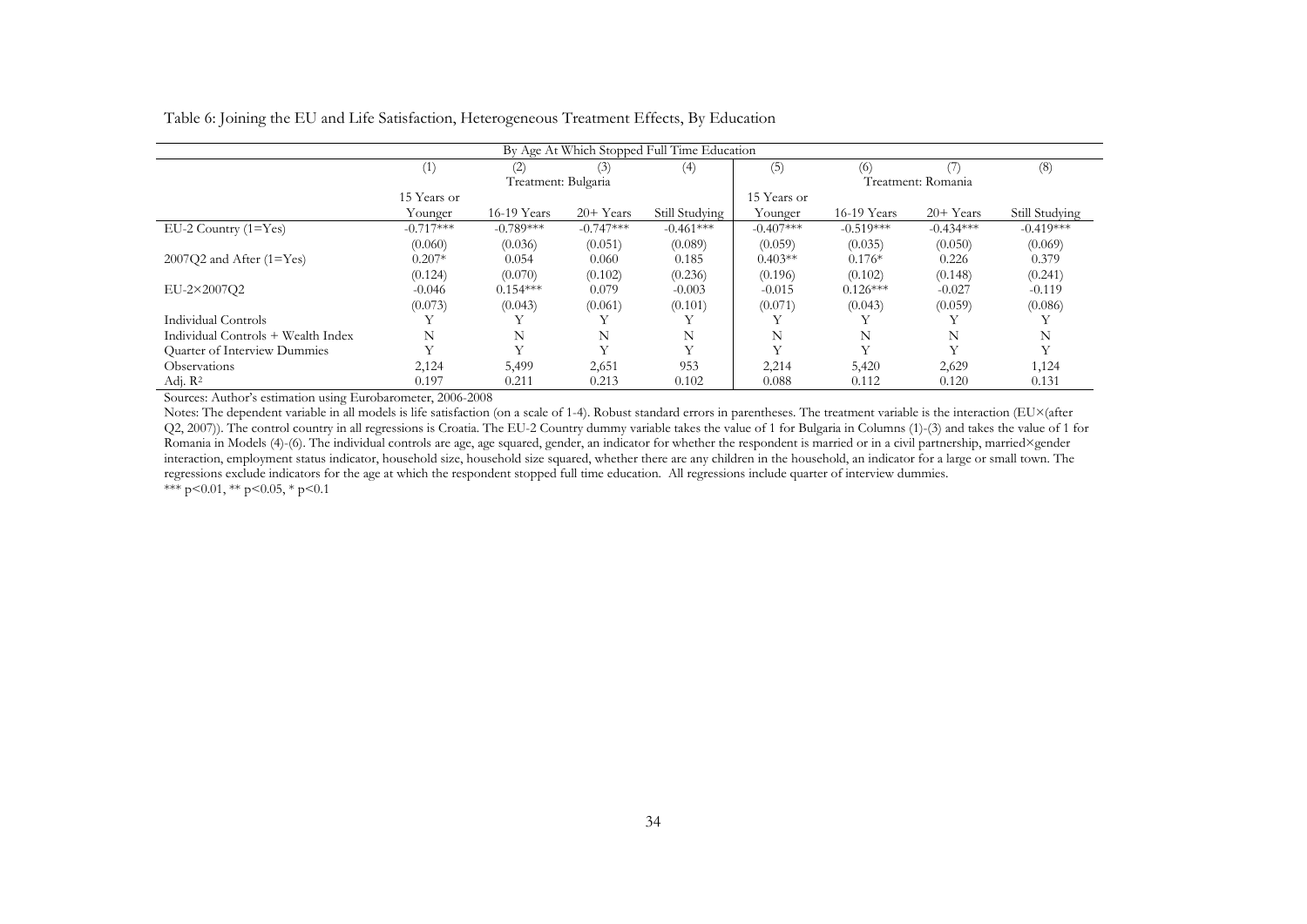Table 7: The Effects of Joining the EU on Trust Towards the EU in Bulgaria and Romania

|                                    |            |                     | (3)        | (4)        |                    | (6)        |
|------------------------------------|------------|---------------------|------------|------------|--------------------|------------|
|                                    |            | Treatment: Bulgaria |            |            | Treatment: Romania |            |
| $EU-2$ Country $(1=Yes)$           | $0.305***$ | $0.292***$          | $0.322***$ | $0.364***$ | $0.362***$         | $0.390***$ |
|                                    | (0.017)    | (0.017)             | (0.018)    | (0.016)    | (0.016)            | (0.017)    |
| $2007Q2$ and After (1=Yes)         | $-0.027*$  | $-0.069*$           | $-0.074**$ | $-0.027*$  | 0.065              | 0.058      |
|                                    | (0.015)    | (0.038)             | (0.037)    | (0.015)    | (0.059)            | (0.059)    |
| EU-2×2007Q2                        | $0.057***$ | $0.046**$           | $0.044**$  | 0.007      | $-0.000$           | $-0.000$   |
|                                    | (0.020)    | (0.021)             | (0.021)    | (0.019)    | (0.019)            | (0.019)    |
| Individual Controls                |            |                     |            |            |                    |            |
| Individual Controls + Wealth Index |            | N                   |            | N          | N                  |            |
| Quarter of Interview Dummies       |            |                     |            | N          |                    |            |
| Observations                       | 9,530      | 9,530               | 9,530      | 10,088     | 10,088             | 10,088     |
| Adj. R <sup>2</sup>                | 0.119      | 0.138               | 0.140      | 0.139      | 0.151              | 0.152      |

Sources: Authors' estimation using Eurobarometer, 2006-2008

Notes: The dependent variable in all models is EU trust (1=Yes). Robust standard errors in parentheses. The treatment variable is the interaction (EU×(after Q2, 2007)). The control country in all regressions is Croatia. The EU-2 Country dummy variable takes the value of 1 for Bulgaria in Columns (1)-(3) and takes the value of 1 for Romania in Models (4)-(6). The individual controls are age, age squared, gender, an indicator for whether the respondent is married or in a civil partnership, married×gender interaction, employment status indicator, household size, household size squared, whether there are any children in the household, an indicator for a large or small town, and age-education categories (age at which the respondent stopped her full-time education): no education, still in school, 15 years or younger, 20 years or older; the reference group is 16-19 years. Models (3) and (6) include an additional wealth index control, which sums the total number of household durables (such as a car, a TV, a computer, and others). All regressions include quarter of interview dummies. All regressions are estimated using linear probability models.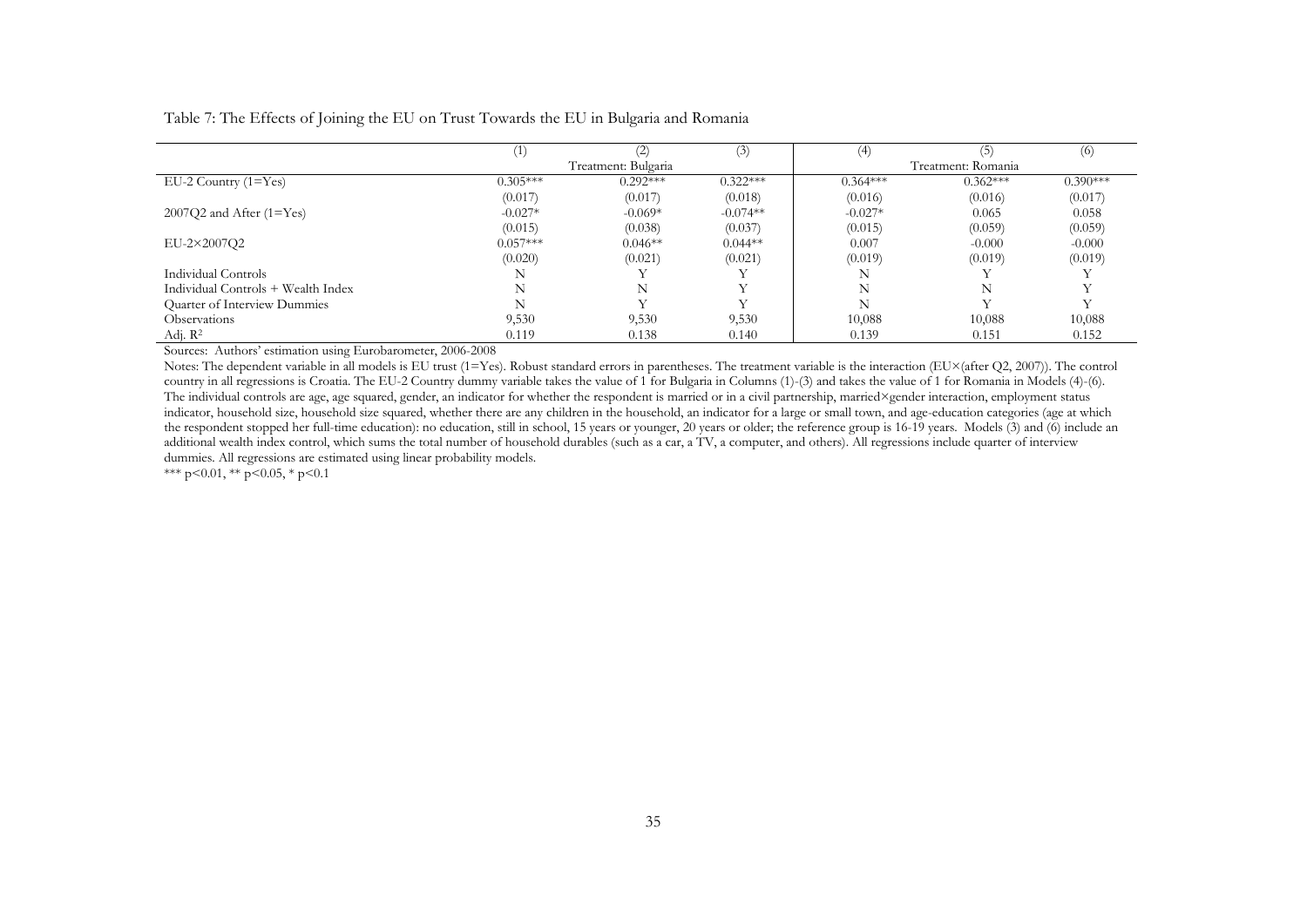|              |  | Table 8: The Effects of Joining the EU on Life Satisfaction in Bulgaria and Romania, Placebo |  |
|--------------|--|----------------------------------------------------------------------------------------------|--|
| <b>Tests</b> |  |                                                                                              |  |

| Panel A: 2005Q1 - 2008Q4, Fake Treatment: 2005Q4 and after |                                                            |                     |             |                    |                    |             |  |  |  |
|------------------------------------------------------------|------------------------------------------------------------|---------------------|-------------|--------------------|--------------------|-------------|--|--|--|
|                                                            | (1)                                                        | (2)                 | (3)         | (4)                | (5)                | (6)         |  |  |  |
|                                                            |                                                            | Treatment: Bulgaria |             | Treatment: Romania |                    |             |  |  |  |
| $EU-2$ Country $(1=Yes)$                                   | $-0.696***$                                                | $-0.713***$         | $-0.512***$ | $-0.314***$        | $-0.314***$        | $-0.228***$ |  |  |  |
|                                                            | (0.026)                                                    | (0.024)             | (0.036)     | (0.026)            | (0.024)            | (0.036)     |  |  |  |
| $2005Q4$ and After (1=Yes)                                 | $-0.046**$                                                 | $-0.284***$         | $0.106***$  | $-0.046**$         | $-0.461***$        | $0.082**$   |  |  |  |
|                                                            | (0.021)                                                    | (0.048)             | (0.032)     | (0.021)            | (0.079)            | (0.032)     |  |  |  |
| EU-2×2005Q4                                                | 0.012                                                      | 0.004               | $-0.018$    | $-0.109***$        | $-0.136***$        | $-0.061$    |  |  |  |
|                                                            | (0.029)                                                    | (0.027)             | (0.038)     | (0.029)            | (0.028)            | (0.038)     |  |  |  |
| Individual Controls                                        | N                                                          | Y                   | Υ           | N                  | Y                  | Υ           |  |  |  |
| Individual Controls + Wealth Index                         | N                                                          | N                   | Y           | N                  | N                  | Y           |  |  |  |
| Quarter of Interview Dummies                               | N                                                          | Y                   | Y           | N                  | Y                  | Y           |  |  |  |
| Observations                                               | 17,057                                                     | 17,057              | 13,209      | 17,124             | 17,124             | 13,278      |  |  |  |
| Adj. R <sup>2</sup>                                        | 0.157                                                      | 0.268               | 0.284       | 0.064              | 0.174              | 0.188       |  |  |  |
|                                                            | Panel A: 2008Q1 - 2009Q2, Fake Treatment: 2009Q1 and after |                     |             |                    |                    |             |  |  |  |
|                                                            | (1)                                                        | (2)                 | (3)         | (4)                | (5)                | (6)         |  |  |  |
|                                                            |                                                            | Treatment: Bulgaria |             |                    | Treatment: Romania |             |  |  |  |
| EU-2 Country (1=Yes)                                       | $-0.596***$                                                | $-0.631***$         | $-0.504***$ | $-0.360***$        | $-0.414***$        | $-0.271***$ |  |  |  |
|                                                            | (0.026)                                                    | (0.026)             | (0.027)     | (0.025)            | (0.024)            | (0.026)     |  |  |  |
| $2005Q4$ and After (1=Yes)                                 | 0.022                                                      | 0.012               | $-0.007$    | 0.022              | $-0.018$           | $-0.037$    |  |  |  |
|                                                            | (0.024)                                                    | (0.037)             | (0.037)     | (0.024)            | (0.037)            | (0.037)     |  |  |  |
| EU-2×2005Q4                                                | $-0.020$                                                   | $-0.026$            | $-0.015$    | $-0.049$           | $-0.024$           | $-0.028$    |  |  |  |
|                                                            | (0.034)                                                    | (0.033)             | (0.032)     | (0.033)            | (0.032)            | (0.031)     |  |  |  |
| <b>Individual Controls</b>                                 | N                                                          | Υ                   | Υ           | N                  | Y                  | Y           |  |  |  |
| Individual Controls + Wealth Index                         | N                                                          | N                   | Υ           | N                  | N                  | Y           |  |  |  |
| Quarter of Interview Dummies                               | N                                                          | Y                   | Y           | N                  | Y                  | Y           |  |  |  |
| <b>Observations</b>                                        | 9,173                                                      | 9,173               | 9,173       | 9,476              | 9,476              | 9,476       |  |  |  |
| Adj. $R^2$                                                 | 0.125                                                      | 0.220               | 0.239       | 0.057              | 0.139              | 0.162       |  |  |  |

Sources: Authors' estimation using Eurobarometer, 2006-2008

Notes: The dependent variable in all models is life satisfaction (on a scale of 1-4). Robust standard errors in parentheses. The placebo treatment variable is .the last quarter of 2005 in Panel A; and the first quarter of 2009 in Panel B. The control country in all regressions is Croatia. The EU-2 Country dummy variable takes the value of 1 for Bulgaria in Columns (1)-(3) and takes the value of 1 for Romania in Models (4)-(6). The individual controls are age, age squared, gender, an indicator for whether the respondent is married or in a civil partnership, married×gender interaction, employment status indicator, household size, household size squared, whether there are any children in the household, an indicator for a large or small town, and age-education categories (age at which the respondent stopped her full-time education): no education, still in school, 15 years or younger, 20 years or older; the reference group is 16-19 years. Models (3) and (6) include an additional wealth index control, which sums the total number of household durables (such as a car, a TV, a computer, and others). All regressions include quarter of interview dummies.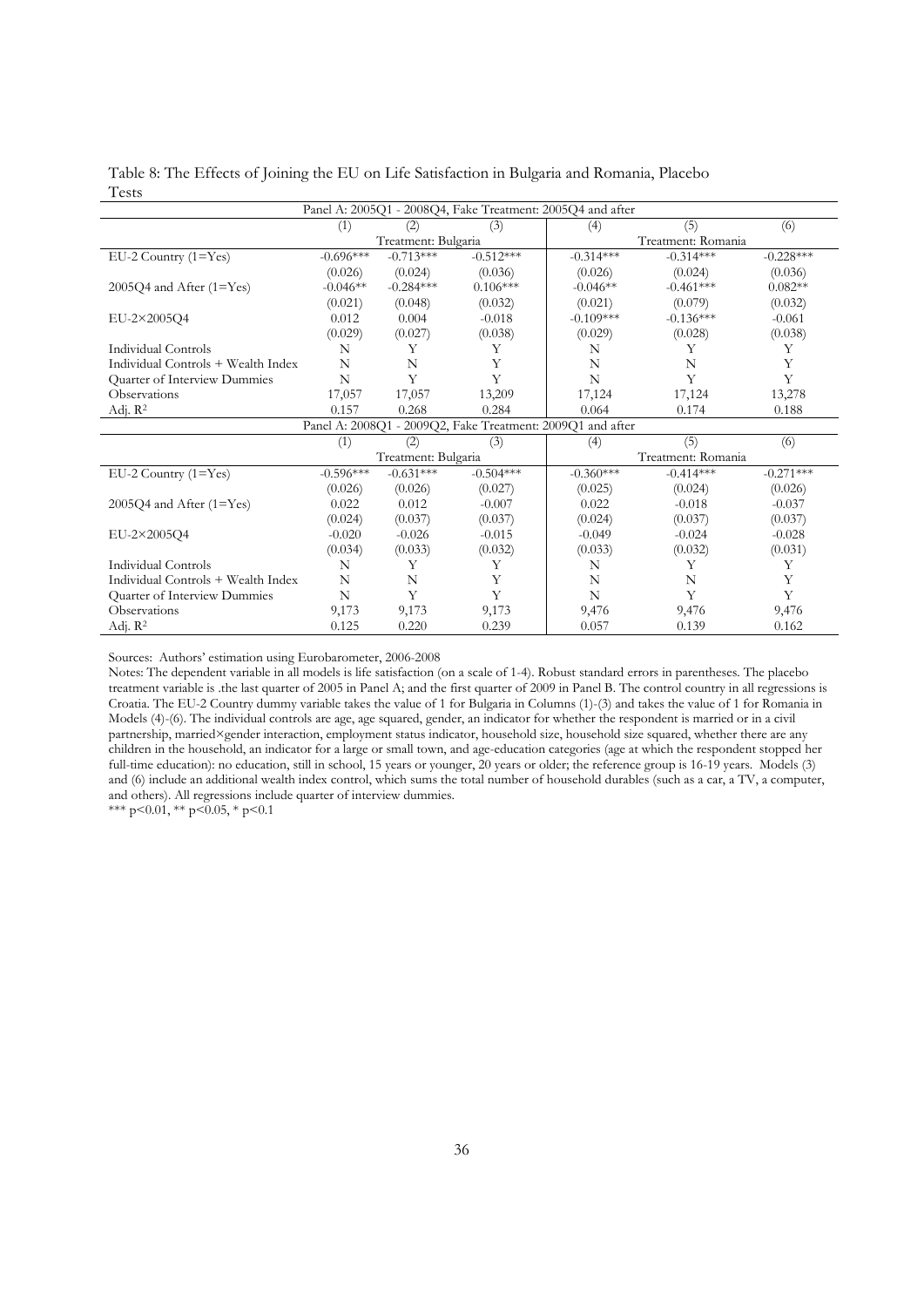|                                     | (1)         | (2)                 | (3)         | (4)                | [5]         | (6)         |
|-------------------------------------|-------------|---------------------|-------------|--------------------|-------------|-------------|
|                                     |             | Treatment: Bulgaria |             | Treatment: Romania |             |             |
| $EU-2$ Country $(1=Yes)$            | $-0.752***$ | $-0.746***$         | $-0.581***$ | $-0.473***$        | $-0.469***$ | $-0.318***$ |
|                                     | (0.002)     | (0.002)             | (0.002)     | (0.002)            | (0.002)     | (0.002)     |
| $2007Q2$ and After $(1=Yes)$        | $0.007***$  | $0.079***$          | 0.047       | $0.007***$         | 0.249       | $0.214***$  |
|                                     | (0.000)     | (0.000)             | (0.484)     | (0.000)            | (0.500)     | (0.000)     |
| EU-2×2007O2                         | $0.120***$  | $0.086***$          | $0.076***$  | $0.085***$         | $0.044***$  | $0.045***$  |
|                                     | (0.000)     | (0.000)             | (0.000)     | (0.000)            | (0.000)     | (0.000)     |
| Individual Controls                 | N           |                     |             | N                  |             |             |
| Individual Controls + Wealth Index  | N           | N                   | Y           | N                  | N           | Y           |
| <b>Ouarter of Interview Dummies</b> | N           | v                   |             | N                  | V           | v           |
| <b>Observations</b>                 | 11,333      | 11,333              | 11,333      | 11,456             | 11,456      | 11,456      |
| Adj. $R^2$                          | 0.154       | 0.259               | 0.283       | 0.068              | 0.164       | 0.187       |

Table 9: The Effects of Joining the EU on Life Satisfaction in Bulgaria and Romania, Wild Bootstrapped Standard Errors, Eurobarometer 2006-2008

Sources: Authors estimation using Eurobarometer, 2006-2008

Notes: The dependent variable in all models is life satisfaction (on a scale of 1-4). P-values in parentheses. The treatment variable is the interaction (EU×(after Q2, 2007)). The control country in all regressions is Croatia. The EU-2 Country dummy variable takes the value of 1 for Bulgaria in Columns (1)-(3) and takes the value of 1 for Romania in Models (4)-(6). The individual controls are age, age squared, gender, an indicator for whether the respondent is married or in a civil partnership, married×gender interaction, employment status indicator, household size, household size squared, whether there are any children in the household, an indicator for a large or small town, and age-education categories (age at which the respondent stopped her full-time education): no education, still in school, 15 years or younger, 20 years or older; the reference group is 16-19 years. Models (3) and (6) include an additional wealth index control, which sums the total number of household durables (such as a car, a TV, a computer, and others). All regressions include quarter of interview dummies.